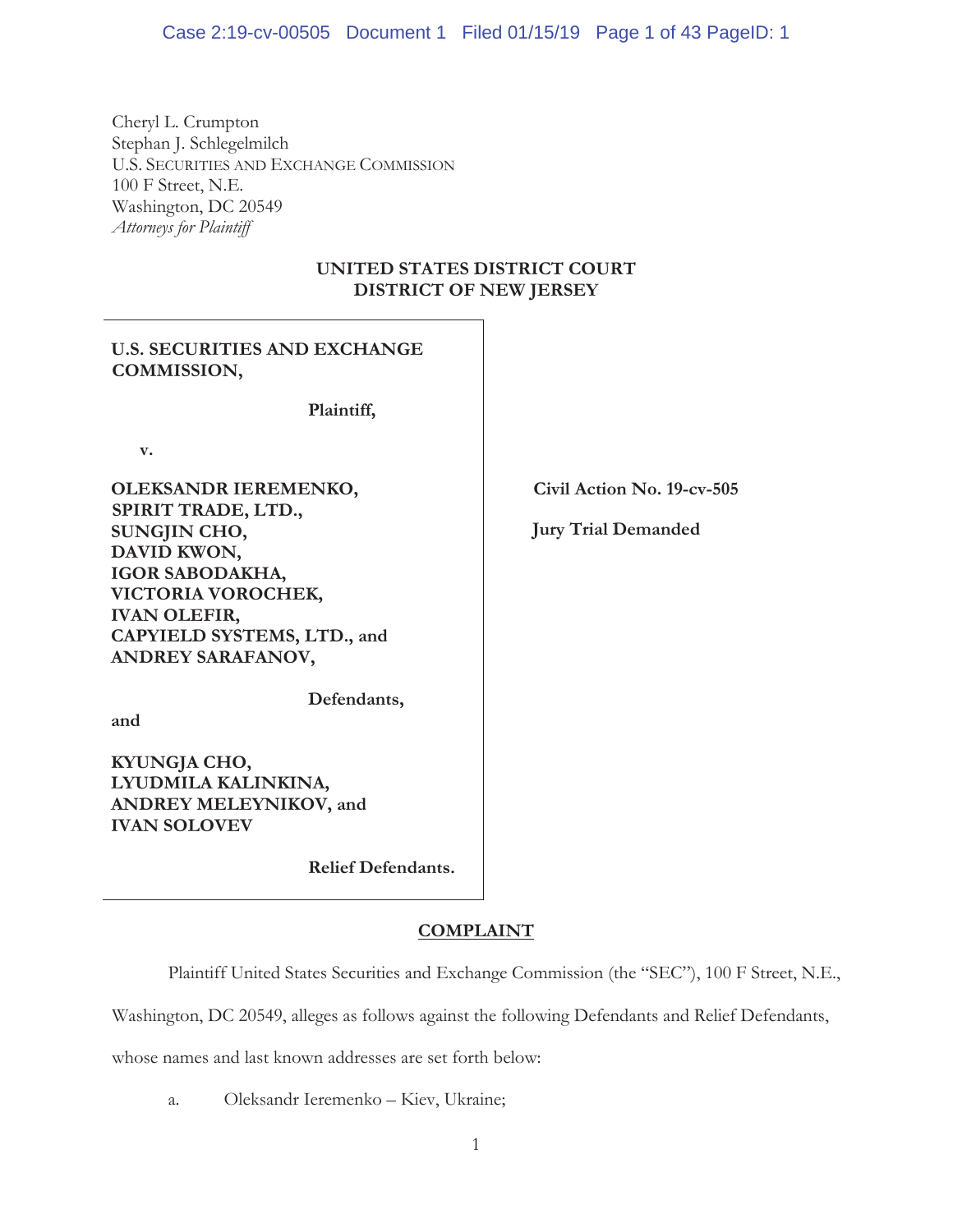# Case 2:19-cv-00505 Document 1 Filed 01/15/19 Page 2 of 43 PageID: 2

- b. Spirit Trade, Ltd., Wellborne Comm CTR 8, Hong Kong, RM 709, Hong Kong Special Administrative Region of China;
- c. Sungjin Cho 681 S. Norton Avenue, Apt. 116, Los Angeles, CA 90005;
- d. David Kwon 3223 W. 6th Street, Unit 406, Los Angeles, CA 90020;
- e. Igor Sabodakha PR. Geroev Stalingrada 12D, app. 81, Kiev, 04210, Ukraine;
- f. Victoria Vorochek ul. Vilesova 6B, app. 57, Severodonetsk, Luhans'ka Oblast, 93400, Ukraine;
- g. Ivan Olefir Staritskogo 16, Chaika, Kiev Oblast, 08130, Ukraine;
- h. Capyield Systems, Ltd. #1 Mapp Street, Belize City, Belize;
- i. Andrey Sarafanov Nogina, 2-15, Dedovsk, Moskva, 143530, Russian Federation;
- j. Kyungja Cho 56 Neungpyeong-ro 156beon-gil, Opo-eup, Gwangju-si Gyeonggi-do, 12773, Republic of Korea;
- k. Lyudmila Kalinkina Poliny Osipenko 14/1 98, Moscow, 123007, Russian Federation;
- l. Andrey Meleynikov The Taras Shevchenko embankment 1/2, 190, Moscow, 121248, Russian Federation; and
- m. Ivan Solovev ul. Sklizkova d 116 korp 1, kv 106, Tver', 170028, Russian Federation.

## **SUMMARY**

1. This action arises from a fraudulent scheme to hack into the SEC's online Electronic Data Gathering, Analysis, and Retrieval ("EDGAR") system to obtain nonpublic documents containing earnings announcements of publicly-traded companies, and to then use that information to profit by trading in advance of the information becoming public. The scheme was the second part of a long-term effort, the first phase of which targeted at least three newswire services.

2. Starting in at least May 2016 and continuing into at least October 2016, Defendant Ieremenko and others working with him used a variety of deceptive means to obtain thousands of nonpublic "test filings" from the SEC's EDGAR system's servers. In some instances, these test filings included submissions by public companies that contained earnings results and other material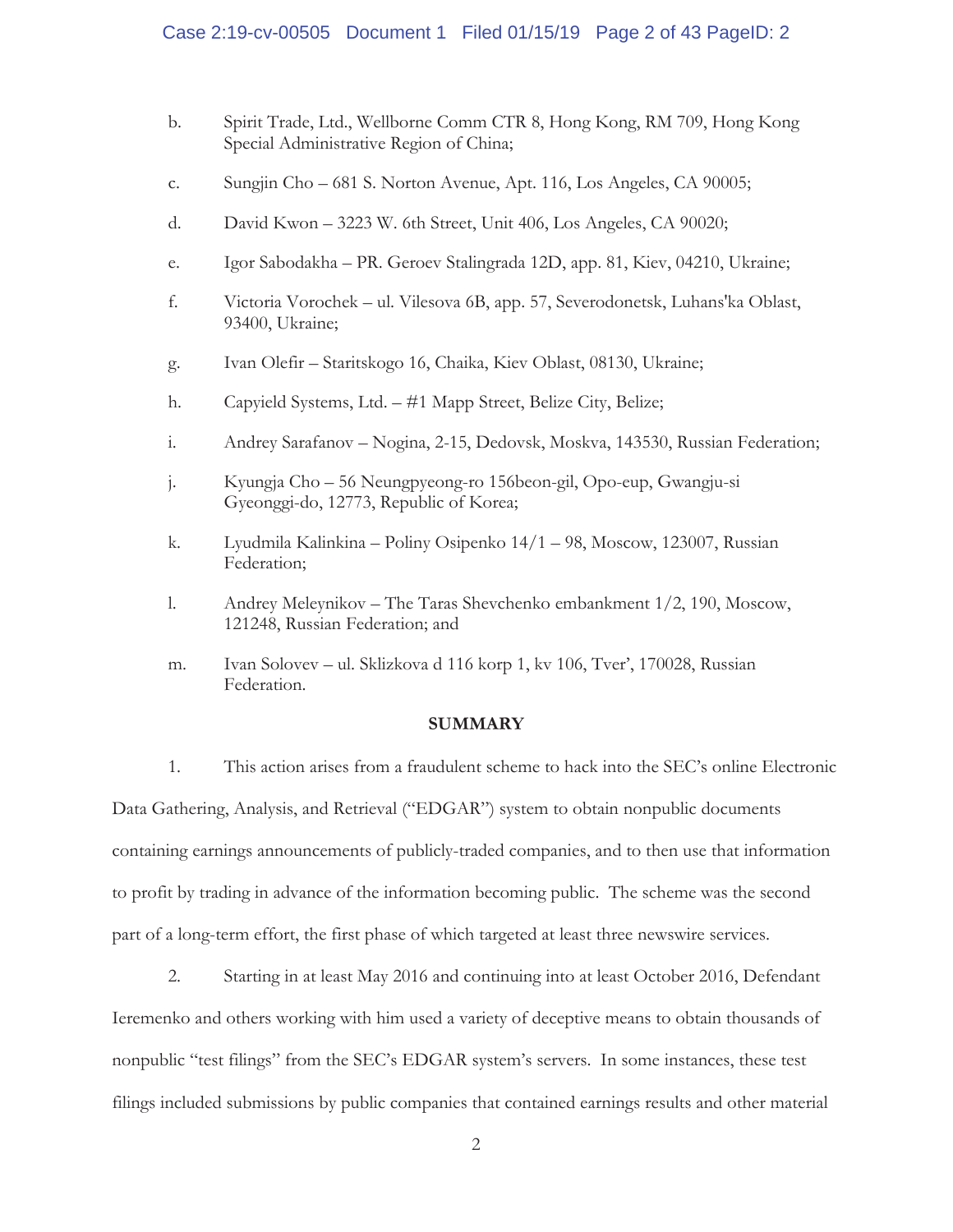## Case 2:19-cv-00505 Document 1 Filed 01/15/19 Page 3 of 43 PageID: 3

information that the companies had not yet released to the public. The hacked material nonpublic information was then transmitted to traders who, in connection with approximately 157 earnings announcements, used it to place profitable securities trades before the information was made public.

3. Defendants Spirit Trade, Ltd., Sungjin Cho, Kwon, Capyield Systems, Ltd., Olefir, Sabodakha, Vorochek, and Sarafanov (collectively, the "Trader Defendants") served as part of a network of securities traders located in the United States, Ukraine, and Russia, who received the hacked material nonpublic information, directly or indirectly, from Ieremenko. The Trader Defendants then monetized the information by purchasing or selling short the relevant securities and profiting from the market reaction once the information was disseminated to the public. The Trader Defendants then, directly or indirectly, kicked back a portion of the resulting trading profits to Ieremenko.

4. Defendants' scheme reaped over \$4.1 million in gross ill-gotten gains from trading based on nonpublic EDGAR filings.

5. These illicit gains are in addition to gains generated during an earlier phase of the scheme in which Ieremenko and others hacked material nonpublic information from at least three newswire services. Most of the Trader Defendants previously traded nonpublic information hacked from newswire services during the previous phase of the scheme, including Sungjin Cho, Capyield, Olefir, Vorochek, Sabodakha, and Sarafanov. An individual with control over Spirit Trade also previously traded on information hacked from newswire services.

6. By engaging in the conduct described herein with the requisite scienter, Defendants violated, and unless enjoined, will continue to violate the securities laws.

# **NATURE OF PROCEEDING AND RELIEF SOUGHT**

7. The SEC brings this action against Defendants pursuant to Section 20(b) of the Securities Act of 1933 ("Securities Act") [*15 U.S.C. § 77t(b)*] and Sections 21 and 21A of the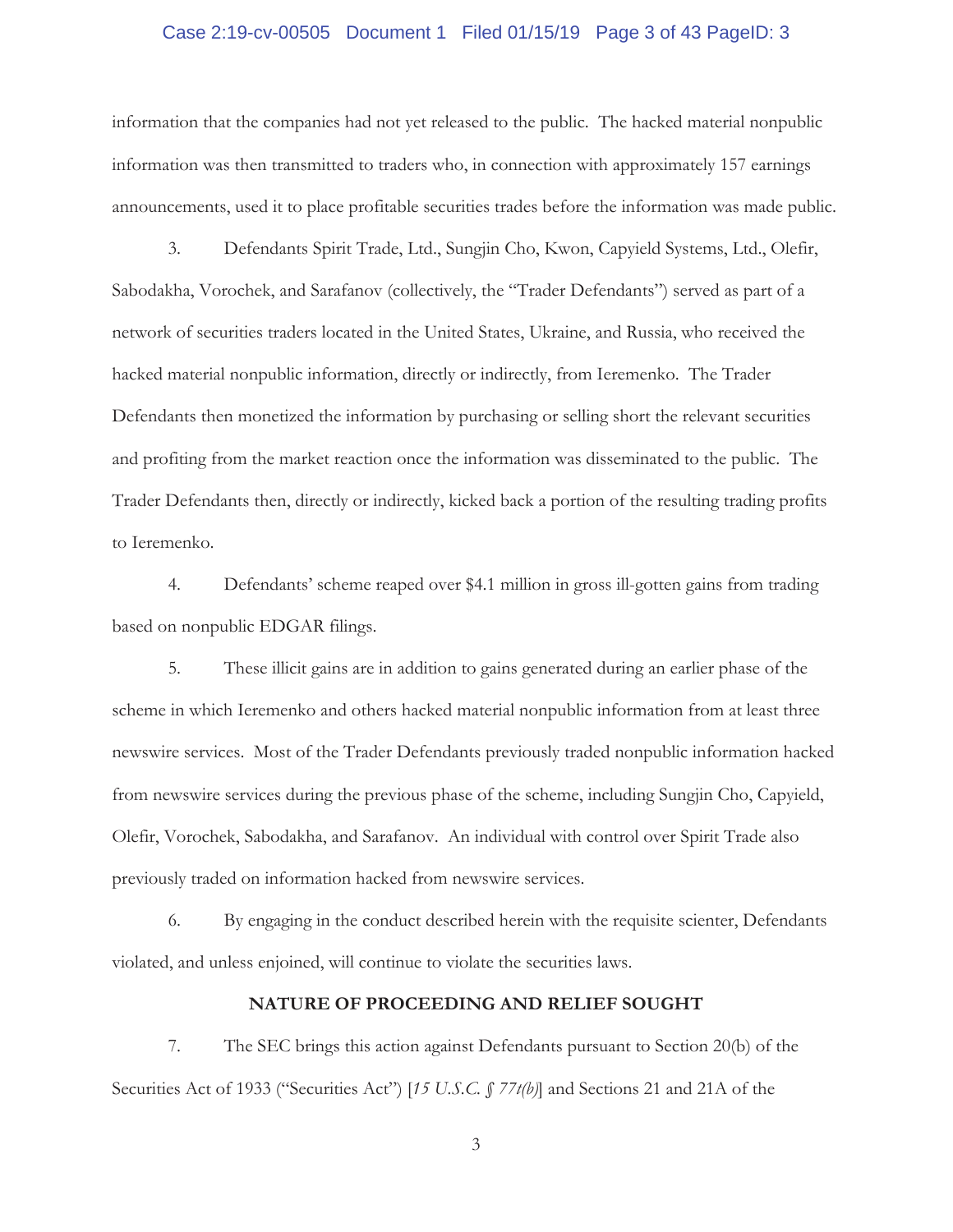## Case 2:19-cv-00505 Document 1 Filed 01/15/19 Page 4 of 43 PageID: 4

Securities Exchange Act of 1934 ("Exchange Act") [*15 U.S.C. §§ 78u and 78u-1* ] to enjoin the transactions, acts, practices, and courses of business alleged in this Complaint and to seek orders of disgorgement, along with prejudgment interest, civil penalties, and such further relief that the Court may deem appropriate.

## **JURISDICTION AND VENUE**

8. This Court has jurisdiction over this action pursuant to Sections 20(b) and 22(a) of the Securities Act [*15 U.S.C. §§ 77t(b) and 77v(a)*] and Sections 21(d), 21(e), 21A, and 27 of the Exchange Act [*15 U.S.C. §§ 78u(d), 78u(e), 78u-1, and 78aa*].

9. Venue in this district is proper pursuant to Section 22(a) of the Securities Act [*15 U.S.C. § 77v(a)*] and Section 27 of the Exchange Act [*15 U.S.C. § 78aa*]. Certain of the purchases and sales of securities and acts, practices, transactions, and courses of business constituting the violations alleged in this Complaint occurred within the District of New Jersey, and were effected, directly or indirectly, by making use of the means, instruments, or instrumentalities of transportation or communication in interstate commerce, or of the mails, or the facilities of national securities exchanges. Specifically, the servers from which the material nonpublic information at issue was obtained through deceptive means were located in Middlesex County, New Jersey. Many of the illegal securities transactions were also conducted using various national securities exchanges, many of which handle orders using servers located in Middlesex County, New Jersey.

#### **DEFENDANTS**

#### **The Hacker Defendant**

## 10. **Oleksandr Ieremenko (a.k.a. Eremenko, Alex Boesky, Lamarez, Sergey**

**Komarov, Anton Petrov, and Uladzimir Aleinikau)**, age 27, is a computer hacker who resides in Kiev, Ukraine. He was previously charged by the SEC and Department of Justice with securities fraud in connection with the deceptive acquisition of material nonpublic information via hacking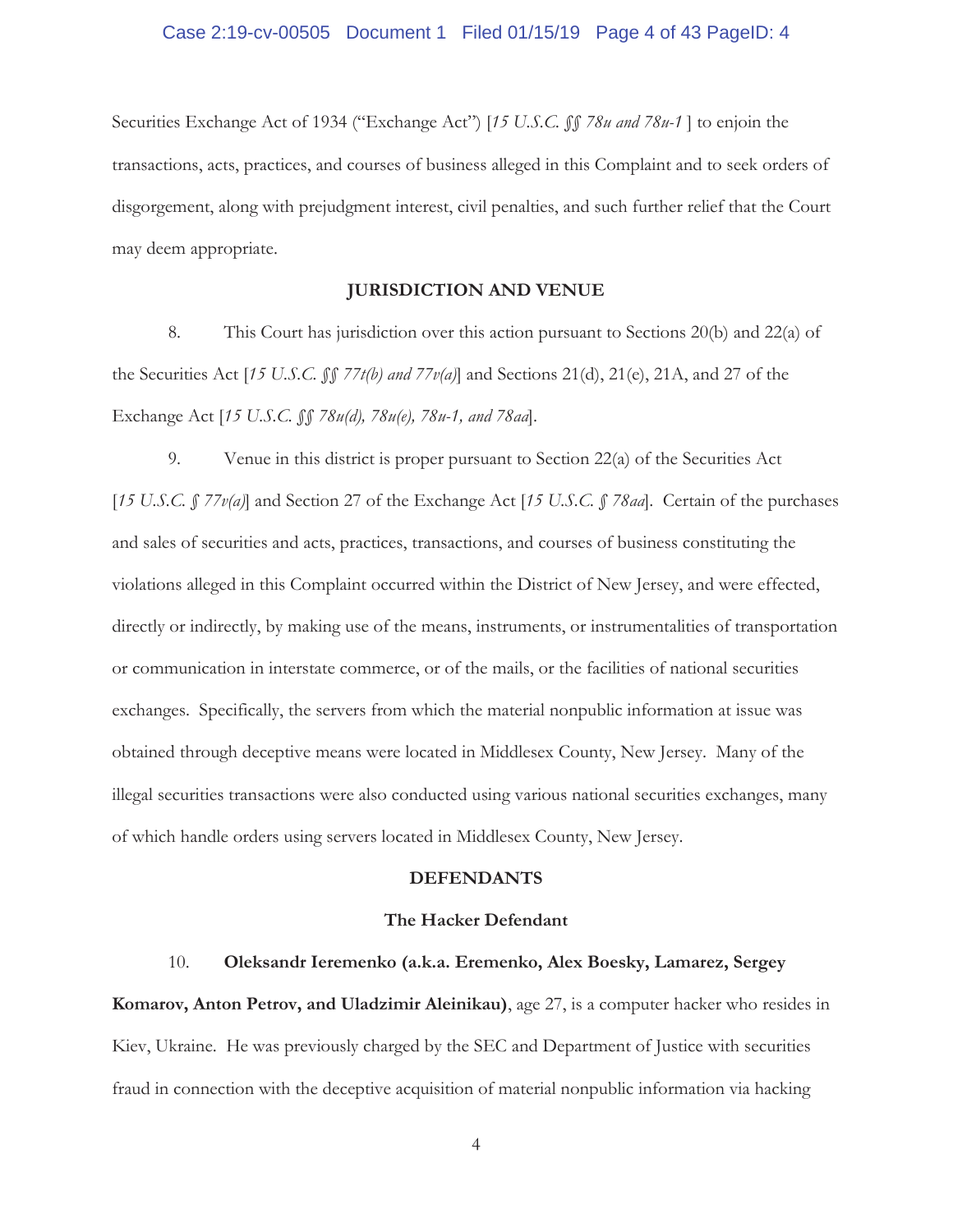## Case 2:19-cv-00505 Document 1 Filed 01/15/19 Page 5 of 43 PageID: 5

during the newswire phase of this scheme in *SEC v. Dubovoy, et al.*, District of New Jersey Case No. 15-cv-06076-MCA-MAH; and *United States v. Turchynov, et al.*, District of New Jersey Case No. 2:15 cr-00390. Ieremenko has not appeared in either case, and both remain pending against him.

## **The Trader Defendants**

11. **Spirit Trade, Ltd.** is a company ostensibly headquartered in Hong Kong and controlled by a Ukrainian citizen residing in Kiev, Ukraine ("Individual 1"). On approximately 18 occasions in May 2016, a brokerage account in the name of Spirit Trade traded based on material nonpublic information hacked from EDGAR. Individual 1 previously traded based on material nonpublic information obtained through the hack of at least one newswire service during the first phase of this scheme.

12. **Sungjin Cho**, age 38, resides in Los Angeles, California and was co-founder and coowner of CYGS, LLC, a proprietary securities trading firm charged by the SEC in March 2017 for acting as an unregistered broker-dealer. On approximately 66 occasions during the period, from May through October 2016, Sungjin Cho traded based on material nonpublic information hacked from EDGAR. Sungjin Cho traded using brokerage accounts in his name, the name of CYGS, and in the names of Relief Defendant Kyungja Cho and at least one other nominee ("Individual 3"). Sungjin Cho also previously traded based on material nonpublic information obtained through the hack of at least two newswire services during the first phase of this scheme.

13. **David Kwon**, age 44, resides in Los Angeles, California. On approximately 18 occasions during the period from July through October 2016, Kwon traded based on material nonpublic information hacked from EDGAR.

14. **Igor Sabodakha**, age 33, is a Ukrainian citizen residing in Kiev, Ukraine. On approximately 49 occasions during the period from May through October 2016, Sabodakha traded based on material nonpublic information hacked from EDGAR. He also previously traded based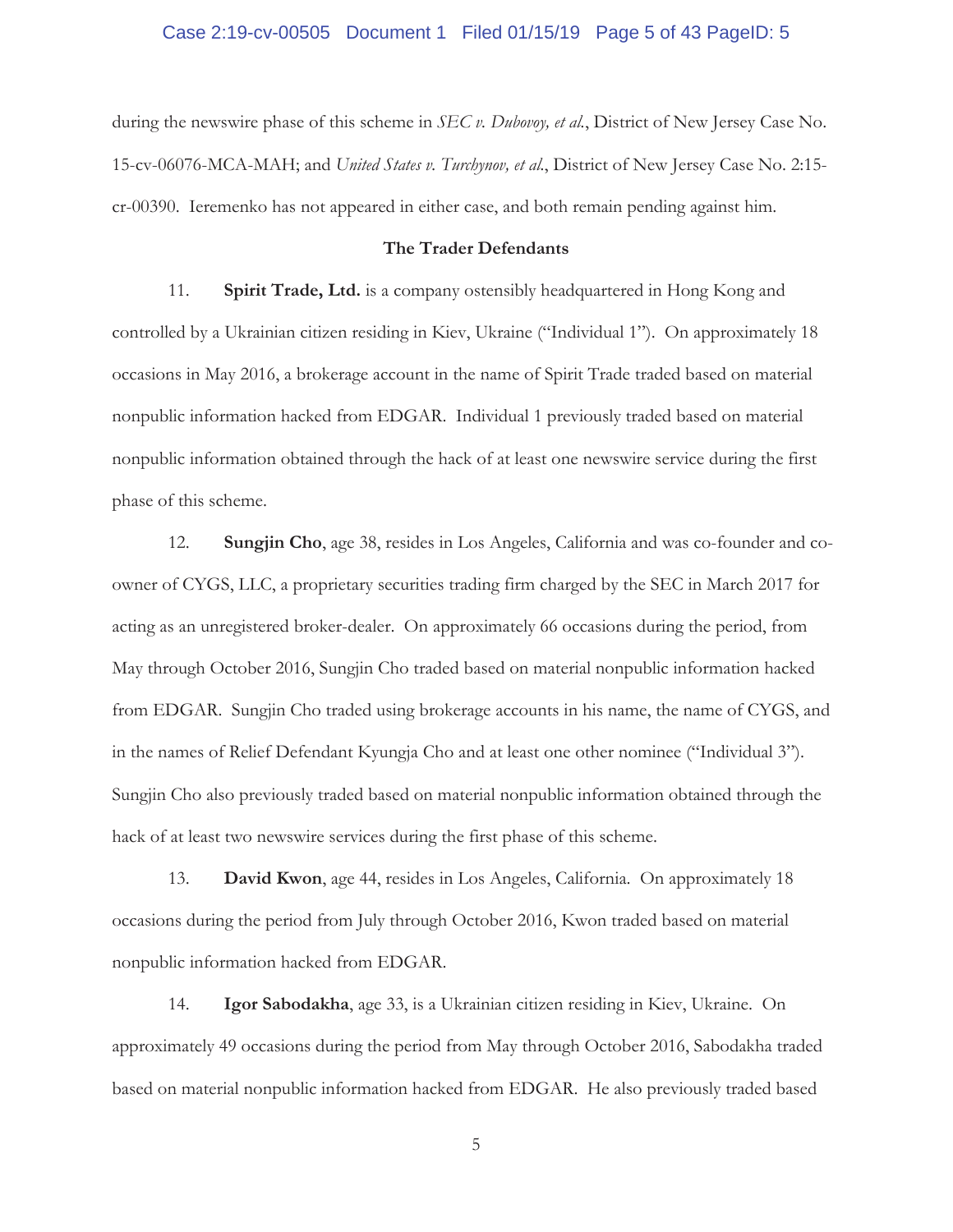## Case 2:19-cv-00505 Document 1 Filed 01/15/19 Page 6 of 43 PageID: 6

on material nonpublic information obtained through the hack of at least two newswire services during the first phase of this scheme.

15. **Victoria Vorochek**, age 33, is a Ukrainian citizen residing in Severodonetsk, Ukraine. On approximately 39 occasions during the period from May to October 2016, she traded based on material nonpublic information hacked from EDGAR. She also previously traded based on material nonpublic information obtained through the hack of at least two newswire services during the first phase of this scheme.

16. **Ivan Olefir (a.k.a. Ifan Ifanov)**, age 34, is a Ukrainian citizen residing in the Kiev region of Ukraine. On approximately 95 occasions during the period from May through October 2016, Olefir traded based on material nonpublic information hacked from EDGAR. Olefir previously traded based on material nonpublic information obtained through the hack of at least one newswire service during the first phase of this scheme.

17. **Capyield Systems, Ltd.** is a proprietary securities trading firm supposedly headquartered in Belize and beneficially owned by Olefir in Ukraine. On approximately 102 occasions during the period from May 2016 through October 2016, Capyield traded based on material nonpublic information hacked from EDGAR. Based on the IP addresses used to access Capyield's brokerage accounts, the trading by Capyield appears to have been directed from Ukraine. Capyield also previously traded based on material nonpublic information obtained through the hack of at least two newswire services during the first phase of this scheme.

18. **Andrey Sarafanov**, age 36, is a Russian citizen residing in Dedovsk, Russia. On approximately 121 occasions during the period from July through October 2016, Sarafanov traded based on material nonpublic information hacked from EDGAR using accounts in his own name and in the names of Relief Defendants Kalinkina, Meleynikov, and Solovev. In account opening documents, Sarafanov is identified as the "investment advisor" for accounts held in the names of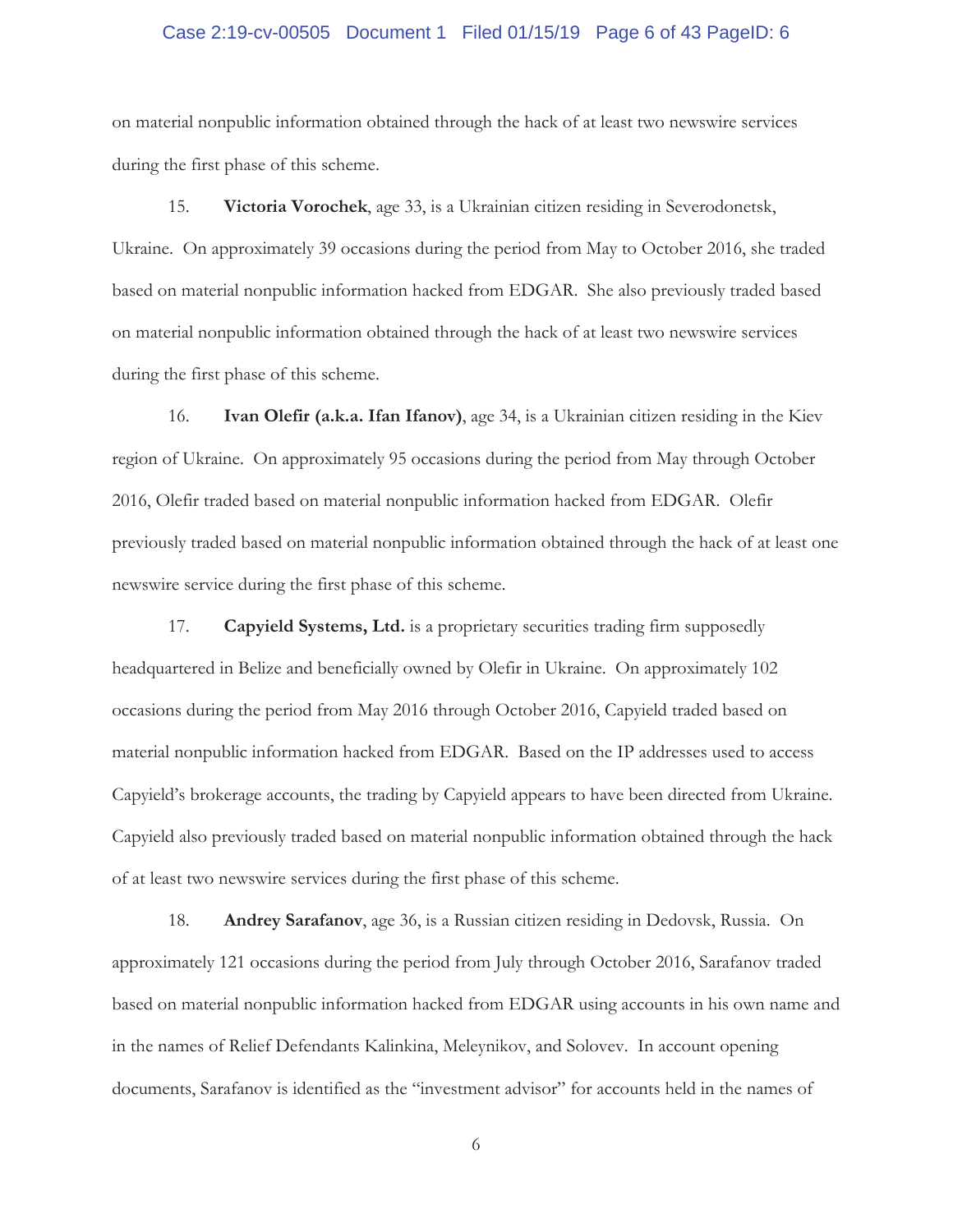# Case 2:19-cv-00505 Document 1 Filed 01/15/19 Page 7 of 43 PageID: 7

Kalinkina, Meleynikov, and Solovev and had exclusive trading authority for those accounts. He also previously traded in his own account based on material nonpublic information obtained through the hack of at least one of the newswire services during the first phase of this scheme.

#### **RELIEF DEFENDANTS**

19. **Kyungja Cho**, age 64, is Sungjin Cho's mother and resides in Korea. On approximately four occasions during August 2016, Sungjin Cho and/or others acting at his direction placed trades based on material nonpublic information hacked from EDGAR using accounts in Kyungja Cho's name.

20. **Lyudmila Kalinkina**, age 64, is a Russian citizen residing in Moscow, Russia. On approximately 80 occasions during the period from July to October 2016, Sarafanov placed trades based on material nonpublic information hacked from EDGAR using an account held in Kalinkina's name.

21. **Andrey Meleynikov**, age 46, is a Russian citizen residing in Moscow, Russia. On approximately 10 occasions during October 2016, Sarafanov placed trades based on material nonpublic information hacked from EDGAR using an account held in Meleynikov's name.

22. **Ivan Solovev**, age 43, is a Russian citizen residing in Moscow, Russia. On approximately 10 occasions during October 2016, Sarafanov placed trades based on material nonpublic information hacked from EDGAR using an account held in Solovev's name.

#### **OTHER RELEVANT PERSONS AND ENTITIES**

23. **Individual 1**, age 42, is a Ukrainian citizen residing in Kiev, Ukraine. Individual 1 controls Spirit Trade, Ltd. He also previously traded based on material nonpublic information obtained through the hack of at least one of the newswire services during the first phase of this scheme.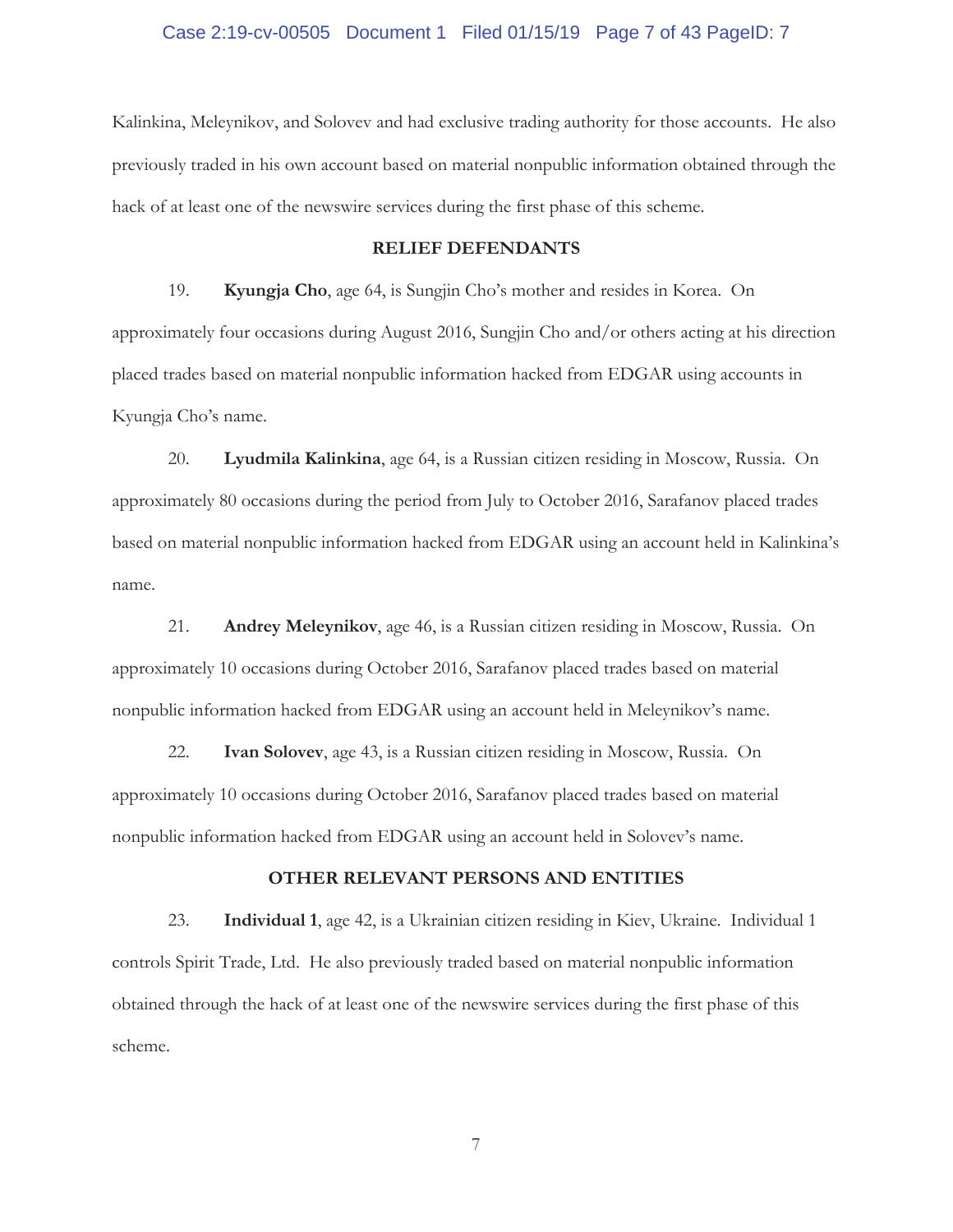## Case 2:19-cv-00505 Document 1 Filed 01/15/19 Page 8 of 43 PageID: 8

24. **CYGS, LLC** was, during the relevant period, a proprietary securities trading firm, co-founded and co-owned by Sungjin Cho. CYGS was charged by the SEC in March 2017 for acting as an unregistered broker-dealer. *See In the Matter of CYGS, LLC*, Exchange Act Release No. 80356. Sungjin Cho traded on the basis of material nonpublic information hacked from EDGAR using an account in the name of CYGS. Kwon also had a trading account with CYGS. During the relevant time period, CYGS had an office in Ukraine. An account in the name of CYGS was also used previously to trade based on material nonpublic information obtained through the hack of at least one of the newswire services during the first phase of this scheme.

25. **Individual 2**, age 26, is a Ukrainian citizen residing in Kiev, Ukraine. Before and during the period of the EDGAR hack, he was a friend and business associate of Ieremenko. A cryptocurrency account associated with Individual 2 paid for access to a server (the below-described "Exfiltration Machine") that was used to hack and exfiltrate test filings from the EDGAR system.

26. **Individual 3**, age 37, resides in Las Vegas, Nevada. During the period from July through October 2016, Sungjin Cho and/or others at his direction placed approximately 29 trades based on material nonpublic information hacked from EDGAR using accounts in Individual 3's name. An account in Individual 3's name was also used previously to trade based on material nonpublic information obtained through the hack of at least one of the newswire services during the first phase of this scheme.

27. **Individual 4**, age 33, is a Ukrainian citizen residing in Kiev, Ukraine. He is an associate of Ieremenko and several of the other Defendants, including Sungjin Cho and Sabodakha. Individual 4 also participated in the newswire phase of the scheme.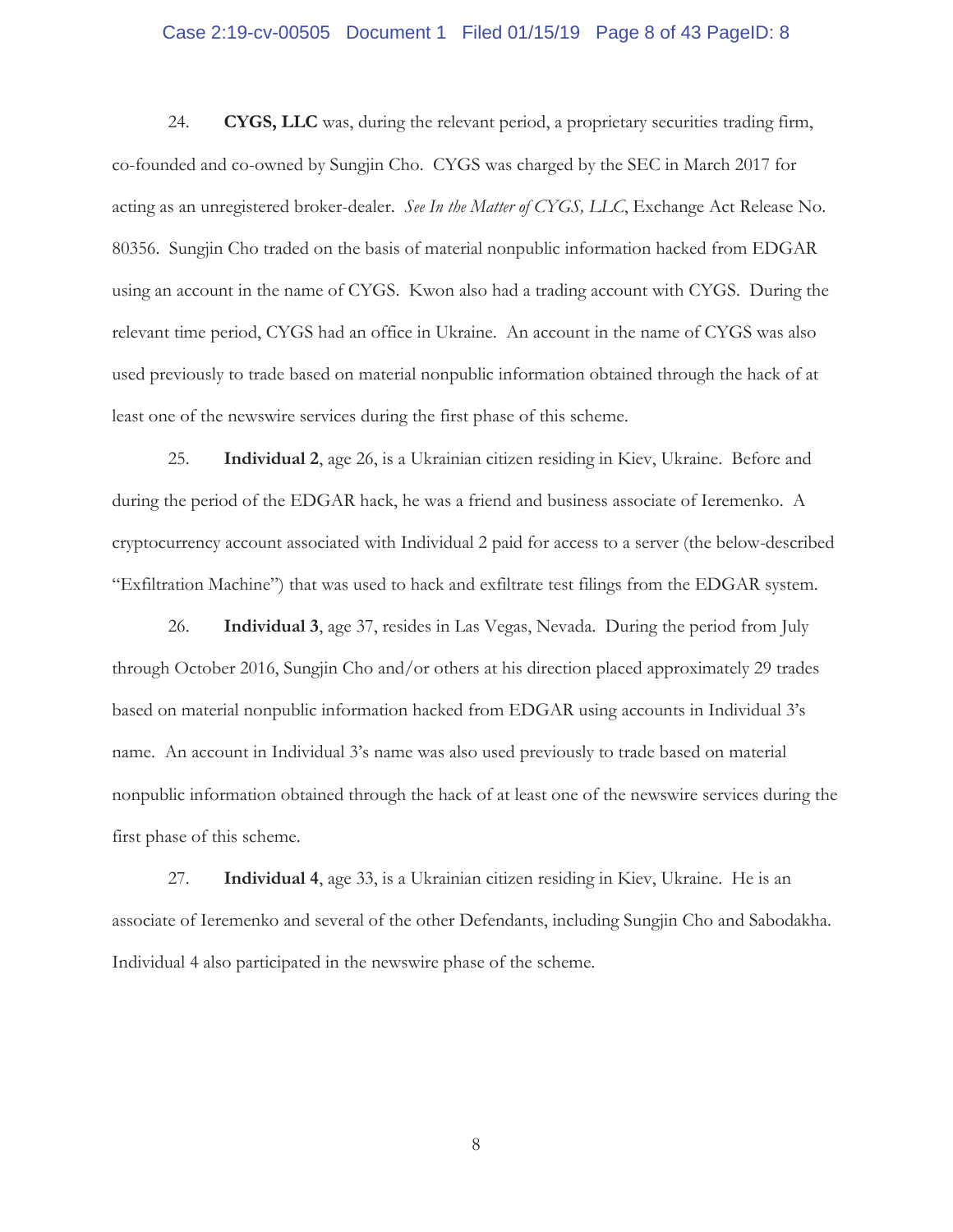#### **TERMS USED IN THIS COMPLAINT**

#### **Options**

28. A stock option, commonly referred to as an "option," gives its purchaser-holder the right to buy or sell shares of an underlying stock at a specified price prior to the expiration date. Options are generally sold in "contracts," which give the option holder the opportunity to buy or sell 100 shares of an underlying stock.

29. A "call" option gives the purchaser-holder of the option the right, but not the obligation, to purchase a specified amount of an underlying security at a specified price within a specific time period. Generally, the buyer of a call option anticipates that the price of the underlying security will increase during a specified period of time.

30. A "put" option gives the purchaser-holder of the option the right, but not the obligation, to sell a specified amount of an underlying security at a specified price within a specific time period. Generally, the buyer of a put option anticipates that the price of the underlying security will decrease during a specified period of time.

#### **Short-Selling**

31. Short-selling is the sale of a security not owned by the seller and is a technique used to take advantage of an anticipated decline in price. An investor borrows stock for delivery at the time of the short sale. If the seller can buy that stock later at a lower price, a profit results; if, however, the price rises, a loss results.

#### **Contracts for Differences**

32. A contract for difference ("CFD") is a stock derivative that is an agreement between two parties to exchange the difference in value of an underlying stock between the time the contract is opened and the time it is closed. If the share price increases for the underlying security, the seller pays this difference to the buyer. If, however, the underlying share price declines, the buyer must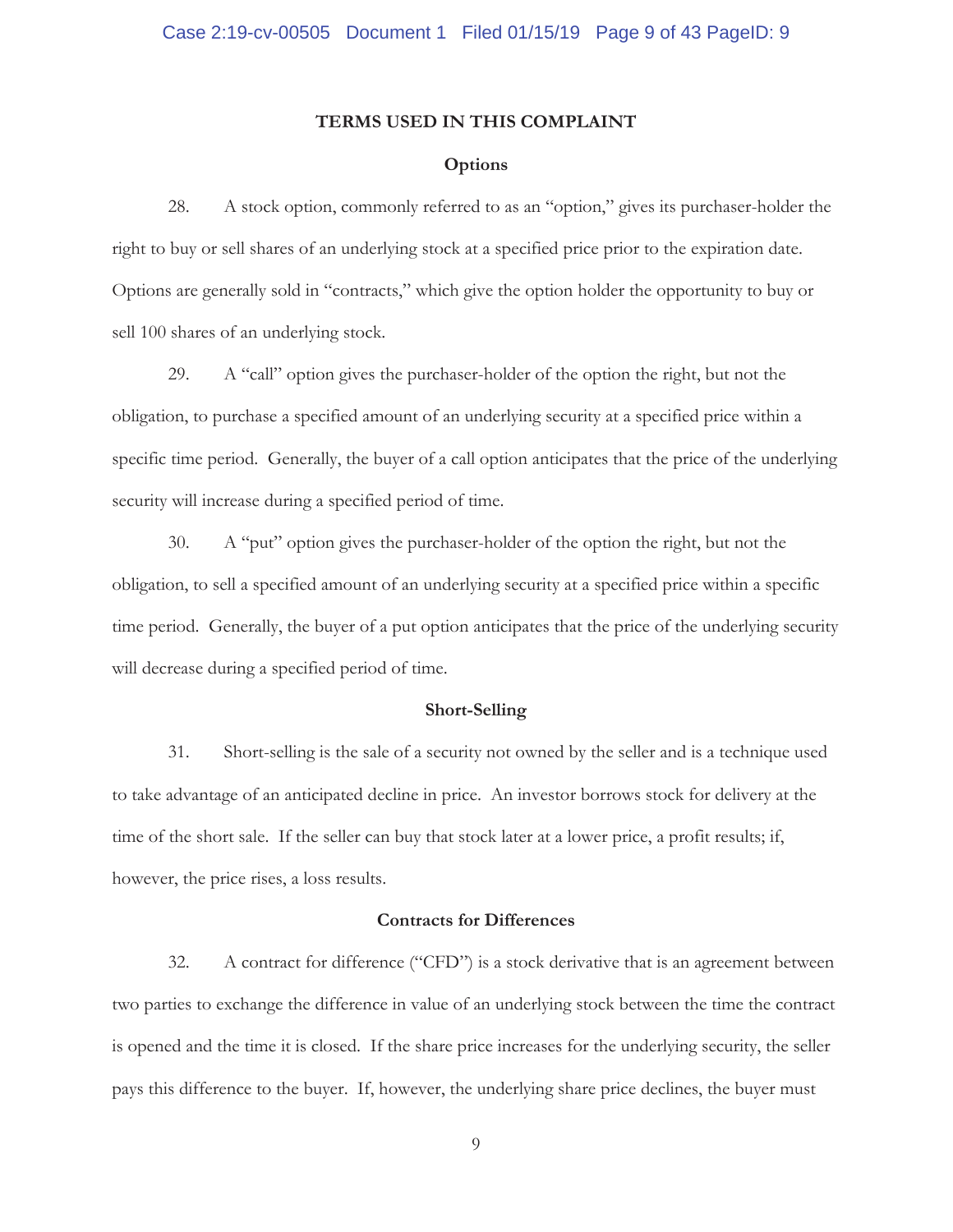## Case 2:19-cv-00505 Document 1 Filed 01/15/19 Page 10 of 43 PageID: 10

pay the seller the difference. Generally speaking, an investor anticipating a rise in the price of the referenced security will buy a CFD, and an investor anticipating a decrease in the price of the referenced security will sell a CFD.

33. A CFD typically mirrors the movement and pricing of its underlying stock on a dollar-for-dollar basis, such that any fluctuation in the market price of the underlying security is reflected in the unrealized gain or loss of the CFD position.

34. Generally, the investor in a CFD position benefits by acquiring the future price movement of the underlying common stock without having to pay for or take formal ownership of the underlying shares.

35. Generally, the investor in a CFD is not required to pay for the underlying shares of the security. Instead the CFD investor pays only the transaction fees charged by the CFD provider. Thus, a CFD, like a stock option, allows an investor to recognize significant value from an underlying security's price movement without having to pay for the underlying shares.

36. The counterparty to a CFD transaction often hedges the risk by buying or selling on a national securities exchange the reference security underlying the CFD or a related stock option in an amount and at a price that matches the risk position taken by the CFD seller.

## **Malware, Spoofing, and Phishing**

37. "Malware" is software that is intended to damage or disable computers or computer networks or circumvent installed security and access controls, usually installed using deception and without the user's knowledge.

38. "Spoofing" is the deceptive act of creating an email or other electronic communication that falsely appears to have been sent by or originate from a known or trusted source.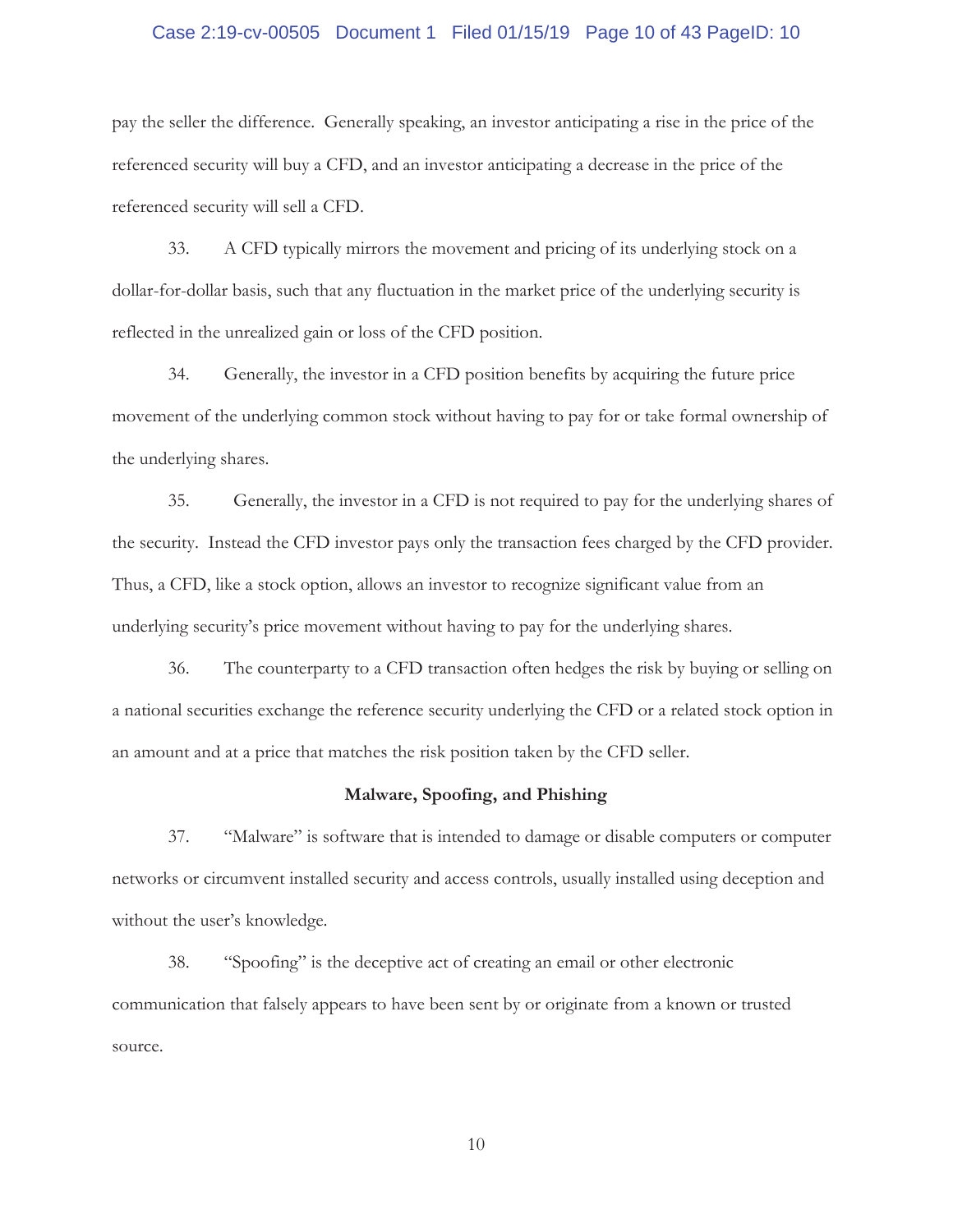## Case 2:19-cv-00505 Document 1 Filed 01/15/19 Page 11 of 43 PageID: 11

39. "Phishing" is the deceptive practice of sending a spoofed communication in order to induce individuals to reveal personal information, such as passwords or other credentials, or to deliver malware designed to compromise the recipient's computer.

# **IP Address**

40. An "internet protocol address" or "IP address" is a unique number required for online activity conducted by a computer or other device connected to the Internet. Computers use the unique identifier to send data to specific computers on a network.

41. Often, IP addresses can be used to identify the geographical location of the server through which a computer accessed the Internet. Thus, in simple terms, it is like a return address on a letter.

42. An individual can hide the IP address from which he or she is accessing the Internet by a number of different techniques and tools. Such means allow individuals to assume and use IP addresses different than their own in a deceptive manner, including IP addresses identified with different geographical regions.

# **User Agent String**

43. A "user agent string" is a line of text sent to each website accessed by a user, which identifies the name and version of the web browser being used. Each version of each web browser has its own distinctive user agent string, and Internet domains often maintain a log containing the user agent string of each web browser that has accessed the website.

#### **Domain**

44. A "domain" is an identifier that refers to a group of Internet resources under common administration, authority, or control. For example, sec.gov is a domain for which the United States government has authority and that is administered by the SEC.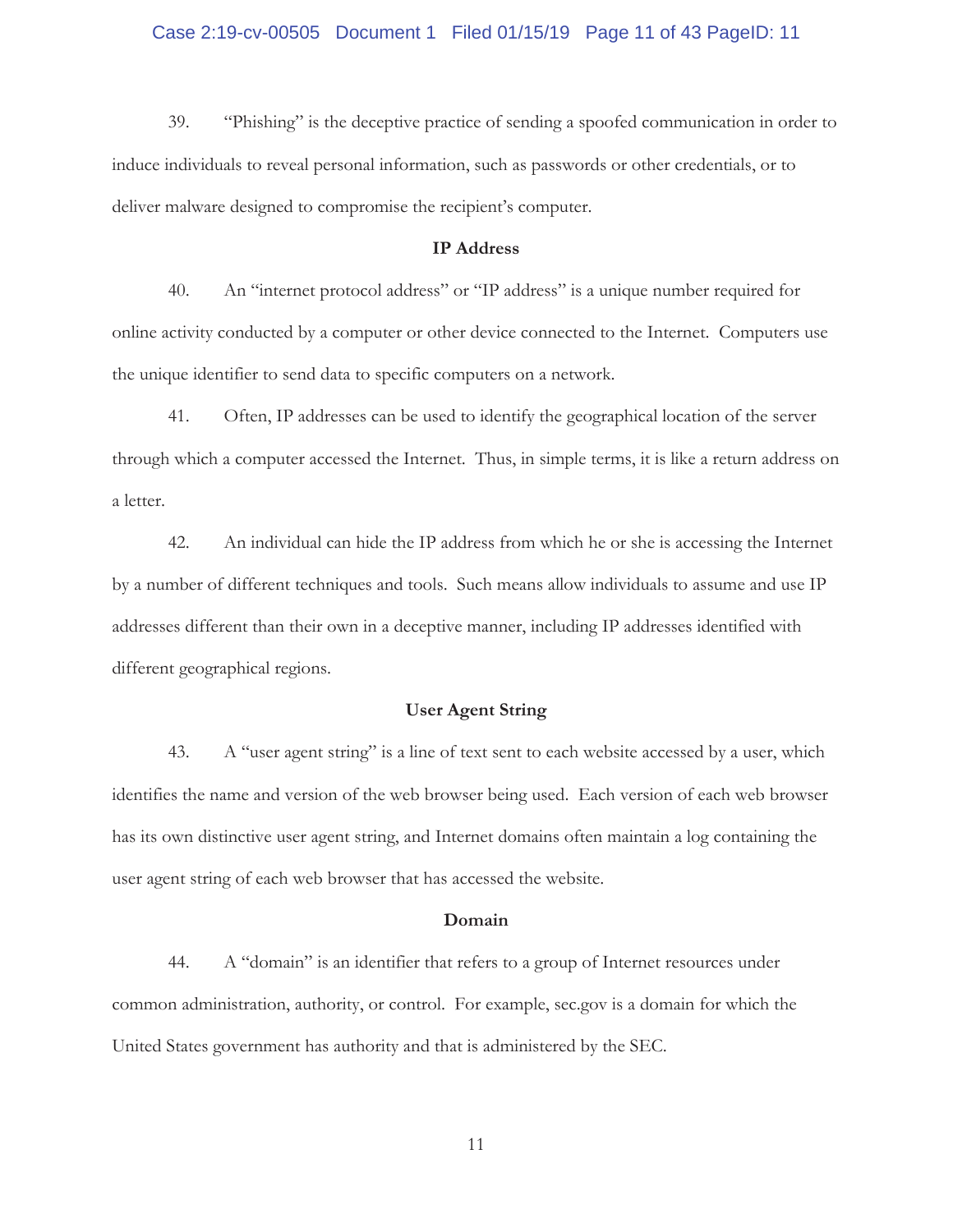#### **FACTS**

#### **The Newswire Hacking Scheme**

45. Each of the Defendants, other than Spirit Trade and Kwon, was involved in an earlier phase of the instant scheme, which similarly involved the exfiltration through hacking of material nonpublic information used for illegal securities trading.

46. Specifically, Ieremenko, a Ukrainian hacker, was involved in the hacking of at least three newswire services, one after another. And Defendants Sungjin Cho, Sabodakha, Olefir, Capyield, Vorochek, and Sarafanov each traded on information hacked from one or more of the newswire services.

47. Newswire services edit and disseminate press releases for publicly-traded companies in the United States. Until the newswire services publish a press release to the general public, often at a specific pre-announced time, the sensitive financial information in the press release constitutes nonpublic information that may be material.

48. Issuers routinely provide draft press releases to the newswire services. These often contain material nonpublic information to be included in the final public version of the press release. Consequently, for each press release, there is a window of time between when the company provides a draft press release to a newswire service and when the newswire service publishes the release to the public (the "trading window"). These trading windows vary between a few minutes and a few days.

49. From 2010 until 2015, Ieremenko and others hacked multiple newswire services' computer systems and accessed over 100,000 draft press releases before they were published. Once Ieremenko and others obtained the material nonpublic information from the newswire services, they monetized the information by providing the not-yet-published press releases to a network of traders. The traders, often using nominees, quickly placed trades based on the hacked information. The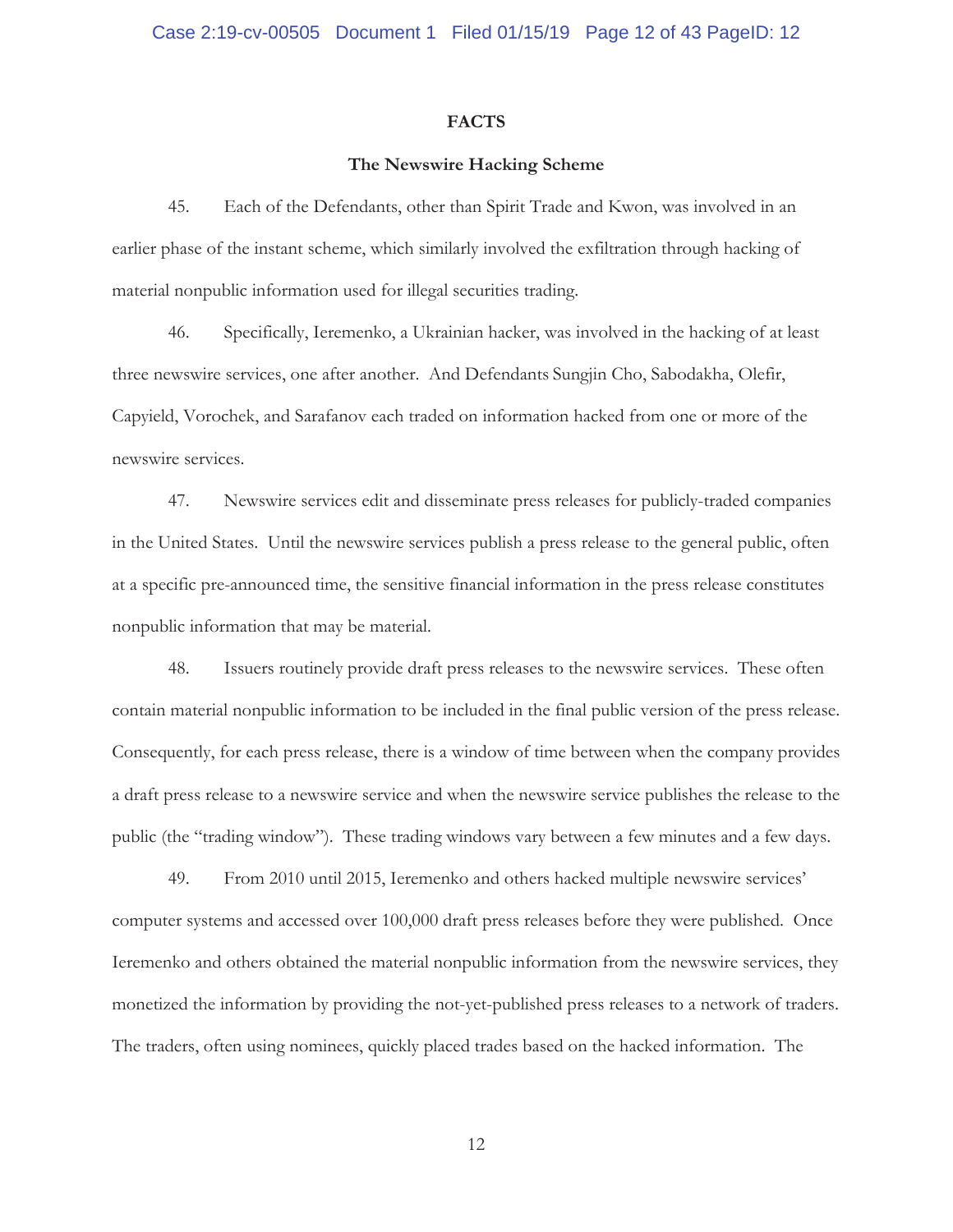## Case 2:19-cv-00505 Document 1 Filed 01/15/19 Page 13 of 43 PageID: 13

traders compensated the hackers, including Ieremenko, for the information by either paying regular fees for access to the hacked press releases or by kicking back a portion of their trading profits.

50. In 2015, Ieremenko's illegal access to the newswire services was disrupted, and he and others were charged for their roles in the newswire hacking scheme. *See SEC v. Dubovoy, et al.*, District of New Jersey Case No. 2:15-cv-06076; *United States v. Turchynov, et al.*, District of New Jersey Case No. 2:15-cr-00390; *United States v. Korchevsky, et al.*, Eastern District of New York Case No. 1:15-cr-00381. These cases remain pending and unresolved as to Ieremenko, and, upon information and belief, he remains at large in Ukraine.

## **The EDGAR Hacking Scheme**

#### **Overview**

51. In early 2016, Ieremenko and others working with him focused on a new source of material nonpublic information that could be used for securities trading: the SEC's Electronic Data Gathering, Analysis, and Retrieval system, known as "EDGAR."

52. Public companies and others who are required or elect to file forms with the SEC may file those forms using EDGAR. Many of those forms are intended to become public, and the filers use EDGAR as a means of quickly and efficiently distributing information to the investing public. For example, companies often file material information about their financial performance via EDGAR, such as Forms 8-K that contain quarterly earnings or other market-moving information.

53. Prior to making information public through an EDGAR filing, filers may also elect to submit "test filings" to EDGAR. Test filings are draft versions of EDGAR filings that are meant to ensure that an EDGAR filing is in the correct format, free from errors, and will be accepted for filing by EDGAR. Test filings are not meant for public dissemination and are not publicly available.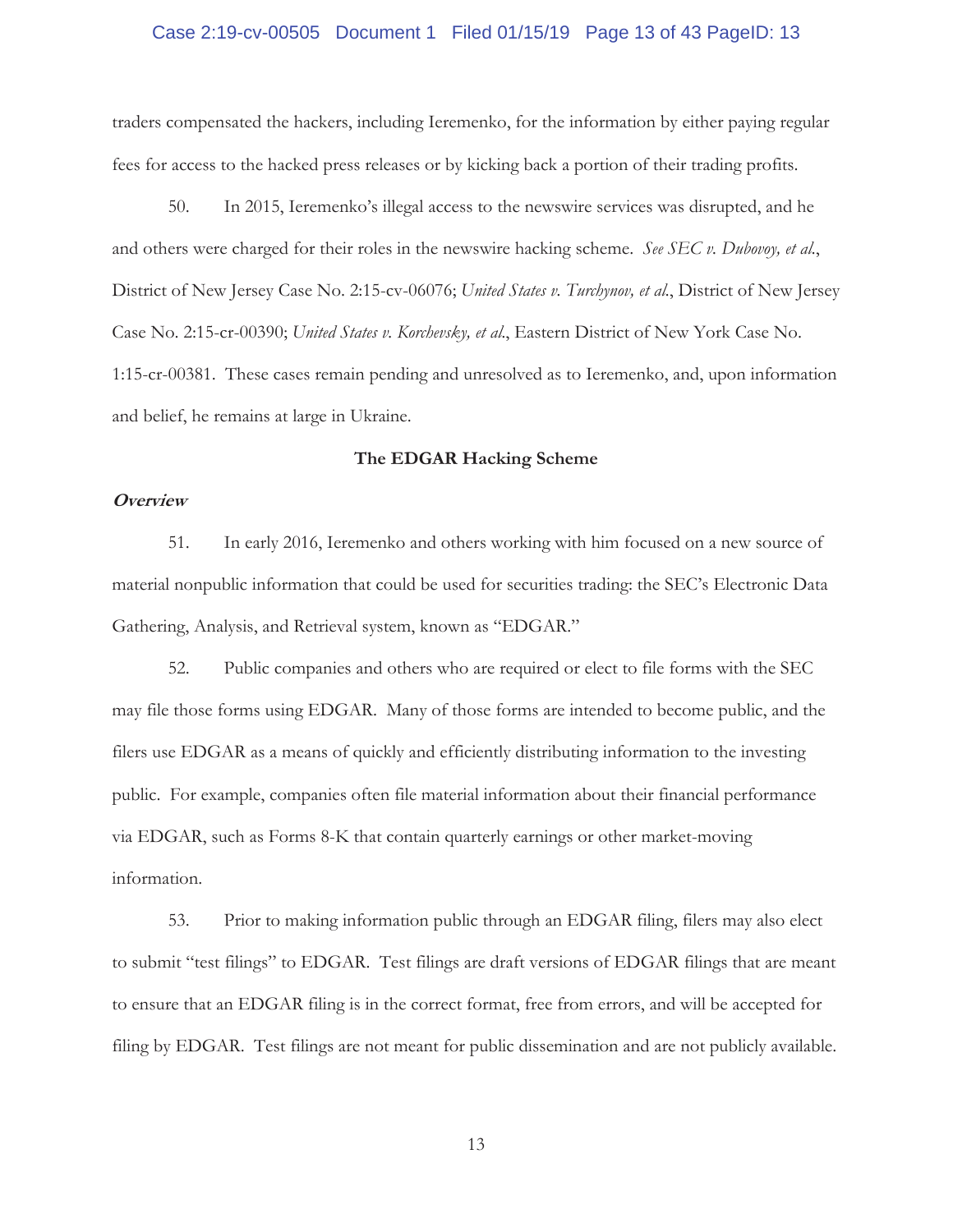## Case 2:19-cv-00505 Document 1 Filed 01/15/19 Page 14 of 43 PageID: 14

Test filers also sometimes elected to include material nonpublic information – *e.g.*, drafts of forthcoming Forms 8-K – that had not yet been publicly released.

54. An EDGAR filer submitting a test filing could request a "return copy," which was a version of the test filing that the filer was able to view after submitting it to EDGAR. During the time period of the conduct described in this Complaint, return copies of test filings were maintained on SEC computer servers located in Middlesex County, New Jersey, but were not publicly available.

55. In the spring of 2016, Ieremenko and others working with him launched several concurrent efforts to surreptitiously exfiltrate material nonpublic information located on the SEC's EDGAR servers.

56. Ieremenko simultaneously employed a variety of deceptive techniques as part of his coordinated effort to hack EDGAR in order to attempt to access material nonpublic information that could be used to profitably trade securities, including (a) using hacking techniques to circumvent pages of the EDGAR system that required users to login with their credentials to access user identification information; (b) misrepresenting himself as an authorized EDGAR filer and accessing nonpublic test filings within the EDGAR system; (c) using numerous aliases to conceal his control of an IP address used in the EDGAR hack and a related domain used in previous hacks of newswire services; and (d) inducing SEC computer users to open documents containing malware sent via spoofed, phishing emails that falsely represented they had been sent by SEC security personnel. Some of these efforts were successful in accessing material nonpublic information for trading.

57. Ieremenko's deceptive acts created the false appearance that he was an authorized user of the EDGAR system and ultimately allowed him to penetrate the EDGAR computer network to access certain nonpublic return copies of EDGAR test filings. Beginning on or about May 3, 2016, and continuing until at least October 20, 2016, Ieremenko and others working with him used deception to hack and download thousands of then-unpublished return copies of test filings. Some,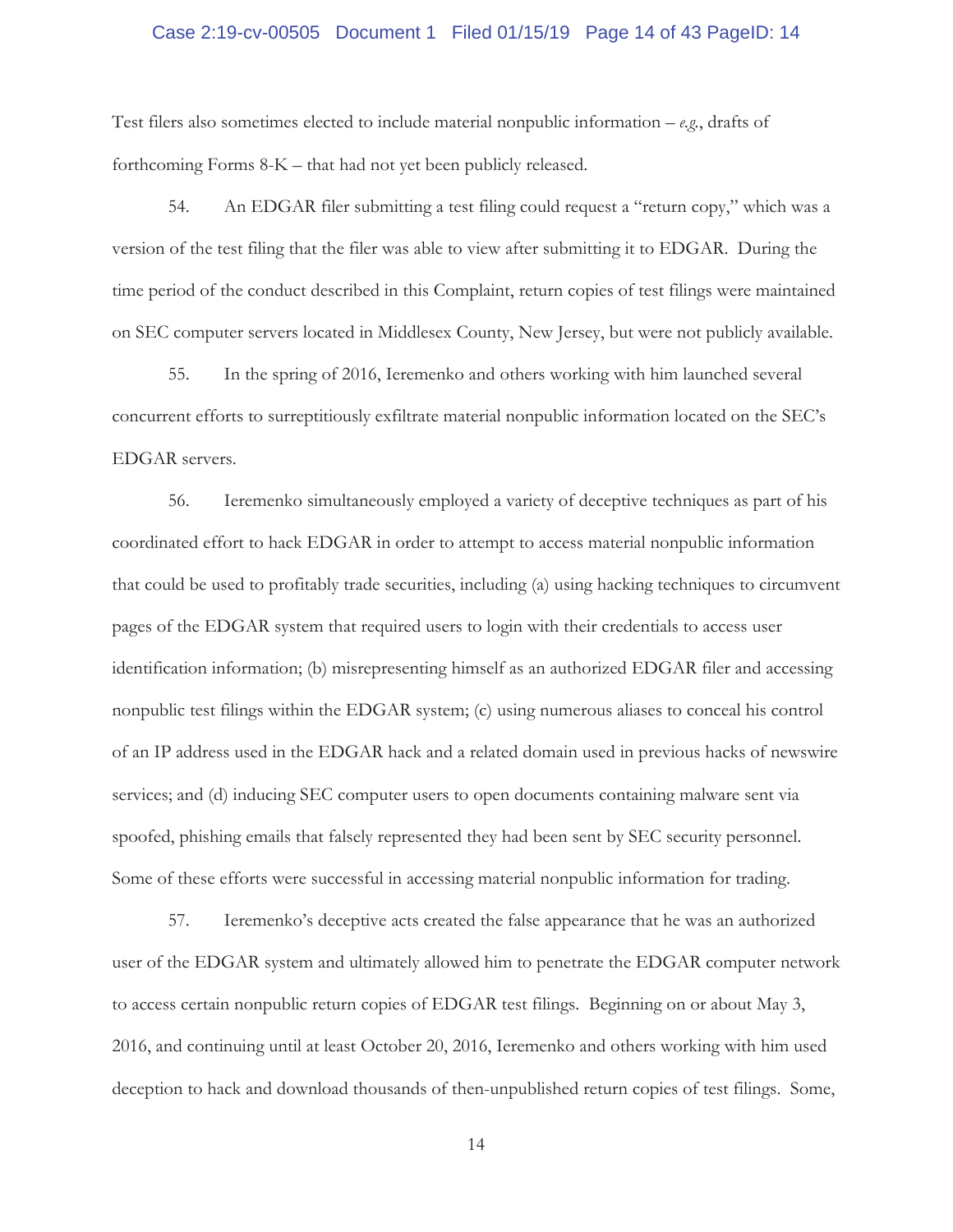## Case 2:19-cv-00505 Document 1 Filed 01/15/19 Page 15 of 43 PageID: 15

but not all, of those return copies contained material nonpublic information that could be used to trade securities.

58. Some of the hacked test filings included corporate earnings results.It is common for financial analysis firms to estimate or predict a given issuer's quarterly or annual earnings. The "market" reaches a consensus expectation based in part on these different predictions. When an issuer releases its earnings, the share price for that issuer often increases if its earnings exceed the market expectation and often decreases if its earnings fall short.

59. The period of time between the filing of a test filing and creation of a return copy, and the subsequent publication of the information contained in the test filing, created a trading window, which allowed Ieremenko to pass, directly or indirectly, the fraudulently obtained information to the Trader Defendants before the information was released to the market. As a result, the Trader Defendants had an improper trading advantage over other market participants, because they had material information from hacked EDGAR test filings before that information was publicly disseminated.

60. The Trader Defendants capitalized on this advantage by initiating trades before the information was released to the market. The Trader Defendants profited on both positive and negative earnings news by either buying securities or selling them short depending on their anticipation of how the market would respond to the information in the hacked EDGAR test filings.

61. The Trader Defendants concealed their access to the hacked information and their trading activities through the use of multiple brokerage accounts and entities, often using accounts in the name of nominees.

62. On information and belief, the Trader Defendants also furthered and substantially assisted the scheme by making payments, directly or indirectly, to Ieremenko. In November 2016, Sungjin Cho sent an email to an individual who had taken part in the scheme to trade on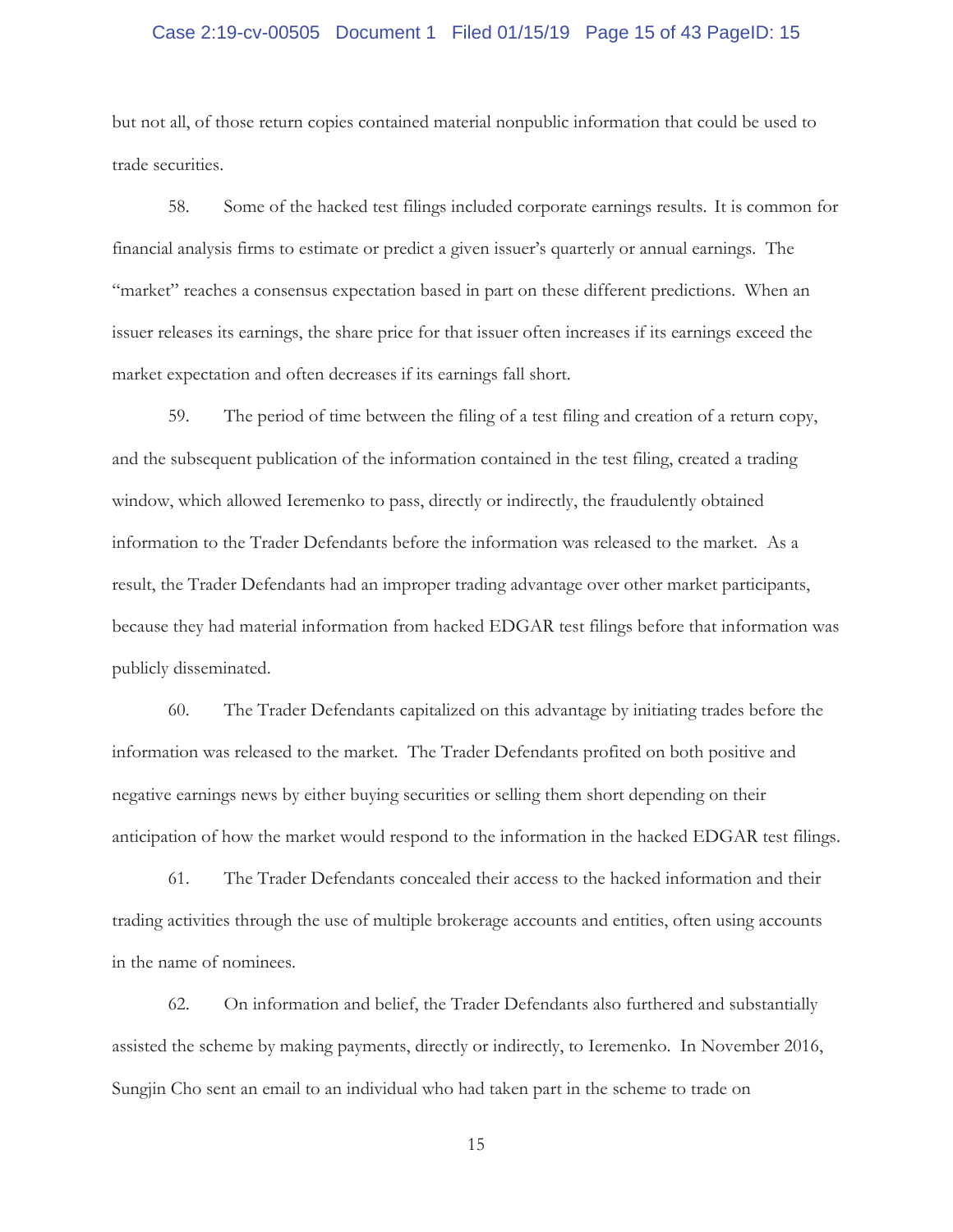## Case 2:19-cv-00505 Document 1 Filed 01/15/19 Page 16 of 43 PageID: 16

information hacked from EDGAR and attached an "accounting for the 2nd quarter that u traded."

In a subsequent email two days later, Sungjin Cho wrote again to the same trader:

Just emailed u when I was going over the accounting w[ith] my group over q2 and q3. I know I probably didn't explain and that would naturally make you have questions so I apologize if I didn't explain how the trading strategy fund worked. This straetgy [sic] we been working on for over 5 years now and the reason why we were able to keep our team toegher [sic] for this long (without 1 person stealing it and run outside money) was agreement to disclose all activity and outside money. Any outside account (like yours at [U.S. Broker-Dealer]) we disclose the prices and has[sic] to pay a cut to the coding team (it ended up being 45% so I actually take a loss on yours, but I told u a third is the cut so I'm gonna honor that and your [U.S. Broker-Dealer] account was small so all good . . . .

On information and belief, Sungjin Cho's reference to a 45% cut of the traders' profits to the "coding team" referred to compensation to Ieremenko and others working with him. Such a payment method is consistent with the manner in which Ieremenko and others were compensated during the newswire phase of the scheme.

63. After the relevant earnings information was publicly issued, the price of the securities often changed as the market learned the previously undisclosed information. The Trader Defendants then closed out the securities positions and reaped substantial profits, a portion of which they kicked back, directly or indirectly, to Ieremenko.

64. Collectively, the Trader Defendants used the information hacked from EDGAR to realize over \$4.1 million in gross illicit gains.

## **The Proof of Concept Period – May 3, 2016 to May 19, 2016**

65. In the spring of 2016, Ieremenko and others working with him began efforts to hack the EDGAR System, using common hacking techniques to hunt for access to material nonpublic information. For example, Ieremenko circumvented EDGAR controls that required user authentication and then obtained access to nonpublic EDGAR logs that contained user and document identification information associated with test filings made by authorized EDGAR users.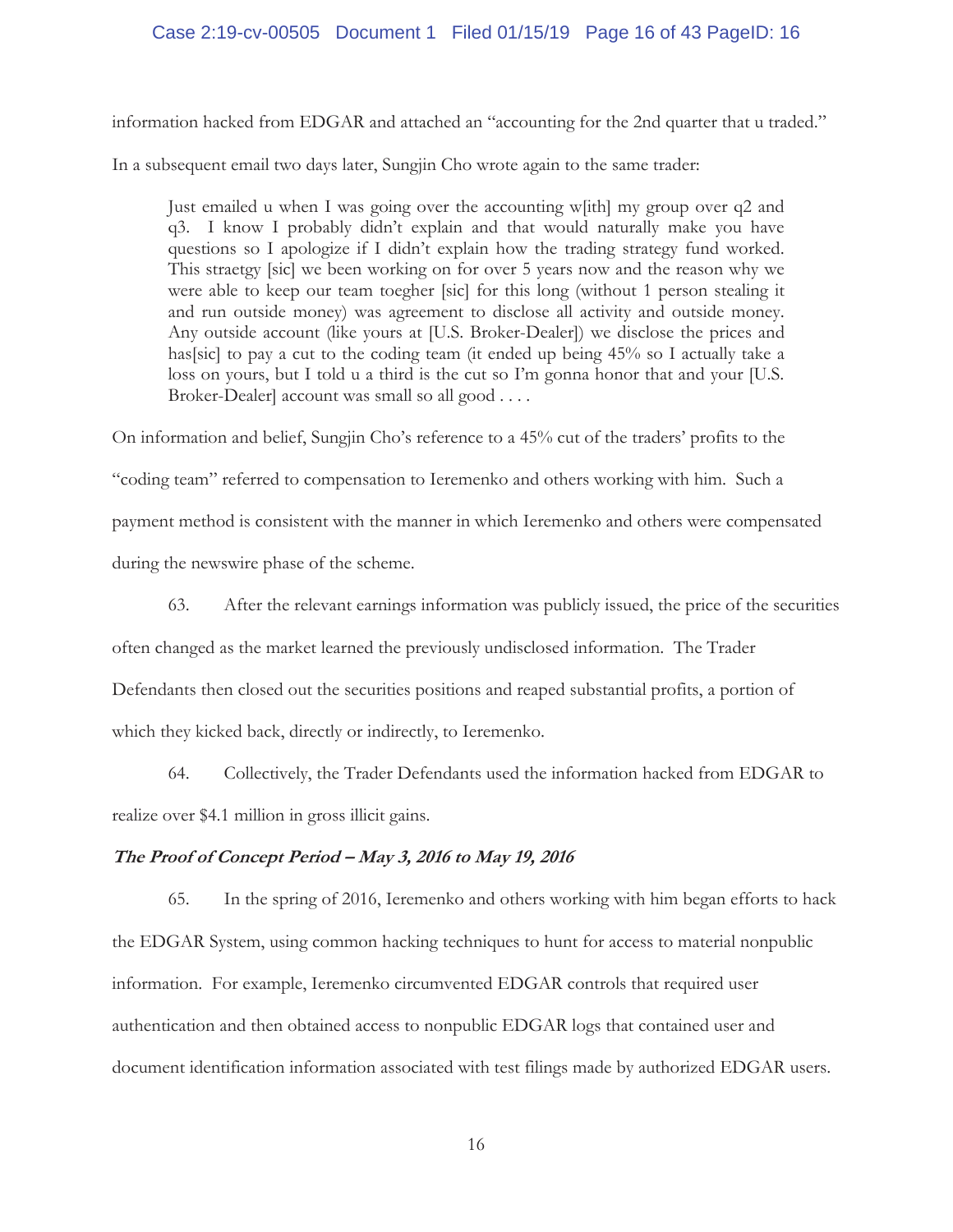## Case 2:19-cv-00505 Document 1 Filed 01/15/19 Page 17 of 43 PageID: 17

Ieremenko then employed the information he obtained from these nonpublic logs to access certain return copies of test filings.

66. When accessing EDGAR, Ieremenko was expressly warned, *inter alia*, that "[The EDGAR] system is Federal property and is to be used only for authorized government purposes by users who have been granted access rights by the Office of Information Technology. Misuse of this computer system is a violation of Federal law (Pub. L.99-474)." He was also notified that only authorized filers were permitted to access EDGAR:

Notice: Before you can electronically file with the SEC on EDGAR, you must become an EDGAR filer with authorized access codes. This website will allow you to create a Form ID and submit it for authorization to the SEC. Upon acceptance, you will receive a unique CIK via e-mail. You will then return to this site and use your CIK and a passphrase to create your EDGAR access codes. Once you have your access codes, you may use EDGAR to begin electronically filing. This website may also be used to regenerate your access codes.

67. When Ieremenko and others working with him accessed EDGAR test filings, they misrepresented themselves as authorized EDGAR filers and as using EDGAR for an authorized government purpose.

68. In the spring of 2016, Ieremenko or others working with him also sent a series of malicious emails to sec.gov email addresses in an effort to obtain material nonpublic information from SEC systems. The emails were spoofed to appear as if they were being sent by SEC security personnel. The spoofed emails contained malware-infected documents, and this phishing successfully infected several SEC computer workstations in an attempt to obtain material nonpublic information.

69. Ieremenko accessed the SEC's EDGAR system using a Romanian IP address he had previously used to send emails between two email accounts he controlled. During the EDGAR hack, he used this IP address to access a key EDGAR directory and test filings. Ieremenko had previously used a domain associated with that same Romanian IP address in connection with two of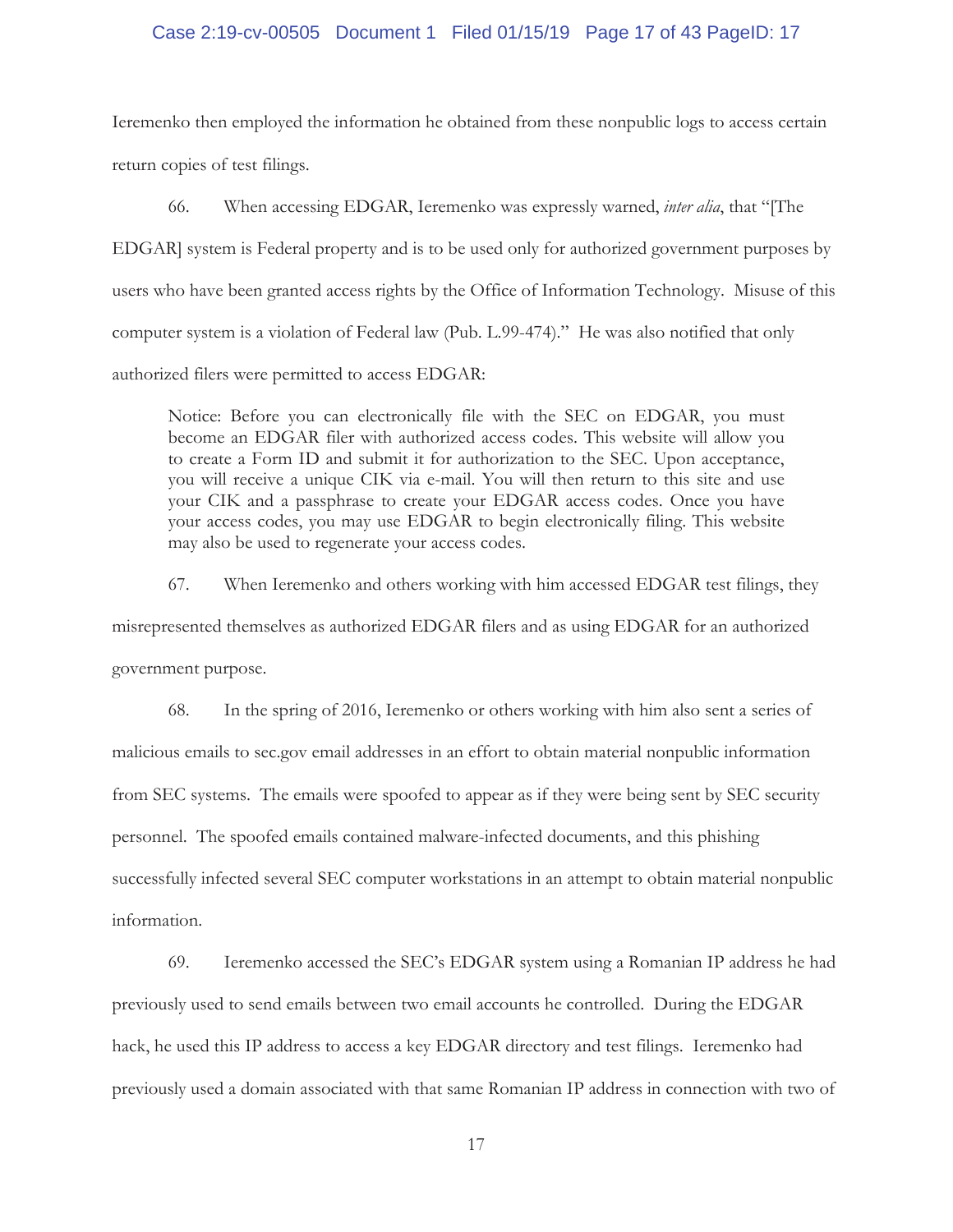## Case 2:19-cv-00505 Document 1 Filed 01/15/19 Page 18 of 43 PageID: 18

the earlier newswire hacks. Ieremenko used a series of aliases to conceal his control of this domain and the Romanian IP address. Additionally, Ieremenko's newswire hacks and his EDGAR intrusions involved an identical user agent string, which indicates that the same web browser was used in both attacks.

70. Ieremenko first successfully accessed a test filing on or about May 3, 2016. On that same day, Ieremenko began manually exfiltrating electronic copies of test filings.

71. Starting the next day, May 4, 2016, Ieremenko put into action his scheme to monetize the information he obtained through deception. He did this by using third-party traders, in yet another significant effort to mislead and insulate himself from detection by separating his hacking from the resulting illegal trading.

72. Specifically, at 1:09 PM ET, Ieremenko, using deceptive hacking techniques, accessed and exfiltrated from EDGAR a test filing for Issuer 1, a public company whose securities trade on the New York Stock Exchange. The hacked test filing contained negative material nonpublic information about Issuer 1's soon-to-be-announced first quarter 2016 financial results and had been uploaded to EDGAR less than an hour earlier.

73. After downloading the information, on information and belief, Ieremenko, directly or indirectly, passed the information to one or more individuals at Spirit Trade, which, between 2:57 PM and 3:59 PM ET, sold short 5,500 shares of Issuer 1 stock using a U.S.-based brokerage account. As discussed above, Spirit Trade is controlled by Individual 1. Individual 1 also engaged in illegal trading in connection with the earlier period of the hacking scheme that targeted the newswire services.

74. On May 4, 2016, after the close of the market and just minutes after Spirit Trade's last shorting transaction, Issuer 1 issued its earnings report for the quarter ending March 31, 2016, and announced a decline in revenue from the prior period and lower than expected earnings and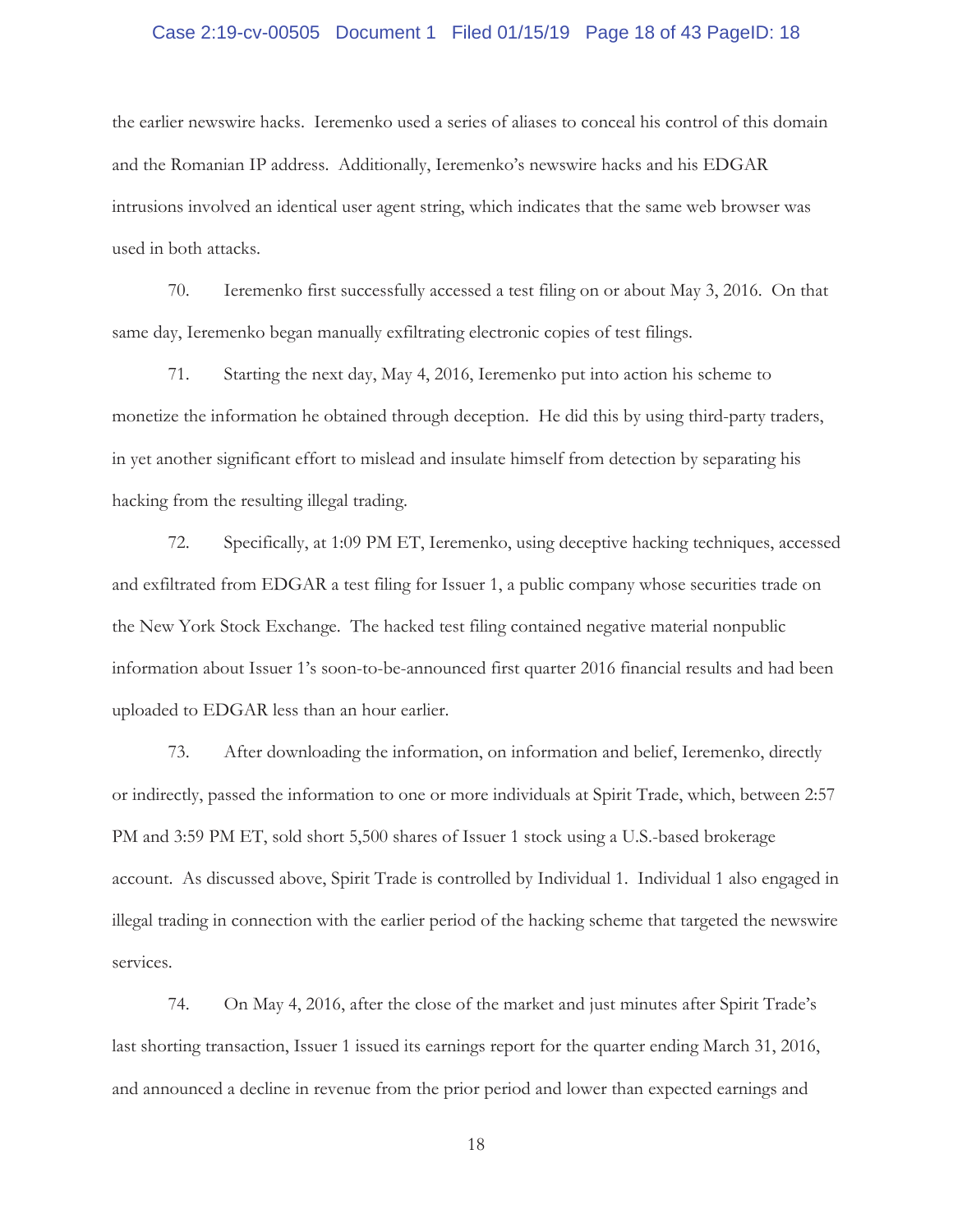## Case 2:19-cv-00505 Document 1 Filed 01/15/19 Page 19 of 43 PageID: 19

revenue guidance for the following quarter. During the next day of trading, Issuer 1's stock price dipped 9% on the news.

75. On May 5, 2016, within the first 35 minutes of the opening of the market, Spirit Trade had closed out its short position in Issuer 1 stock, making approximately \$9,185 in gross illegal profits.

76. Ieremenko and Spirit Trade repeated this pattern several times during the month of May 2016, illegally profiting from both positive and negative financial news contained in hacked test filings.

77. Another example involved a test filing submitted to EDGAR on behalf of Issuer 2, a public company whose stock trades on the Nasdaq. On May 6, 2016, Issuer 2 announced that it would hold a webcast to discuss its second quarter 2016 financial results after market close on May 19, 2016.

78. At approximately 3:32 PM ET on May 19, 2016, a test filing containing positive material nonpublic information about Issuer 2's not-yet-released second quarter 2016 financial results was uploaded to EDGAR. Ieremenko deceptively accessed and extracted Issuer 2's test filing only six minutes later. From approximately 3:42 PM to 3:59 PM ET, Spirit Trade purchased Issuer 2 stock. After market close on May 19, 2016, Issuer 2 publicly released its second quarter earnings report and announced that it expected to deliver record earnings in fiscal 2016. During the next day of trading, Issuer 2's stock price rose 14% on the news. By 10:46 AM ET on May 20, 2016, Spirit Trade had closed out its position in Issuer 2, making approximately \$274,663 in gross illegal profits.

79. In all, during the month of May 2016, Spirit Trade made \$496,740 in gross illegal profits from its trading on the information obtained through Ieremenko's deceptive extraction of approximately 17 companies' test filings.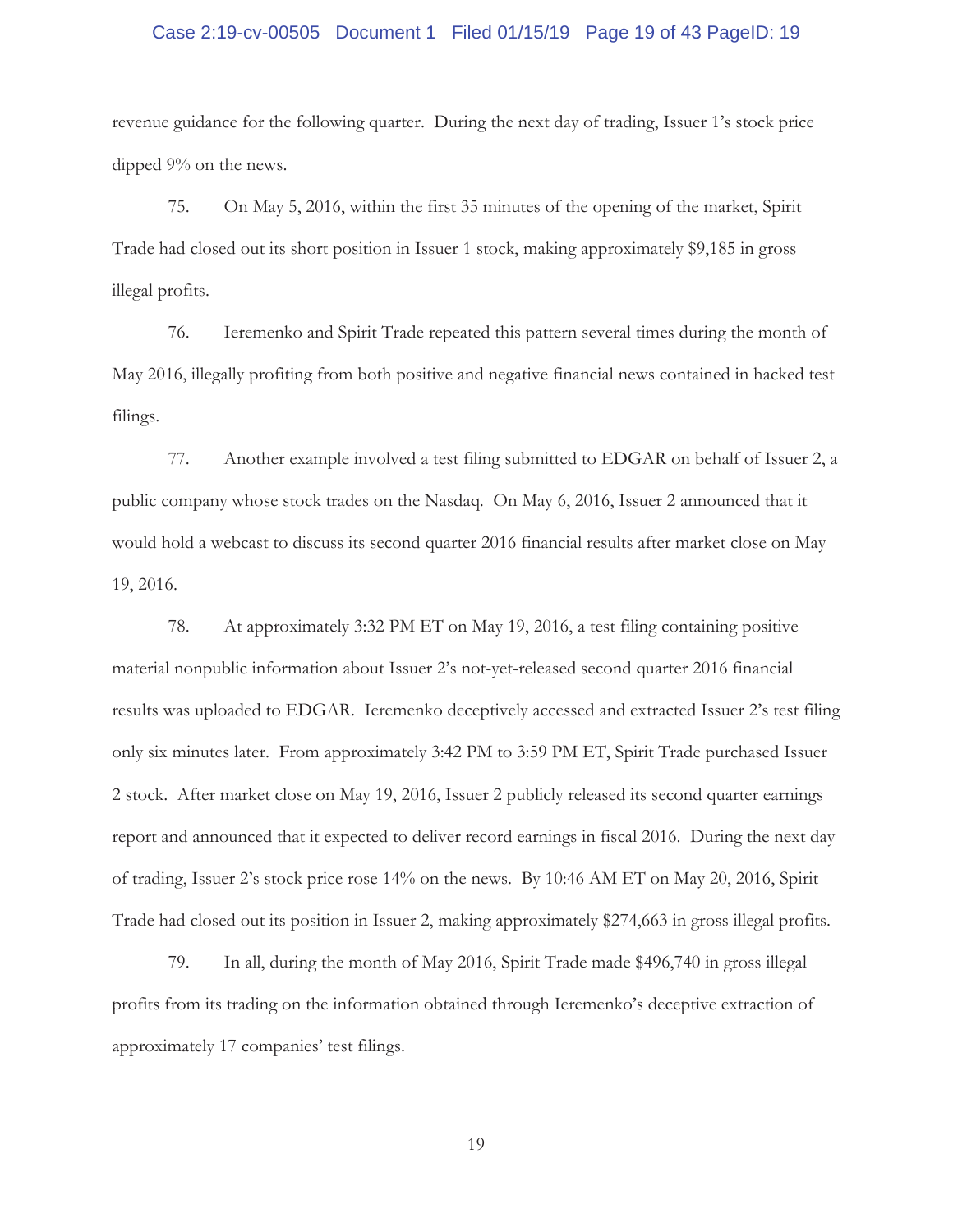## Case 2:19-cv-00505 Document 1 Filed 01/15/19 Page 20 of 43 PageID: 20

80. Spirit Trade's last trade was May 20, 2016. Less than two months later, Spirit Trade's account was closed, and the proceeds of its illegal trading were transferred out.

#### **The Automated Exfiltration Period – May 18, 2016 to October 2016**

81. After confirming that the material nonpublic information obtained by hacking EDGAR could be used to trade profitably, Ieremenko increased the scale of the fraudulent scheme.

82. On May 18, 2016, Ieremenko, or others working in concert with him, deployed a server (the "Exfiltration Machine") using a program to perform on an automated basis the deceptive conduct he performed manually earlier in the month. A few days earlier, a cryptocurrency account associated with Individual 2 paid for access to this server. Ieremenko's Exfiltration Machine employed the same deceptive techniques to misrepresent itself as an authorized EDGAR filer and access return copies of test filings. Ieremenko's Exfiltration Machine then periodically downloaded electronic return copies of test filings on a regular schedule.

83. During this period of the scheme, Ieremenko's Exfiltration Machine accessed EDGAR through an IP address and domain ostensibly located in Lithuania. This IP address used by Ieremenko's Exfiltration Machine had not been used in the previous manual exfiltration period. During this time period, Ieremenko also used two other IP addresses ostensibly located in Switzerland and Luxembourg to download a small number of test filings. On information and belief, Ieremenko used various tools and techniques to make it appear that the IP addresses from which he was accessing the Internet were located in different geographical regions. Ieremenko's use of numerous IP addresses identified with disparate parts of Europe was yet another effort to conceal the hack, his identity, and his physical location.

84. Ieremenko's Exfiltration Machine enabled Ieremenko to obtain hacked test filings on a greater scale. At the same time that Ieremenko employed his Exfiltration Machine, more traders began to monetize the information. Again, he used third-party traders as part of his fraudulent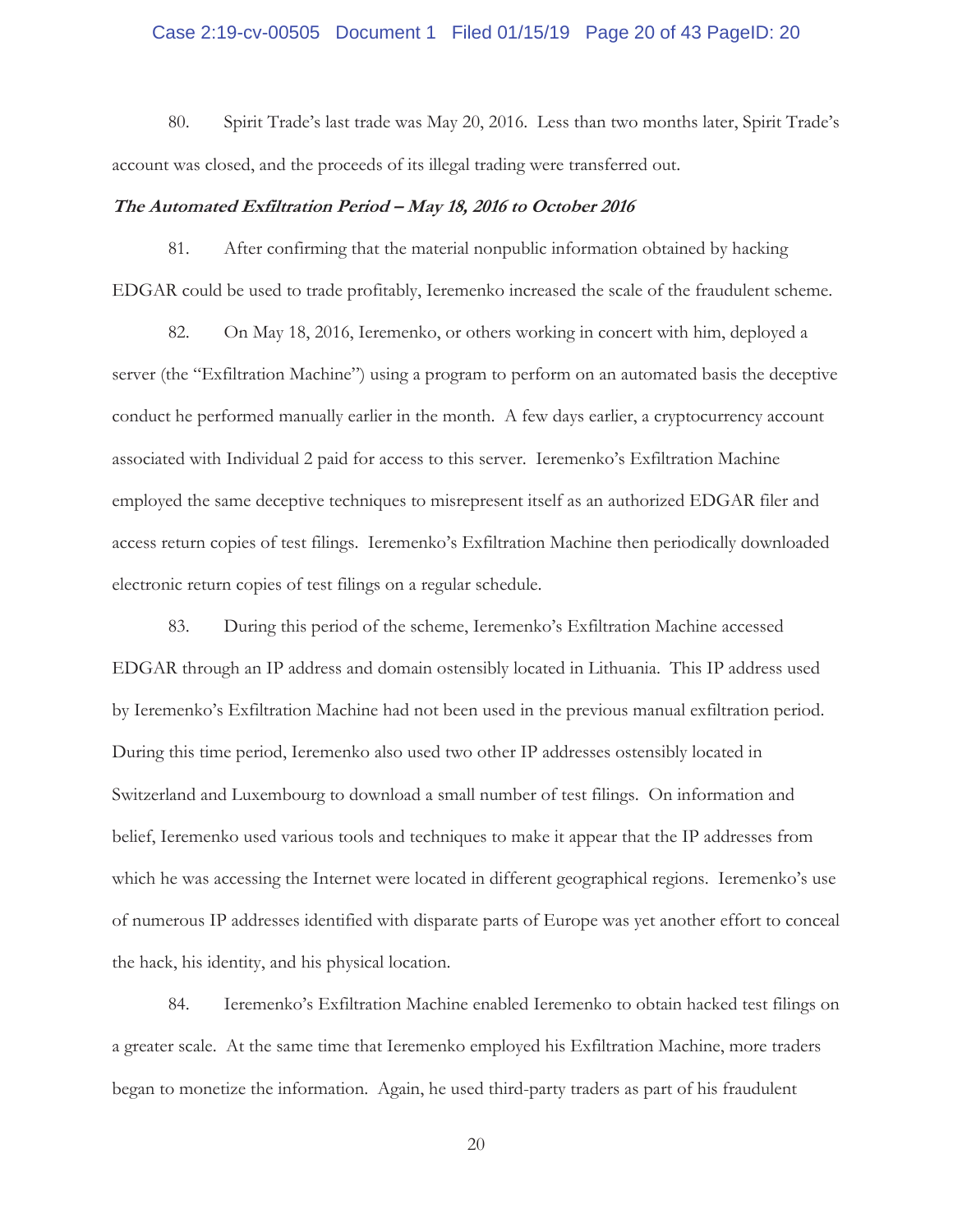## Case 2:19-cv-00505 Document 1 Filed 01/15/19 Page 21 of 43 PageID: 21

scheme in an effort to deceptively insulate himself from detection and liability. And again, both the Trader Defendants and Ieremenko were essential participants in this fraudulent scheme; neither could profit without the other.

85. During this period, which ran from at least May 18, 2016, until at least October 20, 2016, Ieremenko worked with traders located in the United States, Ukraine, and Russia to monetize his illegal conduct, one group operating together from California and Ukraine (the "California and Ukraine Trading Group"), and, on information and belief, another trader operating in Russia. Each of the Trader Defendants knew, were reckless in not knowing, should have known, or consciously avoided knowing that they were each trading upon hacked information and participating, assisting, and acting in furtherance of a scheme to defraud.

86. With the exception of Kwon, each member of the California and Ukraine Trading Group also traded in connection with the earlier phase of the fraudulent scheme on the basis of hacked information obtained from newswire services. Moreover, as alleged below, Sungjin Cho and Sabodakha are also connected to Ieremenko through mutual connections to Individual 4, who also traded in the newswire phase of the scheme. Between May 18, 2016, and October 20, 2016, members of the California and Ukraine Trading Group traded approximately 369 times in the trading window between the time a test filing was exfiltrated from EDGAR and a press release announcing the substance of the filing was thereafter publicly released.

87. By July 2016, Sarafanov, a Russian trader who had participated in the newswire phase of the scheme, also began to trade on hacked EDGAR test filings. During February to July 2015, a period when Ieremenko and others working with him were exfiltrating press releases from a specific newswire service, Sarafanov traded ahead of approximately 19 earnings announcements. Of these 19 trades by Sarafanov, approximately 16 were trades in advance of announcements by issuers who used the hacked newswire service.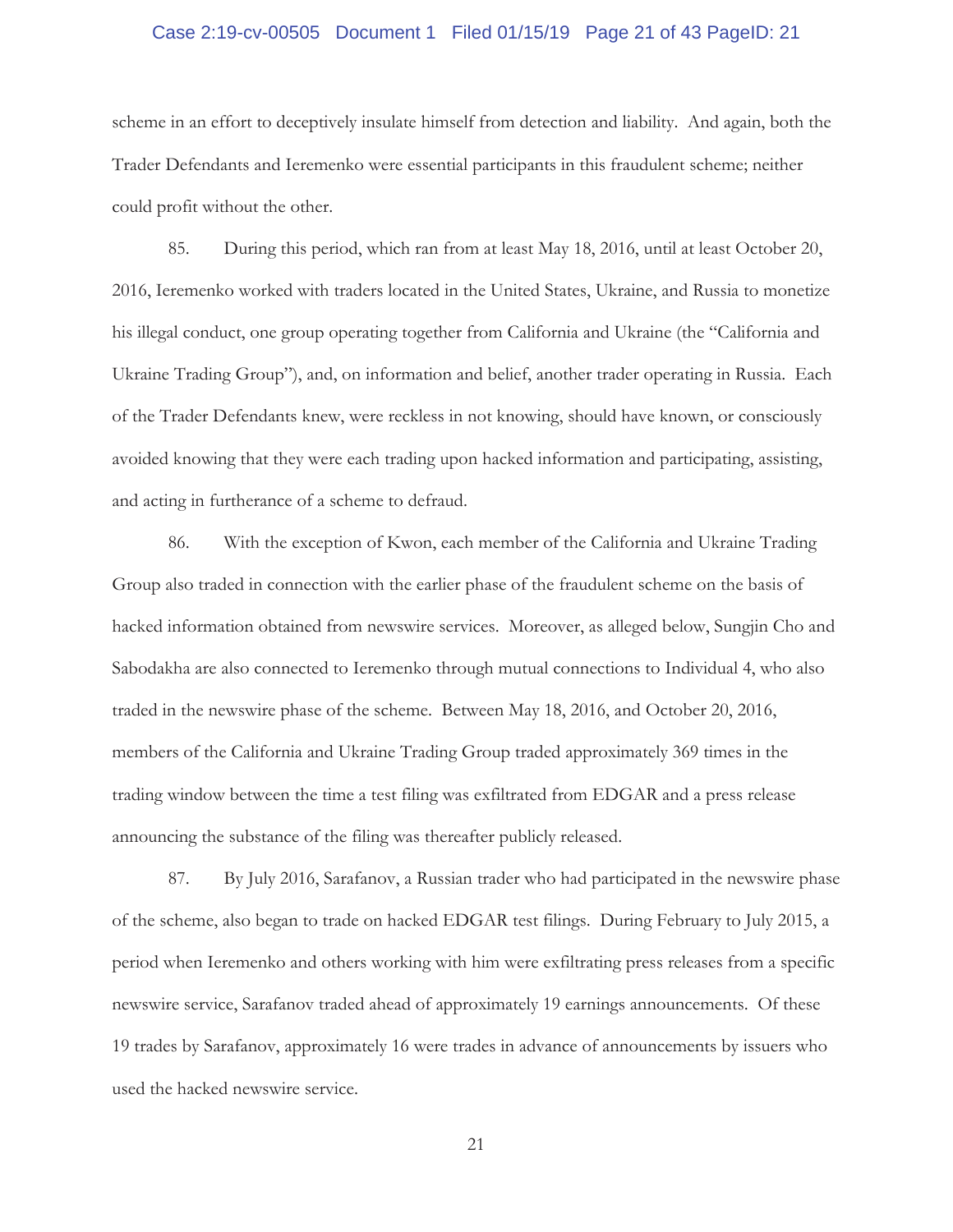## Case 2:19-cv-00505 Document 1 Filed 01/15/19 Page 22 of 43 PageID: 22

88. On or about July 18, 2016, Sarafanov began placing his first trades based on material nonpublic information in EDGAR test filings that had been exfiltrated by Ieremenko. Sarafanov traded in an account in his own name as well as in accounts that he controlled in the names of at least three other persons residing in Russia, Relief Defendants Kalinkina, Meleynikov, and Solovev. Between approximately July 18, 2016, and October 25, 2016, accounts controlled by Sarafanov traded approximately 121 times in the period between the time a test filing was exfiltrated from EDGAR and the time that a press release announcing the substance of the filing was publicly released.

89. Together, the California and Ukraine Trading Group and Sarafanov traded approximately 490 times on material nonpublic information deceptively obtained from EDGAR for total gross profits of over \$3.6 million. The following are examples that illustrate their trading based on hacked EDGAR test filings:

#### **Issuer 3 - Second Quarter 2016 Announcement**

90. On July 7, 2016, Issuer 3, a public company whose stock trades on the New York Stock Exchange, announced that it planned to release its second quarter 2016 financial results before market open on July 26, 2016.

91. At approximately 11:39 AM ET on July 22, 2016, a test filing containing negative material nonpublic information about Issuer 3's second quarter financial results was uploaded to EDGAR. At approximately 2:33 PM ET on July 22, 2016, Ieremenko's Exfiltration Machine fraudulently obtained Issuer 3's test filing containing the not-yet-released financial results.

92. On July 25, 2016, the day before Issuer 3 was expected to publicly release its second quarter results, Sungjin Cho (using an account in Individual 3's name), Sarafanov, Olefir, and Capyield all began shorting the stock of Issuer 3; Sungjin Cho and Sarafanov also began buying Issuer 3 put options; and Sabodakha and Vorochek began selling Issuer 3 CFDs.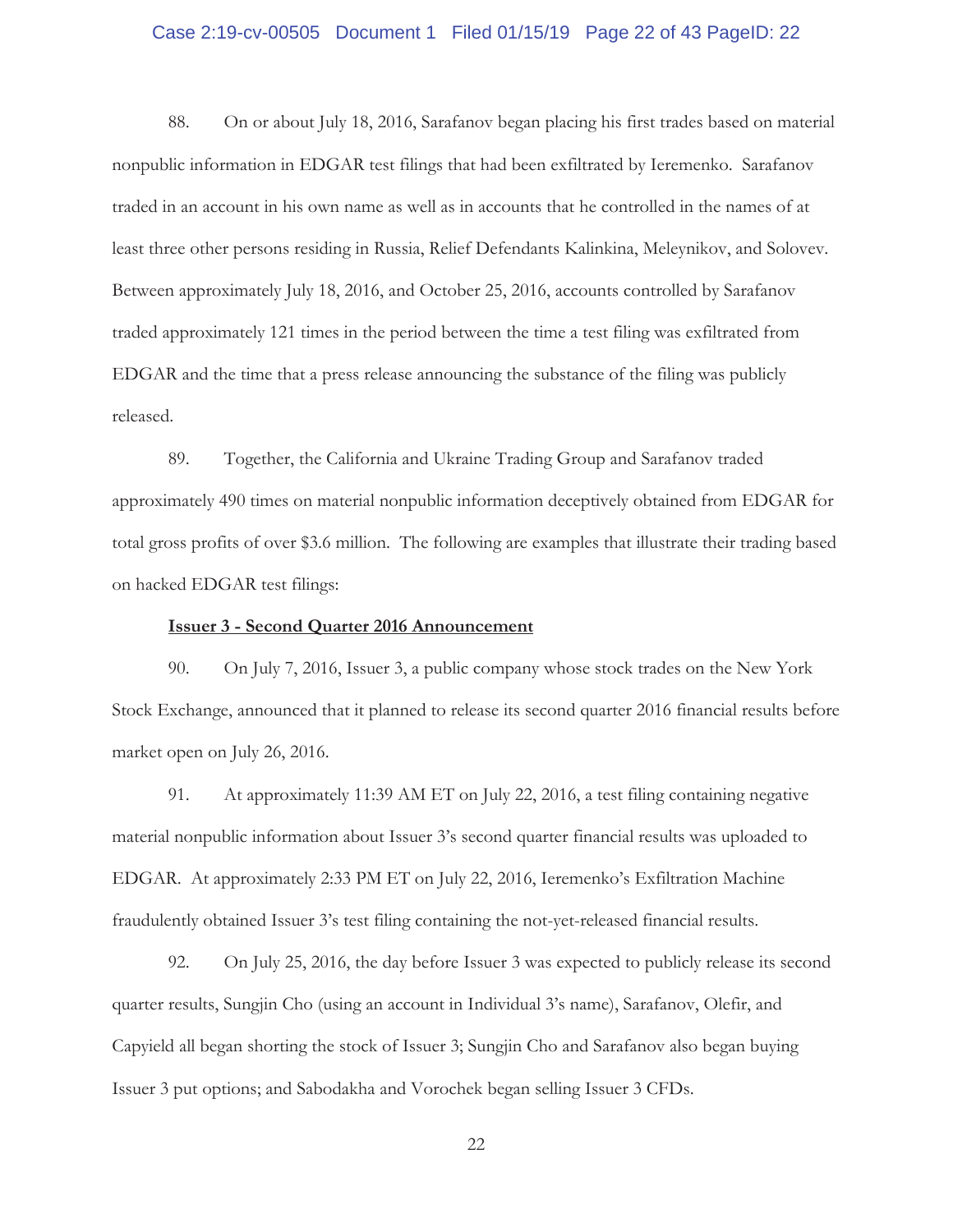## Case 2:19-cv-00505 Document 1 Filed 01/15/19 Page 23 of 43 PageID: 23

93. At approximately 2:24 PM ET on July 25, 2016, Sabodakha began selling Issuer 3 CFDs. Approximately 23 minutes later, at 2:47 PM ET, Vorochek also began selling Issuer 3 CFDs. Approximately 27 minutes later, at 3:14 PM ET on July 25, 2016, Capyield began selling short Issuer 3 stock. Approximately 15 minutes later, at 3:29 PM ET, Sungjin Cho, using an account in the name of Individual 3, also began selling short Issuer 3 stock. Approximately nine minutes later, at 3:38 PM ET, Olefir also began selling short Issuer 3 stock. Approximately three minutes later, at 3:41 PM ET, Sungjin Cho began purchasing Issuer 3 put options in an account in his own name, and Sarafanov began purchasing Issuer 3 put options in an account in his own name. At approximately 3:59 PM ET, Sungjin Cho began purchasing Issuer 3 put options and selling short Issuer 3 stock using the CYGS account. At approximately 4:06 PM ET, Sarafanov, using an account in the name of Relief Defendant Kalinkina, began selling short Issuer 3 stock. Also at 4:33 PM ET, Sarafanov began selling short Issuer 3 stock in his own brokerage account. All of these trades would be expected to result in immediate profits if the company issued negative news and the stock price declined.

94. Before market open on July 26, 2016, Issuer 3 issued a press release announcing second quarter financial results that were largely below analysts' estimates. On July 26, 2016, Issuer 3 stock closed down approximately 4% from the previous day's closing price.

95. By the end of that day, July 26, 2016, Sungjin Cho, Sarafanov, Olefir, Capyield, Sabodakha, and Vorochek had closed out their trading positions in Issuer 3, except for Sarafanov's and Sungjin Cho's put option positions, which were closed out on July 27, 2016, and July 28, 2016, respectively. In all, these Defendants made gross illegal profits of approximately \$96,000 by trading on the basis of Issuer 3's hacked EDGAR test filing.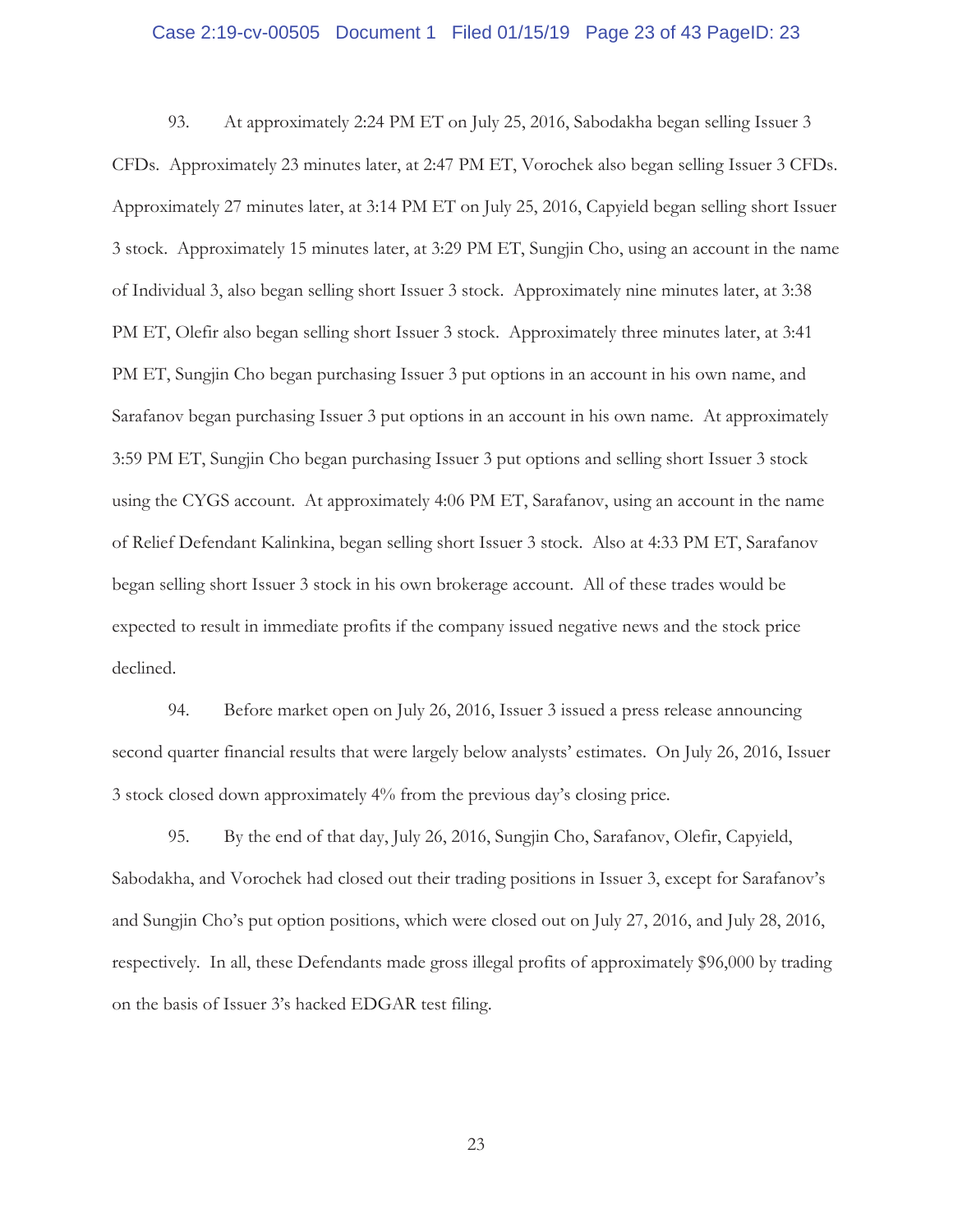## **Issuer 4 - Second Quarter 2016 Announcement**

96. On July 12, 2016, Issuer 4, a public company whose stock trades on the Nasdaq, announced that it would release its financial results for the second quarter of 2016 after market close on August 4, 2016.

97. At approximately 2:19 PM ET on August 4, 2016, a test filing containing negative material nonpublic information about Issuer 4's second quarter 2016 results was uploaded to EDGAR. Approximately eight minutes later, at 2:27 PM ET, Ieremenko's Exfiltration Machine fraudulently obtained Issuer 4's test filing.

98. Shortly thereafter, seven of the Trader Defendants began taking short positions in Issuer 4. At approximately 3:19 PM ET on August 4, 2016, Capyield and Sarafanov (using Relief Defendant Kalinkina's account) began selling short stock of Issuer 4. At 3:27 PM ET, Olefir began buying Issuer 4 put options. At 3:28 PM ET, Sarafanov began selling short stock of Issuer 4 in an account in his own name, and at 3:40 PM ET, Sarafanov began buying Issuer 4 put options in an account in his own name. At 3:33 and 3:36 PM ET, respectively, Sabodakha and Vorochek each began selling Issuer 4 CFDs. At 3:38 PM ET, Sungjin Cho began buying Issuer 4 put options in an account in his own name, and at 3:40 PM ET and 3:46 PM ET, respectively, Sungjin Cho began selling short Issuer 4 stock using accounts in the names of Individual 3 and CYGS. At 3:54 PM ET, Kwon began buying Issuer 4 put options. All of these trades would be expected to result in immediate profits if the company issued negative news and the stock price declined.

99. At 4:01 PM ET on August 4, 2016, Issuer 4 issued a press release announcing that its total billings and revenue for the quarter were below expectations.

100. The next trading day, August 5, 2016, the market reacted, and Issuer 4's stock closed down approximately 12% from the previous day's closing price.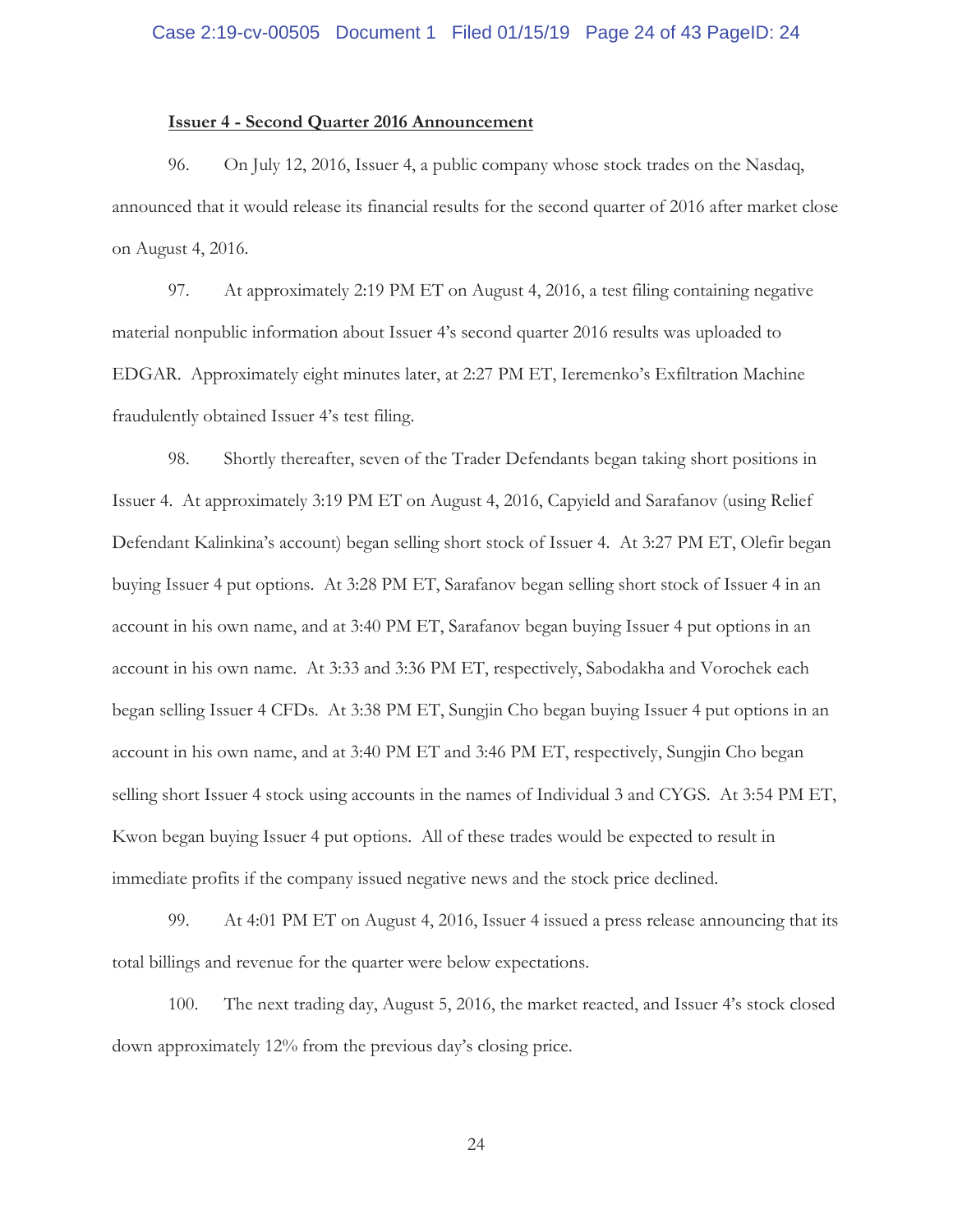## Case 2:19-cv-00505 Document 1 Filed 01/15/19 Page 25 of 43 PageID: 25

101. By the end of the same day, August 5, 2016, Kwon, Capyield, Olefir, Sabodakha, Vorochek, Sungjin Cho, and Sarafanov had closed out their trading positions in Issuer 4, except for Sungjin Cho's short positions held in CYGS's account, which were closed out on August 9, 2016. In all, these defendants made gross illegal profits of approximately \$307,000 by trading on the basis of Issuer 4's hacked EDGAR test filing.

## **Issuer 5 - Second Quarter 2016 Announcement**

102. On July 20, 2016, Issuer 5, a public company whose stock trades on the Nasdaq, announced that it would report its second quarter 2016 financial results after market close on August 3, 2016.

103. At 9:22 PM ET on July 29, 2016, a test filing containing positive material nonpublic information about Issuer 5's second quarter 2016 financial results was uploaded to EDGAR. At 9:58 PM ET, Ieremenko's Exfiltration Machine fraudulently obtained Issuer 5's test filing.

104. On August 3, 2016, at 3:13 PM ET, Capyield began purchasing stock of Issuer 5. At 3:15 PM ET, Sarafanov began purchasing stock of Issuer 5 in an account in the name of Relief Defendant Kalinkina. At 3:25 PM ET, Sarafanov began purchasing stock of Issuer 5 in an account in his name. At 3:35 PM ET, Olefir began purchasing stock of Issuer 5. At 3:38 PM ET, Sabodakha began purchasing Issuer 5 CFDs. At 3:46 PM ET, Sungjin Cho began purchasing stock of Issuer 5 in an account in the name of Individual 3. At 3:57 PM ET, Vorochek began purchasing Issuer 5 CFDs. At 3:58 PM ET, Sungjin Cho began purchasing stock of Issuer 5 in a CYGS account. All of these trades would be expected to result in immediate profits if the company issued positive news and the stock price increased.

105. After market close on August 3, 2016, Issuer 5 issued a press release announcing stronger than anticipated fiscal second quarter sales growth, higher than projected gross profit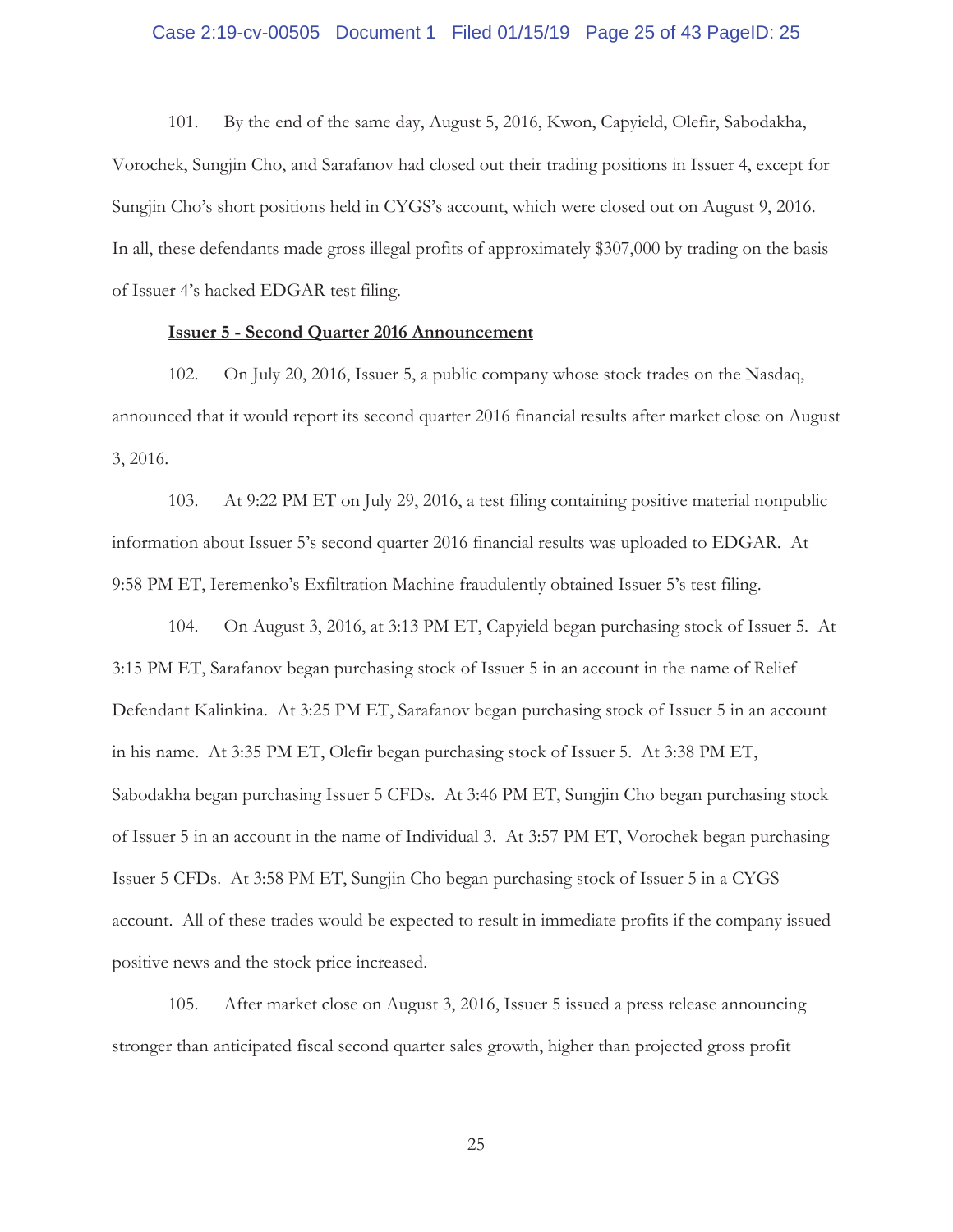## Case 2:19-cv-00505 Document 1 Filed 01/15/19 Page 26 of 43 PageID: 26

margins, better than expected operating income, and that Issuer 5 was increasing its full year 2016 financial guidance.

106. On August 4, 2016, stock of Issuer 5 closed approximately 8% higher than the previous day's closing price. By the end of that day, August 4, 2016, Sungjin Cho, Sabodakha, Vorochek, Capyield, Olefir, and Sarafanov had closed their positions, reaping gross illegal profits of over \$61,000.

#### **Issuer 2 - Third Quarter 2016 Earnings Announcement**

107. On August 5, 2016, Issuer 2 announced that it would release its third quarter 2016 financial results after market close on August 18, 2016.

108. At approximately 6:04 PM ET on August 17, 2016, a test filing containing positive material nonpublic information about Issuer 2's third quarter 2016 earnings was uploaded to EDGAR. Approximately 13 minutes later, at 6:17 PM ET, Ieremenko's Exfiltration Machine fraudulently obtained Issuer 2's test filing.

109. The following trading day, August 18, 2016, at approximately 2:45 PM ET, Sarafanov began buying Issuer 2 call options in an account in his own name. At 2:48 PM ET, Sarafanov began purchasing Issuer 2 stock in an account in the name of Relief Defendant Kalinkina. At approximately 3:05 and 3:07 PM ET, respectively, Vorochek and Sabodakha began purchasing Issuer 2 CFDs. At 3:06 PM ET, Sarafanov began purchasing Issuer 2 stock. At 3:29 PM ET, Sungjin Cho began purchasing Issuer 2 stock in an account in his own name. At 3:38 PM ET, Sungjin Cho began purchasing Issuer 2 stock in the CYGS account. At 3:41 PM ET, Olefir began purchasing Issuer 2 stock, and Sungjin Cho began purchasing Issuer 2 stock using an account in the name of Individual 3. At approximately 3:44 PM ET, Sungjin Cho also began purchasing Issuer 2 call options using an account in his mother Relief Defendant Kyungja Cho's name. At 3:46 PM ET, Olefir began purchasing Issuer 2 CFDs. At 3:49 PM ET, Capyield began purchasing Issuer 2 stock.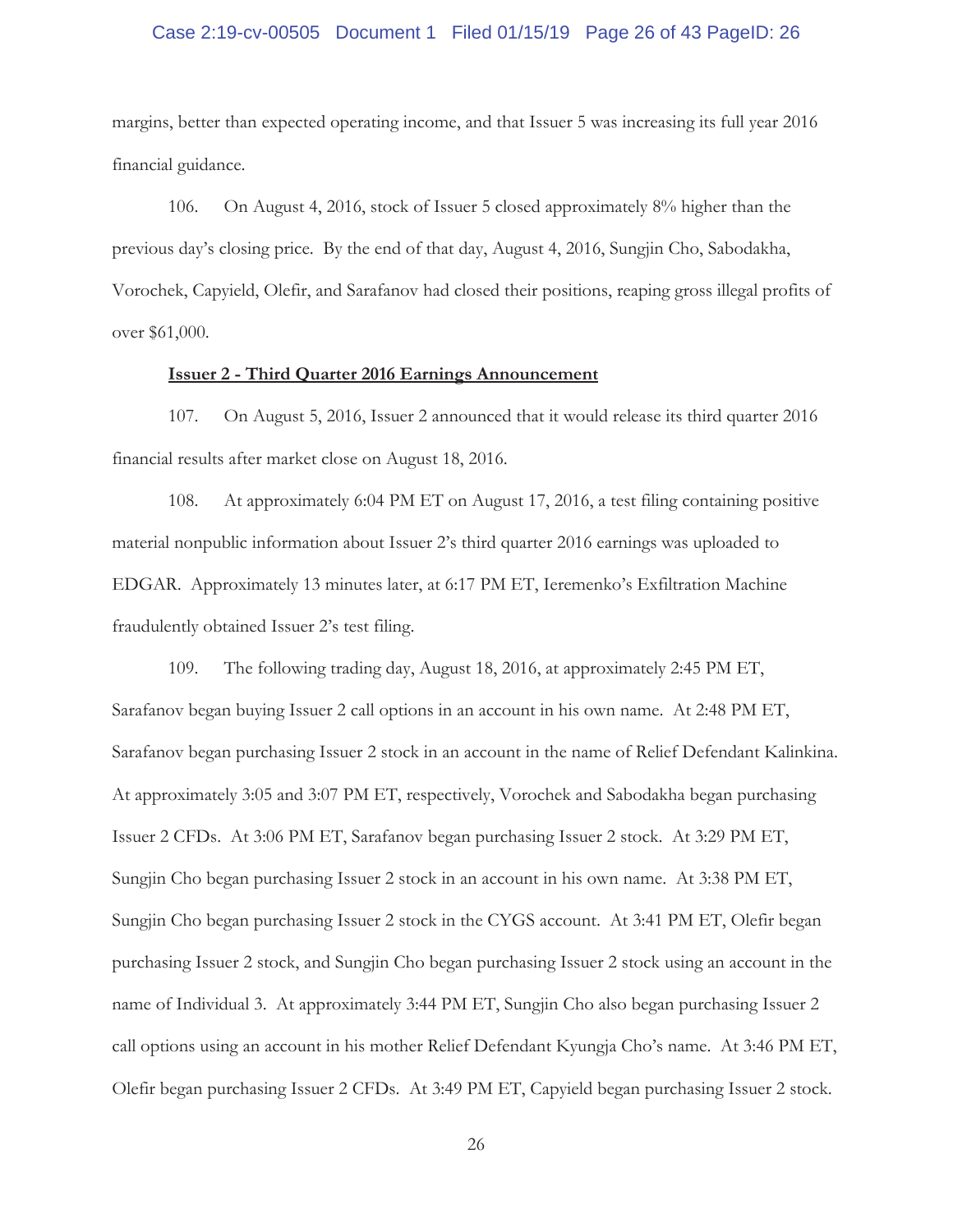## Case 2:19-cv-00505 Document 1 Filed 01/15/19 Page 27 of 43 PageID: 27

And at 3:51 PM ET, Kwon began purchasing Issuer 2 stock. All of these trades would be expected to result in immediate profits if the company issued positive news and the stock price increased.

110. After market close on August 18, 2016, Issuer 2 announced record results for third quarter 2016, including record earnings per share and an all-time high for new orders.

111. On August 19, 2016, Issuer 2 stock closed approximately 7% higher than the previous day's closing price. By the end of that day, August 19, 2016, Sarafanov, Vorochek, Sabodakha, Capyield, Sungjin Cho, Olefir, and Kwon had closed out their trading positions, except for Kalinkina's and CYGS's positions in Issuer 2 stock, which were closed out on August 22, 2016. These Defendants made gross illegal profits of approximately \$285,000 by trading on the basis of Issuer 2's hacked EDGAR test filing.

#### **Issuer 6 - Second Quarter 2016 Announcement**

112. On July 18, 2016, Issuer 6, a public company whose securities trade on the Nasdaq, announced that it would release its second quarter 2016 financial results after market close on August 8, 2016.

113. At approximately 8:25 AM ET on August 8, 2016, a test filing containing positive material nonpublic information about Issuer 6's second quarter 2016 earnings was uploaded to EDGAR. At approximately 1:19 PM ET, Ieremenko's Exfiltration Machine fraudulently obtained Issuer 6's test filing.

114. At 3:37 PM ET on August 8, 2016, Vorochek began purchasing Issuer 6 CFDs. At 3:41 PM ET, Sabodakha began purchasing Issuer 6 CFDs. At approximately 3:42 PM ET, Capyield began purchasing Issuer 6 stock. At 3:48 PM ET, Sungjin Cho began purchasing Issuer 6 stock in a CYGS account. At 3:49 PM ET, Sungjin Cho began purchasing Issuer 6 call options in an account in his own name. At 3:50 PM ET, Sungjin Cho began purchasing Issuer 6 stock in Individual 3's account. At 3:55 PM ET, Kwon began purchasing Issuer 6 call options. At 3:56 PM ET, Sungjin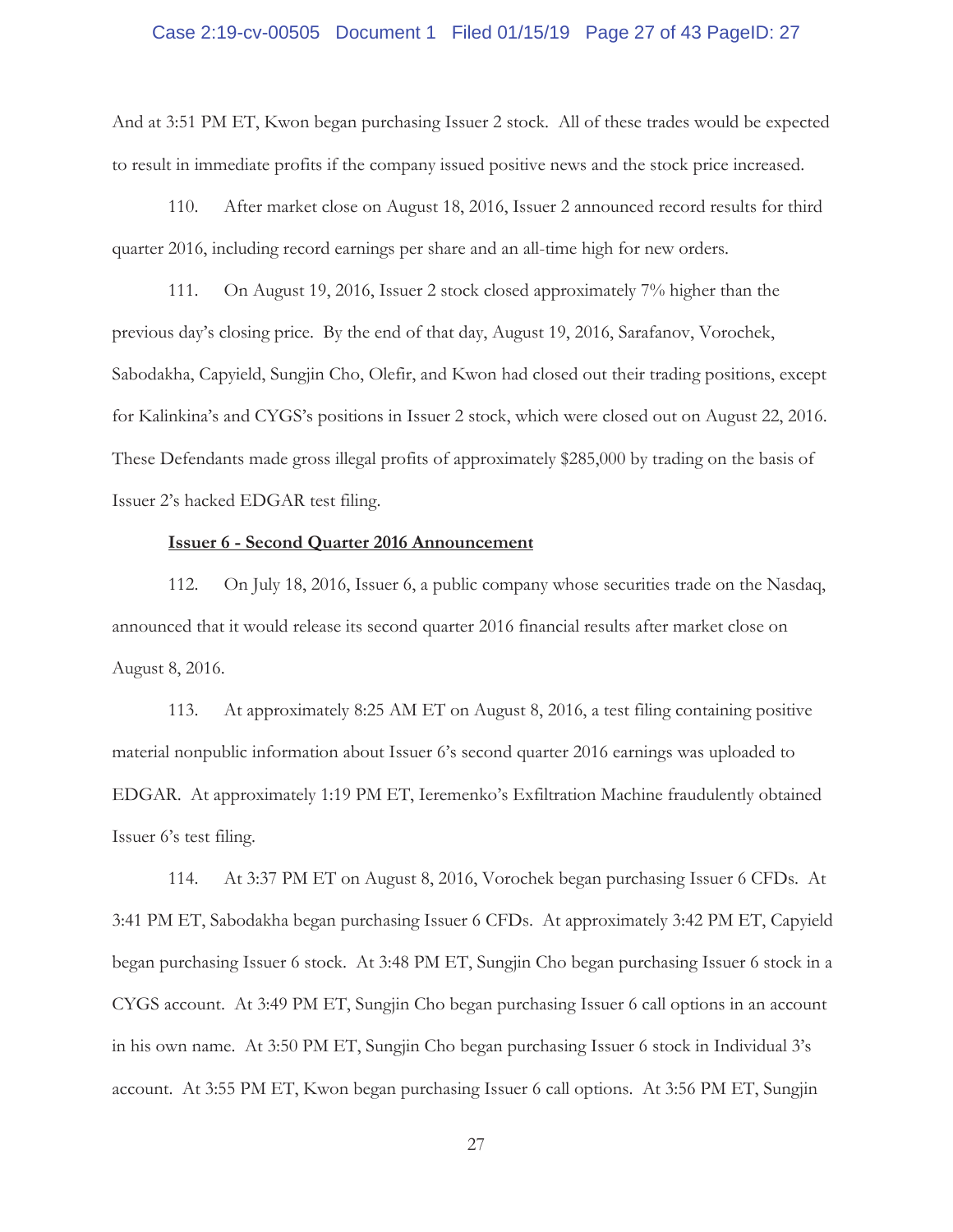## Case 2:19-cv-00505 Document 1 Filed 01/15/19 Page 28 of 43 PageID: 28

Cho began purchasing Issuer 6 call options in Relief Defendant Kyungja Cho's account. On this day, Sungjin Cho purchased Issuer 6 stock or call options in at least four different accounts, including those in the names of CYGS, Individual 3, and Kyungja Cho. All of these trades would be expected to result in immediate profits if the company issued positive news and the stock price increased.

115. After market close on August 8, 2016, Issuer 6 announced its second quarter 2016 financial results and that they were on-track or ahead of Issuer 6's expectations for the quarter.

116. On August 9, 2016, Issuer 6 stock closed approximately 22% higher than the previous day's closing price. By the end of that day, August 9, 2016, Capyield, Vorochek, Sabodakha, Sungjin Cho, and Kwon had all closed out their trading positions, making gross illegal profits of approximately \$82,300.

## **Ieremenko Loses Access to EDGAR**

117. In October 2016, SEC IT personnel patched EDGAR software in response to a detected attack on the system, which also had the effect of preventing Ieremenko from accessing test filings.

118. After Ieremenko's access to EDGAR was blocked, some Trader Defendants' continued to trade for a short time based on material nonpublic information that had been previously hacked but not yet publicly released. Shortly thereafter, however, with Ieremenko's access to new test filings cut off, their illegal trading ahead of the release of EDGAR test filings ceased entirely.

119. Efforts to compromise EDGAR continued into early 2017. For example, at approximately the same time that Ieremenko lost access to EDGAR test filings in October 2016, he returned to his previous efforts to compromise SEC computer workstations through malware, which he had delivered through phishing emails, spoofed to appear to have been sent by SEC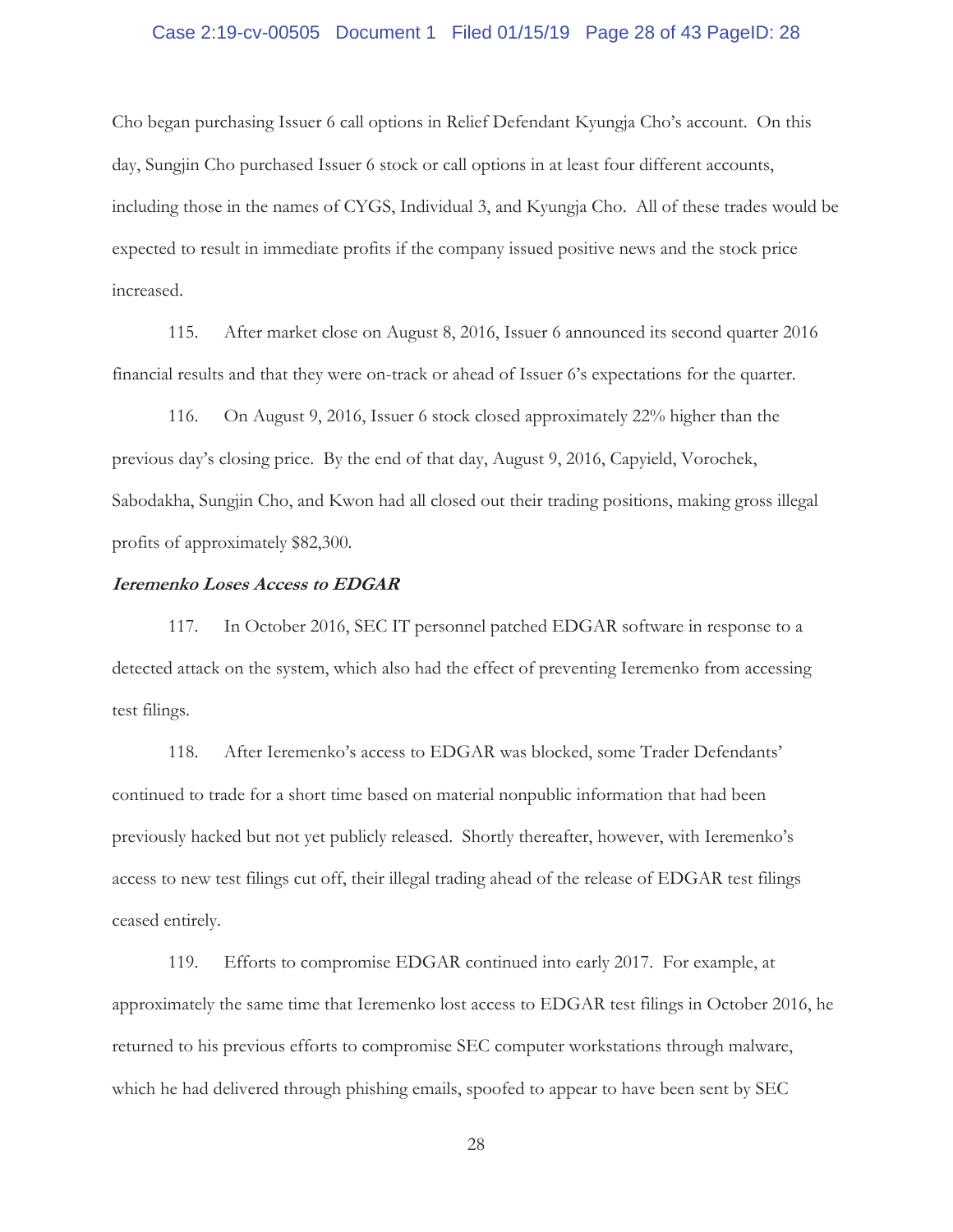## Case 2:19-cv-00505 Document 1 Filed 01/15/19 Page 29 of 43 PageID: 29

security personnel. Other efforts also continued, including by other people, though none of the post-October 2016 efforts appear to have led to access to test filings containing material nonpublic information or to trading.

120. During the summer of 2018, Ieremenko, using the alias "Lamarez," appeared to take credit for the hacks of both the newswire services and EDGAR. Specifically, in response to an online communication regarding hacking, Ieremenko boasted about his successful hack of several specific newswire companies and "sec.gov" and provided links to English- and Russian-language news coverage of the newswire hacks.

## **Connections Between Defendants**

121. Defendants' participation in a common scheme is demonstrated through (a) their parallel trading, often during very brief trading windows, in the securities of issuers whose test filings were exfiltrated from EDGAR by Ieremenko; (b) for many of them, the pattern of trading in both the newswire and EDGAR phases of the scheme; and (c) an extensive web of connections among them.

122. To begin, nearly all of the Defendants involved in the EDGAR hack were also involved in the previous hack of the newswire services. Specifically, during the period from 2013 through 2015, Sungjin Cho, Sabodakha, Olefir, Capyield, Vorochek, Sarafanov, and an individual who controlled Spirit Trade each traded on information that Ieremenko and others hacked from the newswire services.

123. Generally, the Trader Defendants' trading profits soared during periods when they had access to hacked information and plummeted when they did not.

124. For example, considered collectively, the California and Ukraine Trading Group made hundreds of thousands of dollars trading on hacked earnings announcements in 2013. The following year, when they did not have access to hacked information from any newswire service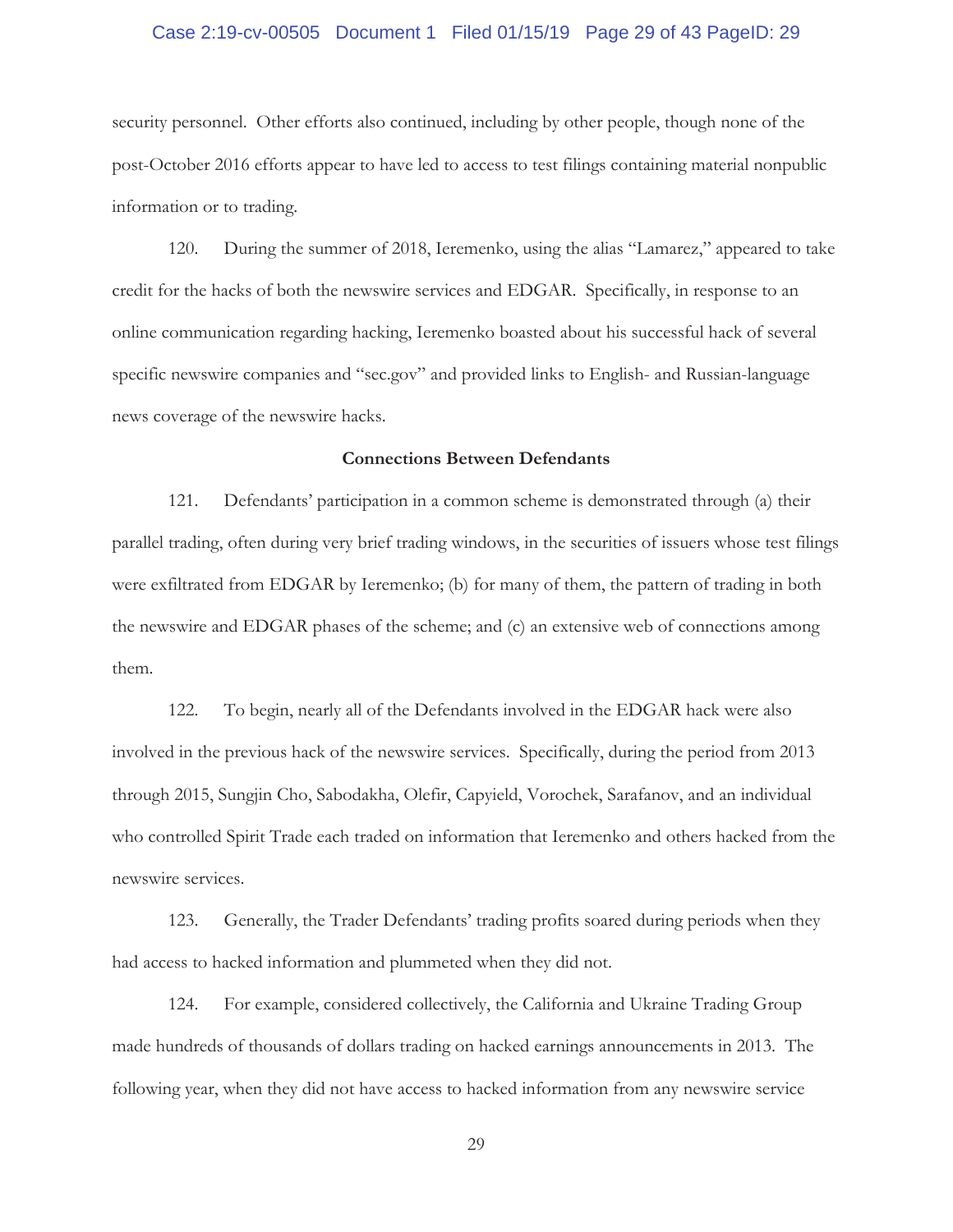## Case 2:19-cv-00505 Document 1 Filed 01/15/19 Page 30 of 43 PageID: 30

because the hack had been disrupted, their trading profits were a small fraction of what they had been when they had access to hacked information.

125. In 2015, during another period of newswire hacking, trading by the California and Ukraine Trading Group was again very profitable. But after Ieremenko's hacking of the newswire services was disrupted again in mid-2015, these same Defendants' trading dwindled and was much less profitable.

126. Later, during the six months of the EDGAR hacking scheme, these same Defendants' trading again was extremely profitable.

127. In addition, many of the Trader Defendants often traded on the same hacked earnings announcements, taking trading positions that indicated that they had a common belief about the market's reaction to an upcoming announcement. This uniformity is significant because corporate earnings announcements may contain a mix of positive and negative news such that anticipated market reaction may not be readily determinable.

128. Defendants are also connected by a web of business affiliations and relationships, often spanning years. These connections are evidenced through, among other things, electronic communications and shared use of specific IP addresses, the latter indicating that they accessed the Internet from the same network access point. On information and belief, Defendants are also in possession of additional relevant evidence of their connections to each other and the fraudulent scheme alleged herein to which the SEC does not currently have access.

#### **Connections Between Ieremenko and Spirit Trade**

129. As alleged above, in May 2016, Ieremenko first tested his ability to monetize material nonpublic information he obtained through hacking the EDGAR system by, directly or indirectly, passing the information to one or more individuals at Spirit Trade. Spirit Trade then used that hacked material nonpublic information to trade before earnings announcements.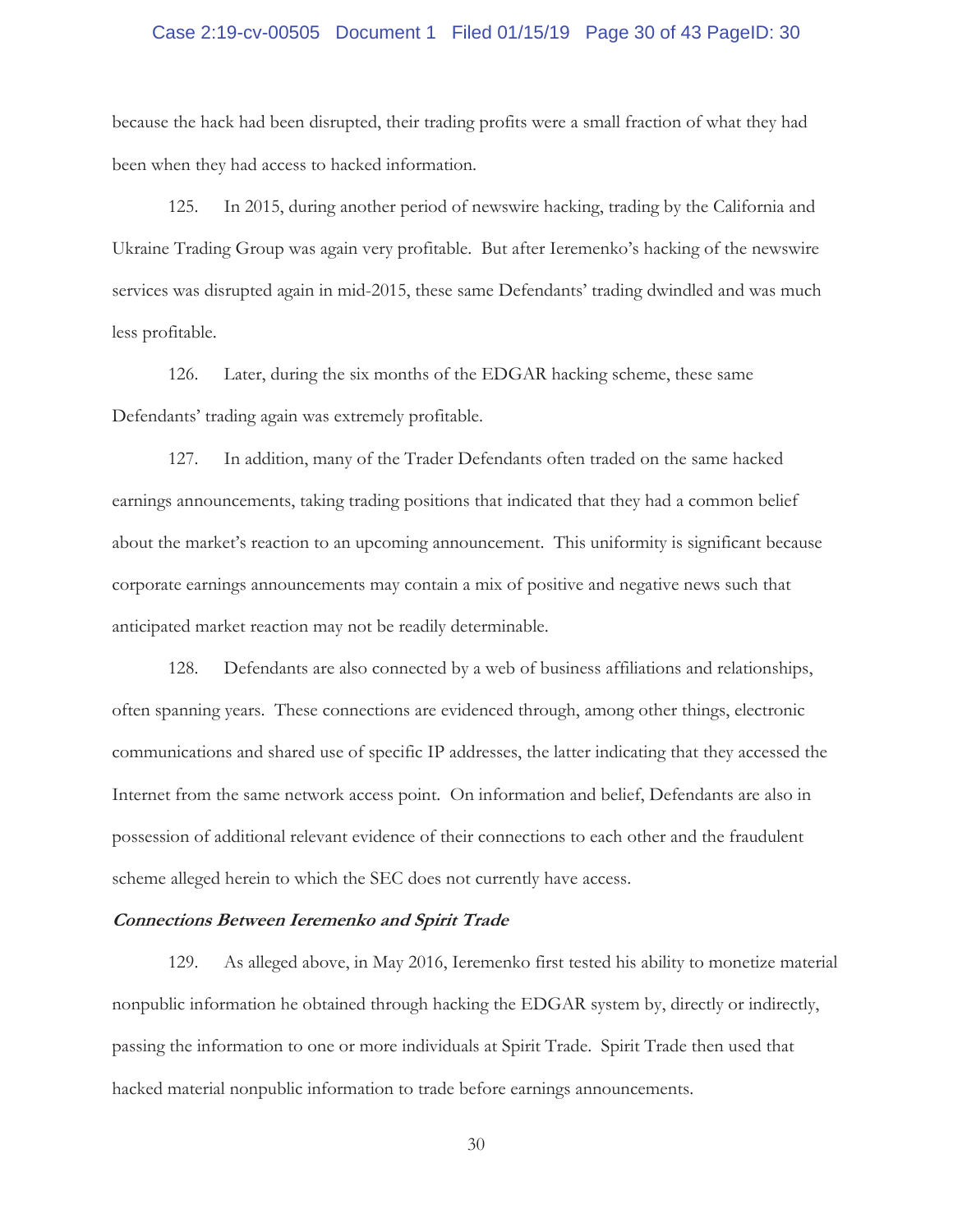## Case 2:19-cv-00505 Document 1 Filed 01/15/19 Page 31 of 43 PageID: 31

130. Ieremenko and Spirit Trade are connected through Individual 1 and Individual 2. Prior to May 2016, Ieremenko and Individual 2 were friends and business associates, and on information and belief, Individual 2 worked with Ieremenko on the EDGAR hack. A cryptocurrency account associated with Individual 2 was used to pay for Ieremenko's Exfiltration Machine. Likewise, prior to May 2016, Individual 1, who had control over Spirit Trade, and Individual 2 were associates. In or about April and May of 2016, on information and belief, Individual 1 and Individual 2 were in contact with one another.

#### **Connections Between Ieremenko and the California and Ukraine Trading Group**

131. The connections between Ieremenko and the California and Ukraine Trading Group are illustrated below:



132. Individual 4 is a Ukrainian citizen through whom many of the Trader Defendants are connected to Ieremenko. Individual 4, like Ieremenko, Sabodakha, and other Defendants, lives in Kiev and traded during the newswire phase of the scheme. Prior to the EDGAR hack, Individual 4 and Ieremenko were in contact through email, including an email exchange in which Individual 4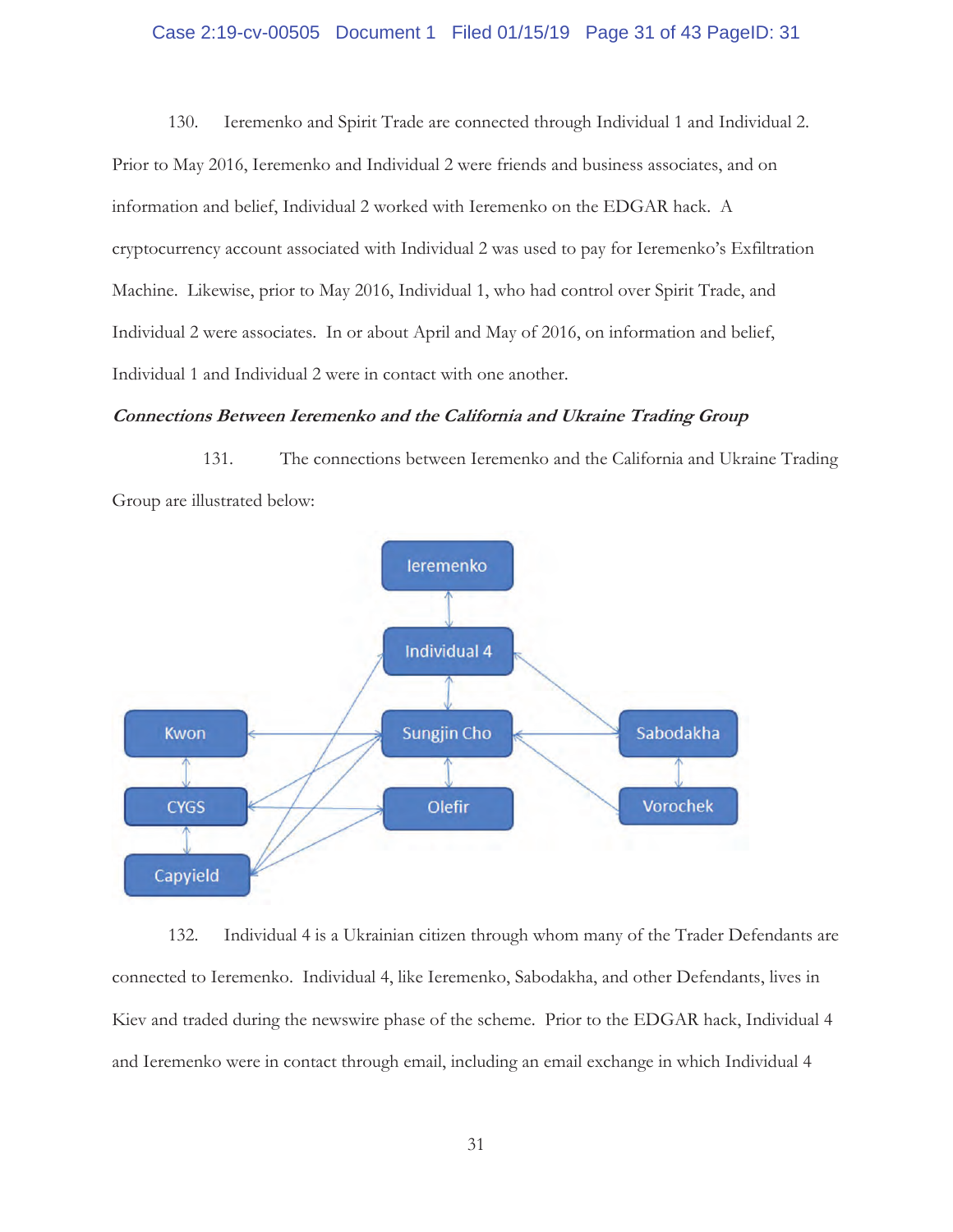## Case 2:19-cv-00505 Document 1 Filed 01/15/19 Page 32 of 43 PageID: 32

requested business advice from Ieremenko regarding a potential cryptocurrency business Individual 4 was exploring.

133. Individual 4, in turn, is associated with Sungjin Cho, Sabodakha, and Capyield. For example, on May 24, 2013, during the newswire phase of the scheme, an email account associated with Capyield set up a trading account for Individual 4, and trades were contemporaneously placed in both Sungjin Cho's and Individual 4's accounts at two different broker-dealers using the same IP address. Based on emails exchanged between the two, Individual 4 has been an associate of Sabodakha since at least 2013, and in 2018, Individual 4 and Sabodakha also served as CEO and COO, respectively, of a cryptocurrency company.

134. Sungjin Cho is also a long-time associate of Sabodakha, Olefir, Vorochek, Capyield, and other Ukrainian traders. Sungjin Cho and Olefir have also been working together as securities traders for at least a decade. In 2010, Sungjin Cho co-founded CYGS, a proprietary securities trading firm. After its founding, CYGS opened additional offices, including an office in Ukraine.

135. Capyield is another proprietary securities trading firm affiliated with Sungjin Cho and Olefir. In September 2014, Olefir became the beneficial owner of Capyield. Prior to that, in January 2012, Capyield made a \$200,000 loan to Sungjin Cho's trading firm, CYGS.

136. Sungjin Cho is also a long-time associate of Sabodakha and Vorochek. In August 2012, Sungjin Cho emailed to Sabodakha a photograph of himself with others who appear to include Sabodakha and Vorochek. Sabodakha then forwarded the photograph to Vorochek.

137. Sungjin Cho is also connected to Kwon, who described himself as Sungjin Cho's "uncle" in a September 2017 document describing a \$236,000 "gift" from Kwon to Sungjin Cho.

138. In November 2016, after the conclusion of the trading on information hacked from EDGAR, Kwon sent Sungjin Cho a summary of trading in Kwon's brokerage account from August through October 2016. This summary included Kwon's trading in issuers whose test filings had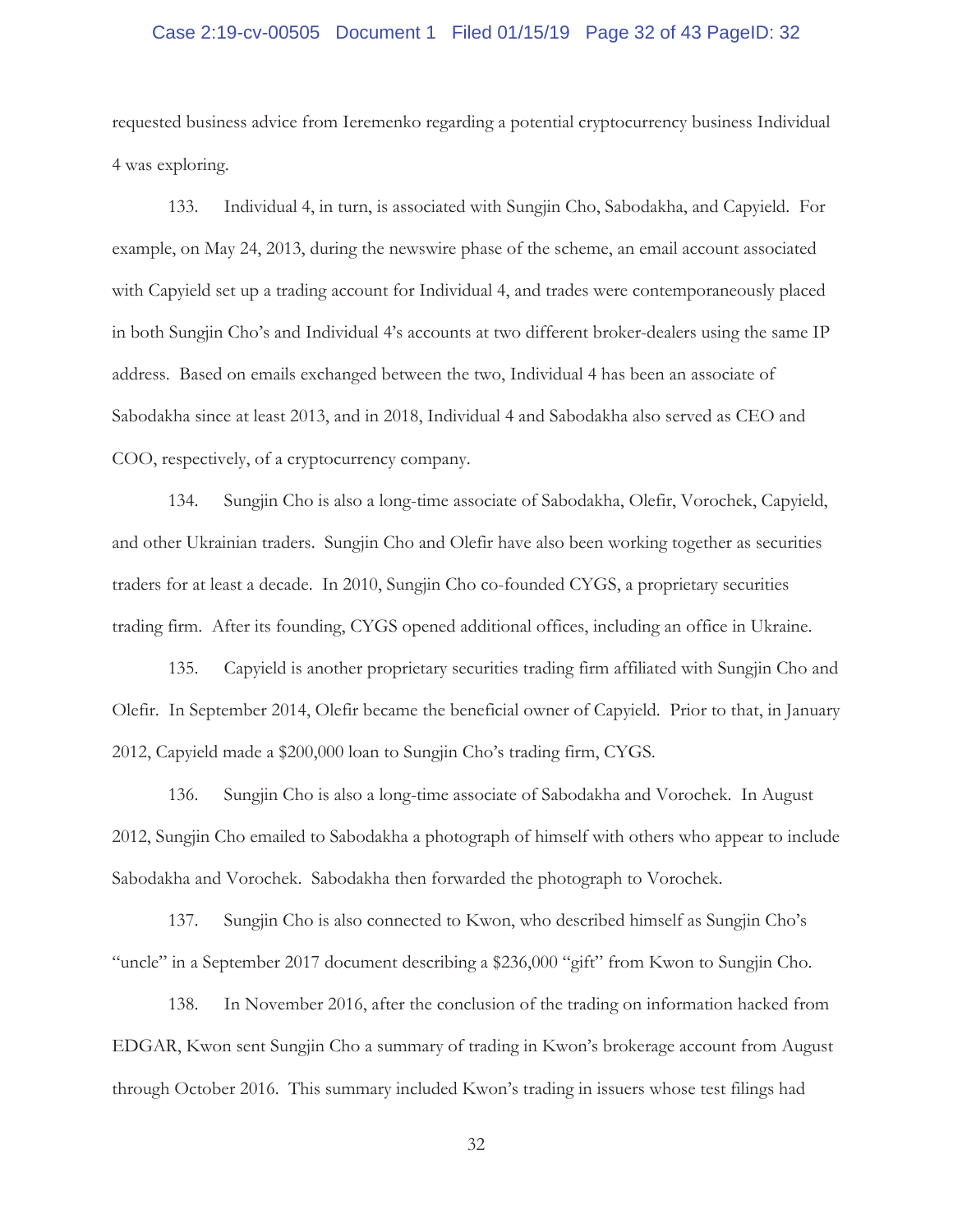## Case 2:19-cv-00505 Document 1 Filed 01/15/19 Page 33 of 43 PageID: 33

been exfiltrated by Ieremenko. In subsequent emails, Kwon sent Sungjin Cho invitations to edit a shared spreadsheet calculating trading gains and losses. Kwon advised Sungjin Cho to "use this spreadsheet to get the accurate figures and tell you [sic] other traders to do the same . . . ."

#### **Defendants' Use of Nominee Accounts**

139. Several of the Trader Defendants also conducted illegal trading using accounts held in the names of others, including, but not limited to, Kyungja Cho, Kalinkina, Meleynikov, Solovev, and Individual 3.

140. Specifically, Sungjin Cho controlled and directed the trading that occurred in the account ostensibly owned by his mother, Kyungja Cho. During the time period of the EDGAR hack, Sungjin Cho placed four trades using this account and made approximately \$21,000 in gross illegal profits.

141. Sungjin Cho also controlled an account ostensibly owned by Individual 3.During the time period of the EDGAR hack, Sungjin Cho or someone at his direction placed approximately 29 trades using this account and made approximately \$134,000 in gross illegal profits.

142. Sarafanov also had exclusive trading authority for accounts ostensibly owned by Relief Defendants Kalinkina, Meleynikov, and Solovev. During the time period of the EDGAR hack, Sarafanov placed approximately 100 trades using these accounts and made approximately \$413,000 in gross illegal profits.

#### **Overview of Defendants' Trading During the Period of the EDGAR Hack**

143. During the period from May through October 2016, when Defendants had access to hacked return copies of EDGAR test filings as a result of Ieremenko's deceptive conduct, the Trader Defendants' trading in securities of issuers whose information was contained in hacked EDGAR test filings was remarkably more successful than trading in securities of issuers whose information was not obtained by the EDGAR hack. Put another way, when the Trader Defendants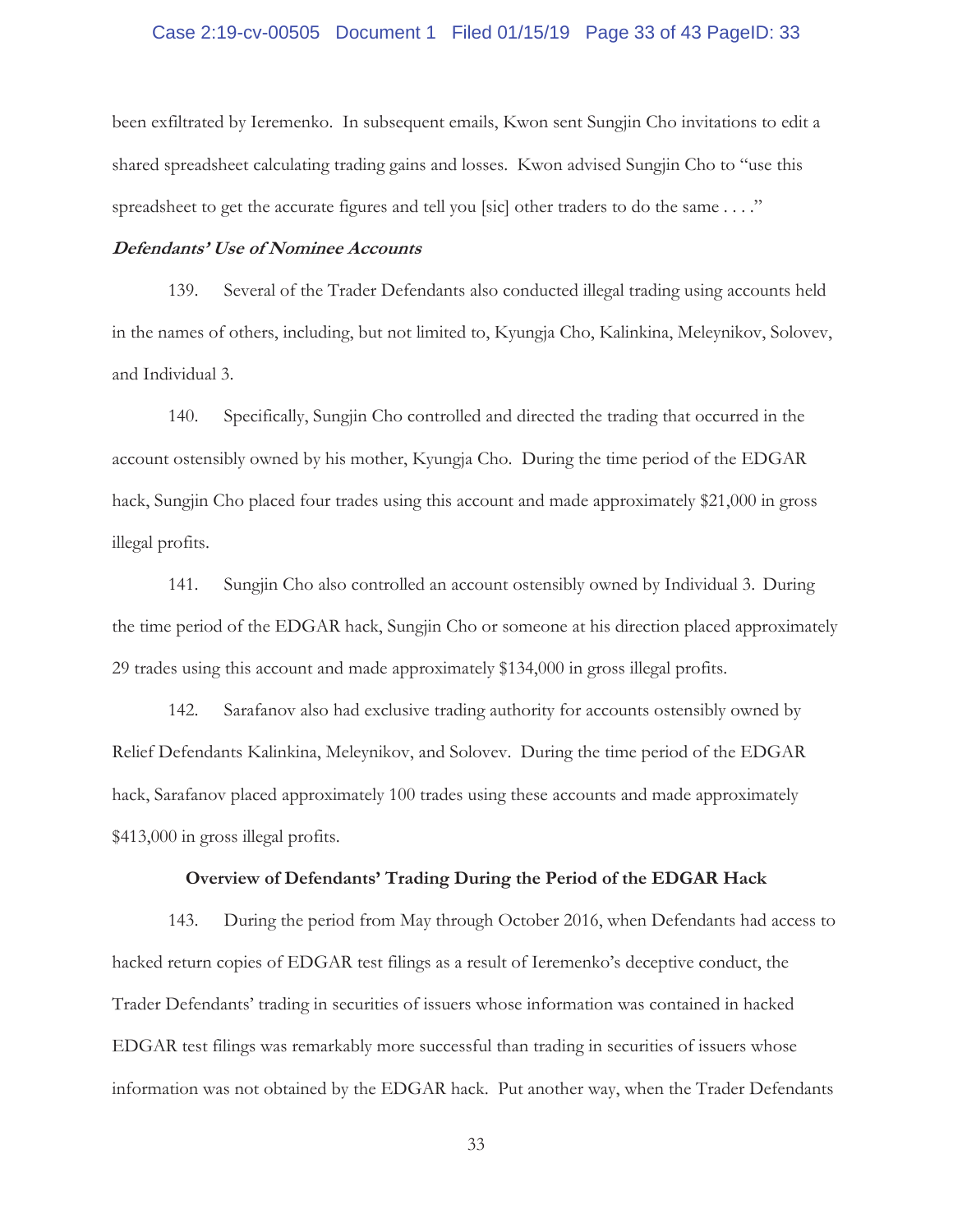## Case 2:19-cv-00505 Document 1 Filed 01/15/19 Page 34 of 43 PageID: 34

traded in the securities of issuers whose test filings had recently been exfiltrated through

Ieremenko's hack of EDGAR, they had a much higher win rate.

144. The table below illustrates the comparison of the Trader Defendants' non-hacked

trading activity to their hacked trading activity:

| <b>Trader</b>            | Trading Episodes Not Related to an EDGAR Hack |                      |                  | <b>Trading Episodes Related to an EDGAR Hack</b> |                             |           |                               |
|--------------------------|-----------------------------------------------|----------------------|------------------|--------------------------------------------------|-----------------------------|-----------|-------------------------------|
|                          | <b>Trading</b><br><b>Episodes</b>             | Net Profit /<br>Loss | <b>Win Rate*</b> | <b>Trading</b><br><b>Episodes</b>                | <b>Net Profit /</b><br>Loss | Win Rate* | <b>Gross Profit /</b><br>Loss |
| <b>Spirit Trade</b>      |                                               | $-579$               | 0%               | 18                                               | \$477,799                   | 96%       | \$496,740                     |
| Sungjin Cho              | 150                                           | $-$17,813$           | 39%              | 66                                               | \$650,192                   | 89%       | \$679,862                     |
| David Kwon               | 63                                            | \$33,061             | 48%              | 18                                               | \$401,474                   | 78%       | \$404,243                     |
| Igor Sabodakha           | 44                                            | $-51,440$            | 21%              | 49                                               | \$57,712                    | 74%       | \$69,120                      |
| <b>Victoria Vorochek</b> | 8                                             | $-5646$              | 17%              | 39                                               | \$91,092                    | 72%       | \$108,637                     |
| Ivan Olefir              | 111                                           | $-521,217$           | 37%              | 95                                               | \$338,164                   | 70%       | \$449,010                     |
| Capyield                 | 397                                           | $-$22,756$           | 39%              | 102                                              | \$670,147                   | 68%       | \$832,967                     |
| <b>Andrey Sarafanov</b>  | 63                                            | $-57,667$            | 58%              | 121                                              | \$901,604                   | 76%       | \$1,094,435                   |
| <b>Total</b>             | 837                                           | $-538,559$           | 45%              | 508                                              | \$3,588,184                 | 77%       | \$4,135,015                   |

\*Win Rate is the dollar-weighted fraction of a Trader Defendant's trading episodes that resulted in positive net profits. The outcome of each trading episode (either 0 for an episode with net losses or 1 for an episode with net gains) is multiplied by dollars invested for the episode. This quantity is summed across all the Trader Defendant's trading episodes and then divided by the Trader Defendant's aggregate dollars invested.

145. The Trader Defendants' success rates when they had access to hacked earnings information are particularly notable because earnings announcements may reflect positive or negative news. The ability of these defendants to profit consistently, regardless of the direction of the price change, indicates that they had the benefit of deceptively-acquired, material nonpublic information. Despite this illegal advantage, it is not surprising that the Trading Defendants did not trade successfully based on this information 100% of the time. This is so because, unlike some other corporate announcements, it is not always predictable how the market will react to a given earnings announcement. For example, an earnings release may contain a combination of positive and negative news, may match analysts' preexisting expectations, or the market may focus on a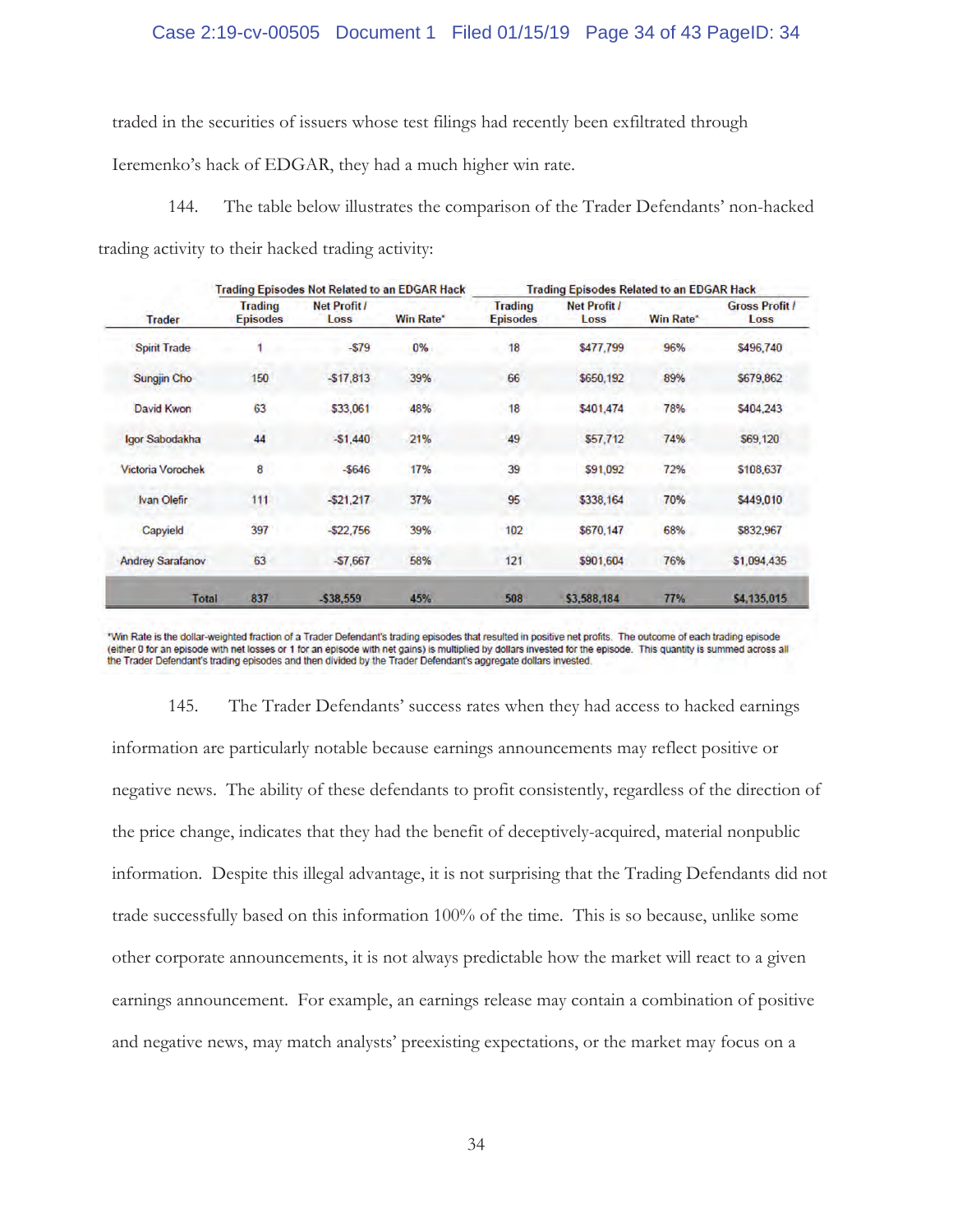## Case 2:19-cv-00505 Document 1 Filed 01/15/19 Page 35 of 43 PageID: 35

particular aspect of a release at the exclusion of other information that points to a contrary conclusion.

146. During the period when the Trader Defendants had access to hacked EDGAR filings, they were also much more likely to trade ahead of corporate earnings events that were the subject of hacked EDGAR test filings than earnings events that were not.

147. Each of the Trader Defendants traded significantly more heavily in hacked events than would be expected if their trading were uncorrelated with the EDGAR hacks: from 4 times as many hacked events as would be expected by random chance for Sungjin Cho, Kwon, and Vorochek to 14 times as many hacked events as would be expected by random chance for Spirit Trade's trades.

148. It is virtually impossible that the Trader Defendants' disproportionate trading in hacked events, as opposed to thousands of other earnings events during the same time period, could have occurred by random chance. Statistical analysis shows that for each of the Trader Defendants, the odds of that trader trading so disproportionately in hacked events by random chance ranged from less than 7 in 10 million to less than 1 in 1 trillion. This means that for each of the Trader Defendants, it is nearly impossible that their trading is uncorrelated with the hack of the EDGAR system.

#### **CONCLUSION**

149. At all relevant times, Ieremenko, Spirit Trade, Sungjin Cho, Kwon, Capyield, Olefir, Sabodakha, Vorochek, and Sarafanov participated in a scheme to defraud.The fraudulent scheme required all of the Defendants' participation in order to succeed.

150. Ieremenko obtained, through deception, material nonpublic information from the SEC's EDGAR system and provided it, directly or indirectly, to the other Defendants. The other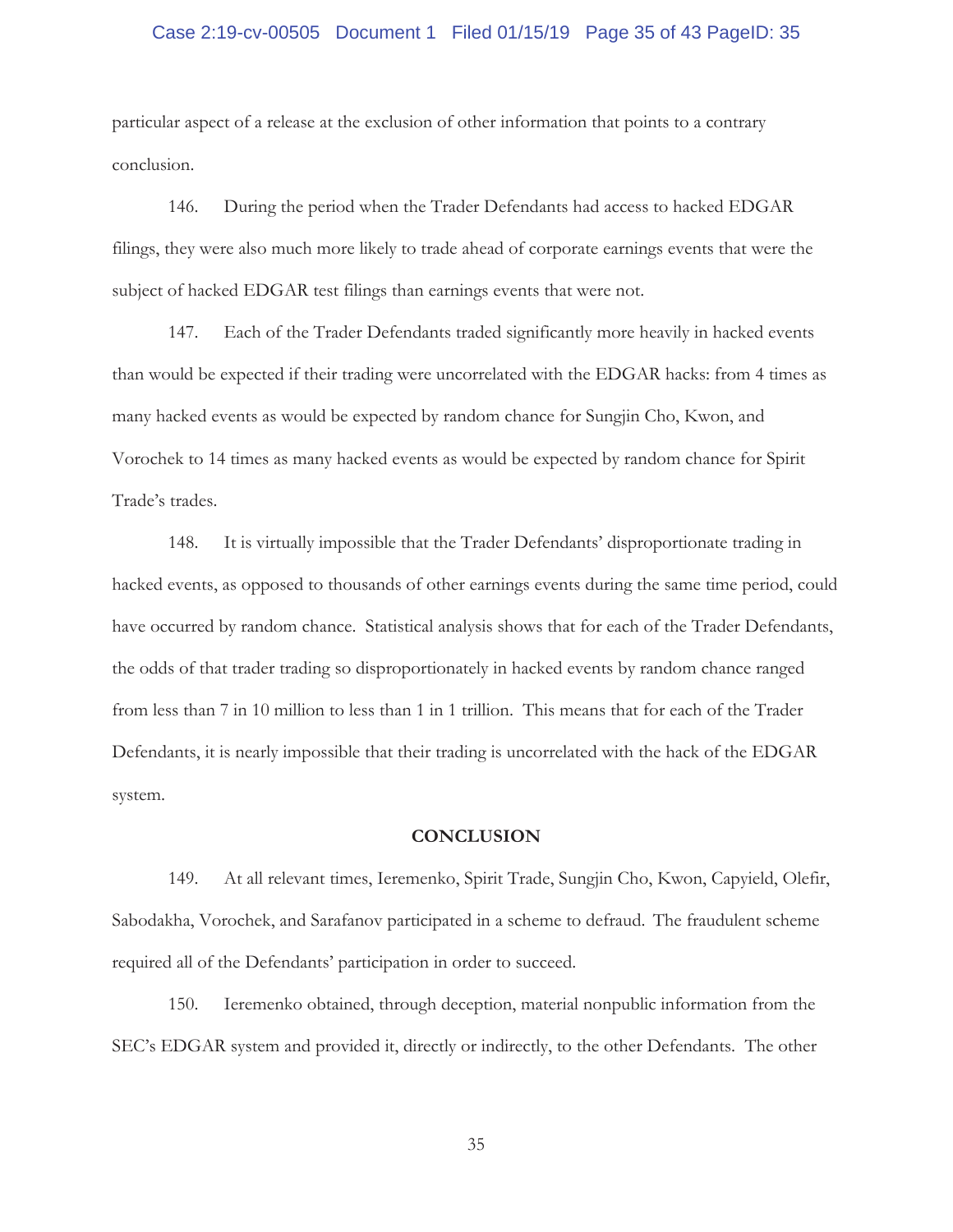## Case 2:19-cv-00505 Document 1 Filed 01/15/19 Page 36 of 43 PageID: 36

Defendants monetized the material nonpublic information by making profitable securities trades and then compensated Ieremenko for his deceptive conduct.

151. In perpetrating the fraud, Ieremenko made a series of material misrepresentations, including his use of spoofed phishing emails, malware, and representations that he was an authorized EDGAR filer.

152. Spirit Trade, Sungjin Cho, Kwon, Capyield, Olefir, Sabodakha, Vorochek, and Sarafanov provided substantial assistance to Ieremenko's hack of the EDGAR system by monetizing the hacked information through securities trading.

153. Spirit Trade, Sungjin Cho, Kwon, Capyield, Olefir, Sabodakha, Vorochek, and Sarafanov concealed their access to the hacked information and their trading activities through the use of multiple brokerage accounts and entities, often using accounts in the name of nominees. Ieremenko's decision to utilize other members of the scheme to monetize the hacked information was itself a deceptive act. Defendants also used domains and IP addresses indicating locations in several different countries to facilitate and further conceal their fraud.

154. The information hacked from EDGAR included material nonpublic information.

155. Hacked information was used to place securities trades on numerous national securities exchanges through numerous U.S.-based broker dealers, in a manner that utilized the instrumentalities of interstate commerce.

156. Ieremenko knew, was reckless in not knowing, or should have known that his material misstatements and omissions were false or materially misleading and that he was participating, assisting, and acting in furtherance of a scheme to defraud.

157. Spirit Trade, Sungjin Cho, Kwon, Capyield, Olefir, Sabodakha, Vorochek, and Sarafanov knew, were reckless in not knowing, should have known, or consciously avoided knowing that the material nonpublic information they received, directly or indirectly, from Ieremenko was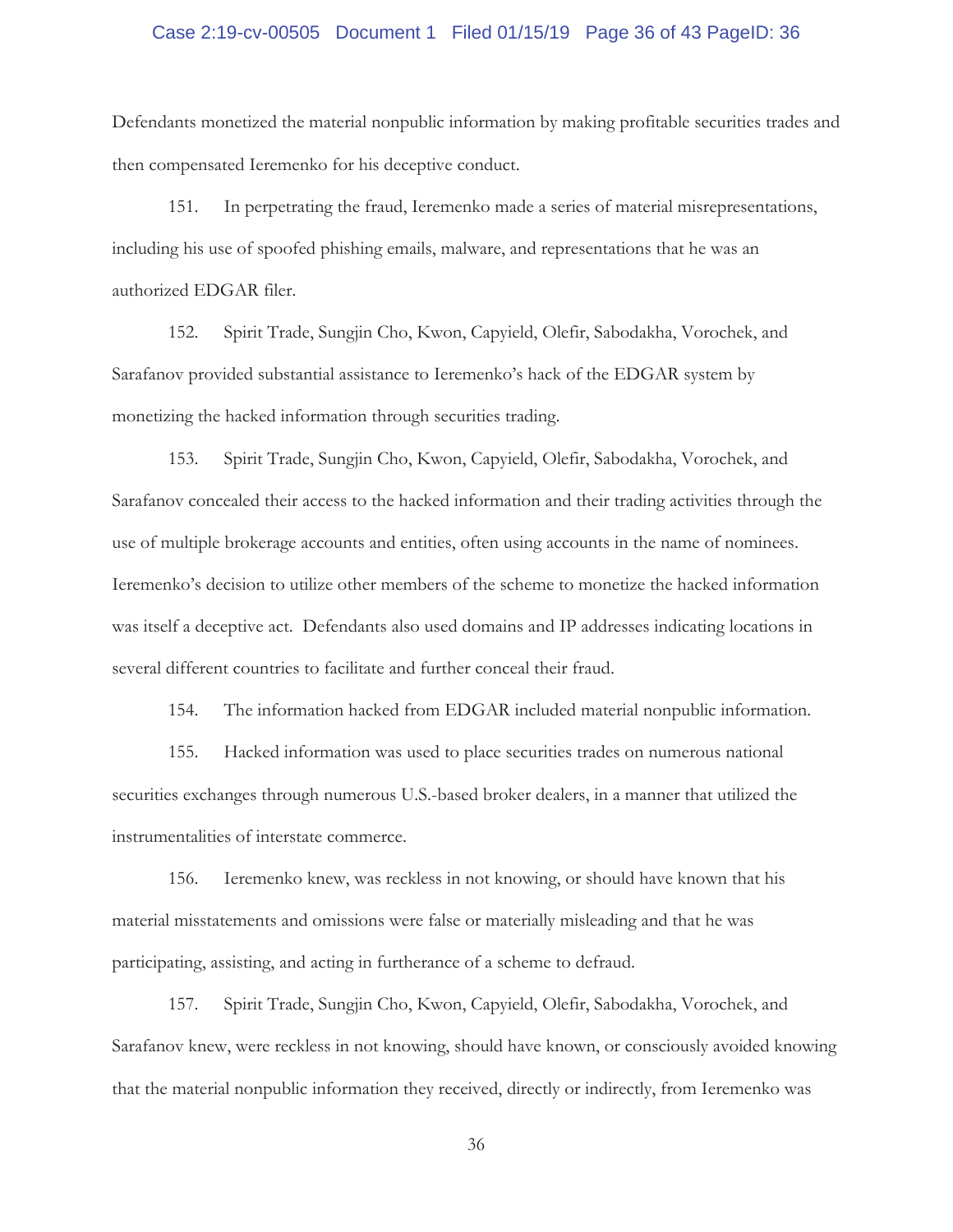## Case 2:19-cv-00505 Document 1 Filed 01/15/19 Page 37 of 43 PageID: 37

obtained through a scheme to defraud and through material misstatements and omissions. Indeed, Spirit Trade, Sungjin Cho, Kwon, Capyield, Olefir, Sabodakha, Vorochek, and Sarafanov knew, were reckless in not knowing, should have known, or consciously avoided knowing that they were each participating, assisting, and acting in furtherance of a scheme to defraud.

158. Relief Defendants Kyungja Cho, Kalinkina, Meleynikov, and Solovev and others have obtained funds as part, and in furtherance, of violations of the securities laws, and, as a consequence, these Relief Defendants have been unjustly enriched.

# **FIRST CLAIM FOR RELIEF Violations of Exchange Act Section 10(b) and Rule 10b-5 Thereunder (All Defendants)**

159. The SEC realleges and incorporates by reference each and every allegation in paragraphs 1 through 158, inclusive, as if they were fully set forth herein.

160. By engaging in the conduct in 2016 that is described above, Defendants knowingly or recklessly, in connection with the purchase or sale of securities, directly or indirectly, by use of the means or instrumentalities of interstate commerce, or the mails, or the facilities of a national securities exchange:

(a) employed devices, schemes, or artifices to defraud;

(b) made untrue statements of material facts or omitted to state material facts necessary in order to make the statements made, in light of the circumstances under which they were made, not misleading; and/or

(c) engaged in acts, practices, or courses of business which operated or would operate as a fraud or deceit upon any person in connection with the purchase or sale of any security.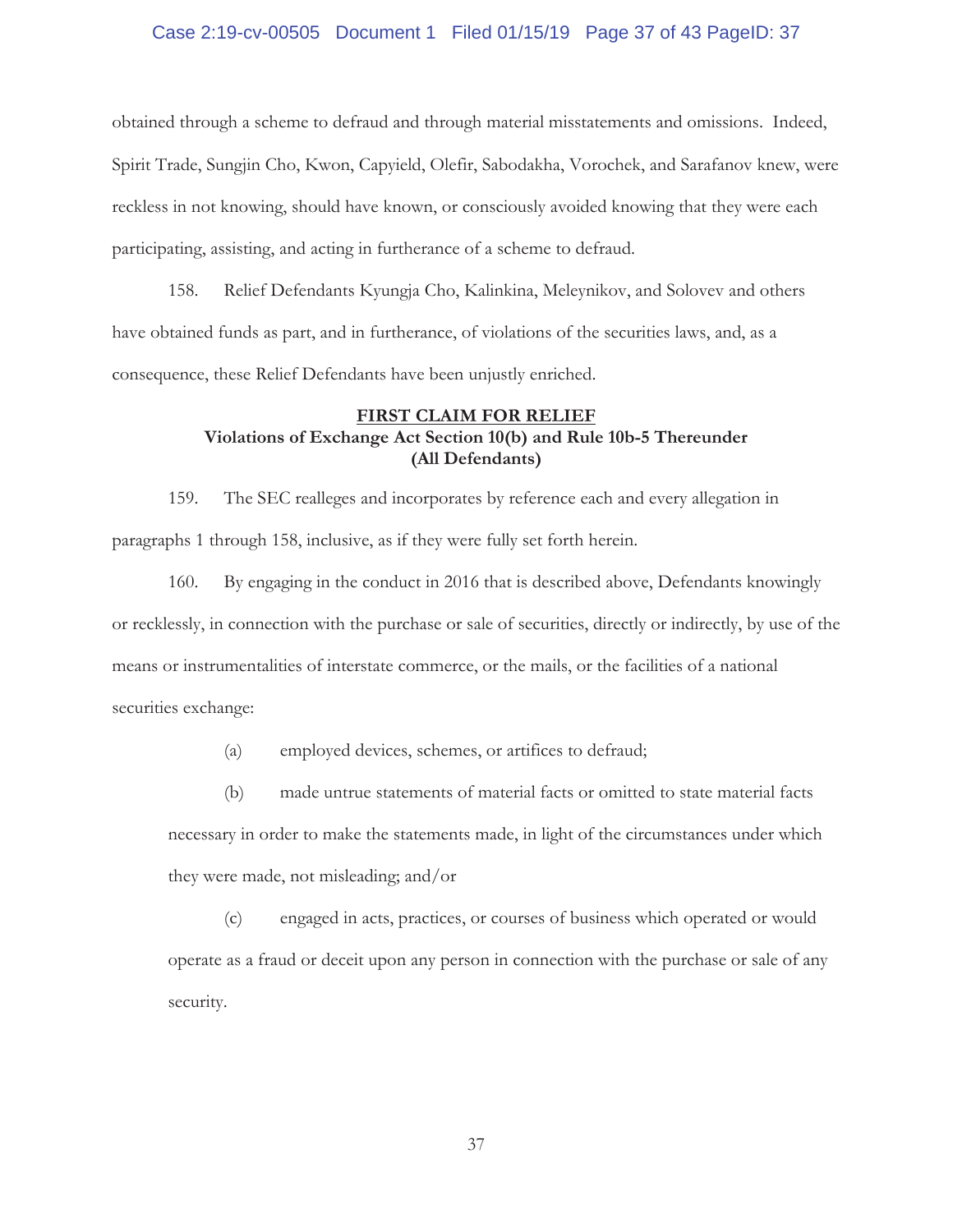## Case 2:19-cv-00505 Document 1 Filed 01/15/19 Page 38 of 43 PageID: 38

161. By engaging in the foregoing conduct in 2016, Defendants violated, and unless enjoined will continue to violate, Exchange Act Section 10(b) [*15 U.S.C. § 78j(b)*] and Rule 10b-5 thereunder [*17 C.F.R. § 240.10b-5*].

# **SECOND CLAIM FOR RELIEF Violations of Securities Act Section 17(a) (All Defendants)**

162. The SEC realleges and incorporates by reference each and every allegation in paragraphs 1 through 158, inclusive, as if they were fully set forth herein.

163. By engaging in the conduct in 2016 that is described above, Defendants knowingly,

recklessly, or negligently in connection with the offer or sale of securities, by the use of the means or instruments of transportation, or communication in interstate commerce or by use of the mails, directly or indirectly:

(a) employed devices, schemes, or artifices to defraud;

(b) obtained money or property by means of untrue statements of material facts,

or omissions to state material facts necessary in order to make the statements made, in light

of the circumstances under which they were made, not misleading; and/or

(c) engaged in transactions, practices, or courses of business which operated or

would operate as a fraud or deceit upon the purchaser.

164. By engaging in the foregoing conduct in 2016, Defendants violated, and unless enjoined will continue to violate, Securities Act Section 17(a) [*15 U.S.C. § 77q(a)*].

#### **THIRD CLAIM FOR RELIEF**

# **Aiding and Abetting Violations of Exchange Act Section 10(b) and Rule 10b-5 Thereunder (Defendants Spirit Trade, Ltd., Sungjin Cho, Kwon, Capyield Systems, Ltd., Olefir, Sabodakha, Vorochek, and Sarafanov)**

165. The SEC realleges and incorporates by reference each and every allegation in paragraphs 1 through 158, inclusive, as if they were fully set forth herein.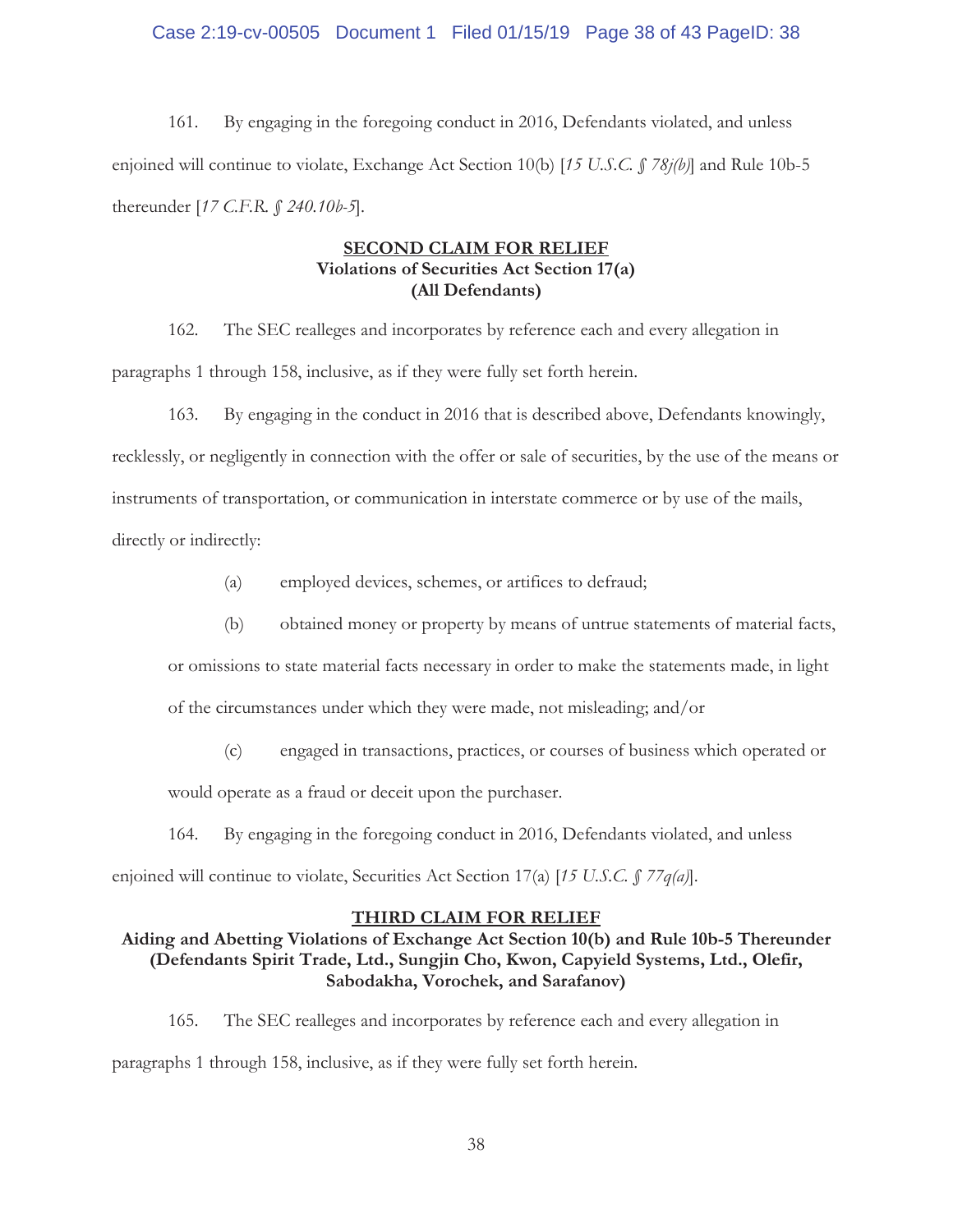## Case 2:19-cv-00505 Document 1 Filed 01/15/19 Page 39 of 43 PageID: 39

166. As alleged above, Defendant Ieremenko and others violated Exchange Act Section 10(b) [*15 U.S.C. § 78j(b)*] and Rule 10b-5 thereunder [*17 C.F.R. § 240.10b-5*].

167. Through their illicit trading, payments directly or indirectly to Defendant Ieremenko, and other means alleged above, Defendants Spirit Trade, Ltd., Sungjin Cho, Kwon, Capyield Systems, Ltd., Olefir, Sabodakha, Vorochek, and Sarafanov knowingly provided substantial assistance to, and thereby aided and abetted, Ieremenko's violations of the securities laws.

168. By engaging in the foregoing conduct in 2016, pursuant to Exchange Act Section 20(e) [*15 U.S.C. § 78t*], Defendants Spirit Trade, Ltd., Sungjin Cho, Kwon, Capyield Systems, Ltd., Olefir, Sabodakha, Vorochek, and Sarafanov violated, an unless enjoined will continue to violate Exchange Act Section 10(b) [*15 U.S.C. § 78j(b)*] and Rule 10b-5 thereunder [*17 C.F.R. § 240.10b-5*].

# **FOURTH CLAIM FOR RELIEF**

# **Aiding and Abetting Violations of Securities Act Section 17(a) (Defendants Spirit Trade, Ltd., Sungjin Cho, Kwon, Capyield Systems, Ltd., Olefir, Sabodakha, Vorochek, and Sarafanov)**

169. The SEC realleges and incorporates by reference each and every allegation in paragraphs 1 through 158, inclusive, as if they were fully set forth herein.

170. As alleged above, Defendant Ieremenko and others violated Securities Act Section 17(a) [*15 U.S.C. § 77q(a)*].

171. Through their illicit trading, payments directly or indirectly to Defendant Ieremenko, and other means alleged above, Defendants Spirit Trade, Ltd., Sungjin Cho, Kwon, Capyield Systems, Ltd., Olefir, Sabodakha, Vorochek, and Sarafanov knowingly provided substantial assistance to, and thereby aided and abetted, Defendant Ieremenko's violations of the securities laws.

172. By engaging in the foregoing conduct in 2016, pursuant to Securities Act Section 15(b) [*15 U.S.C. § 77o(b)*], Defendants Spirit Trade, Ltd., Sungjin Cho, Kwon, Capyield Systems,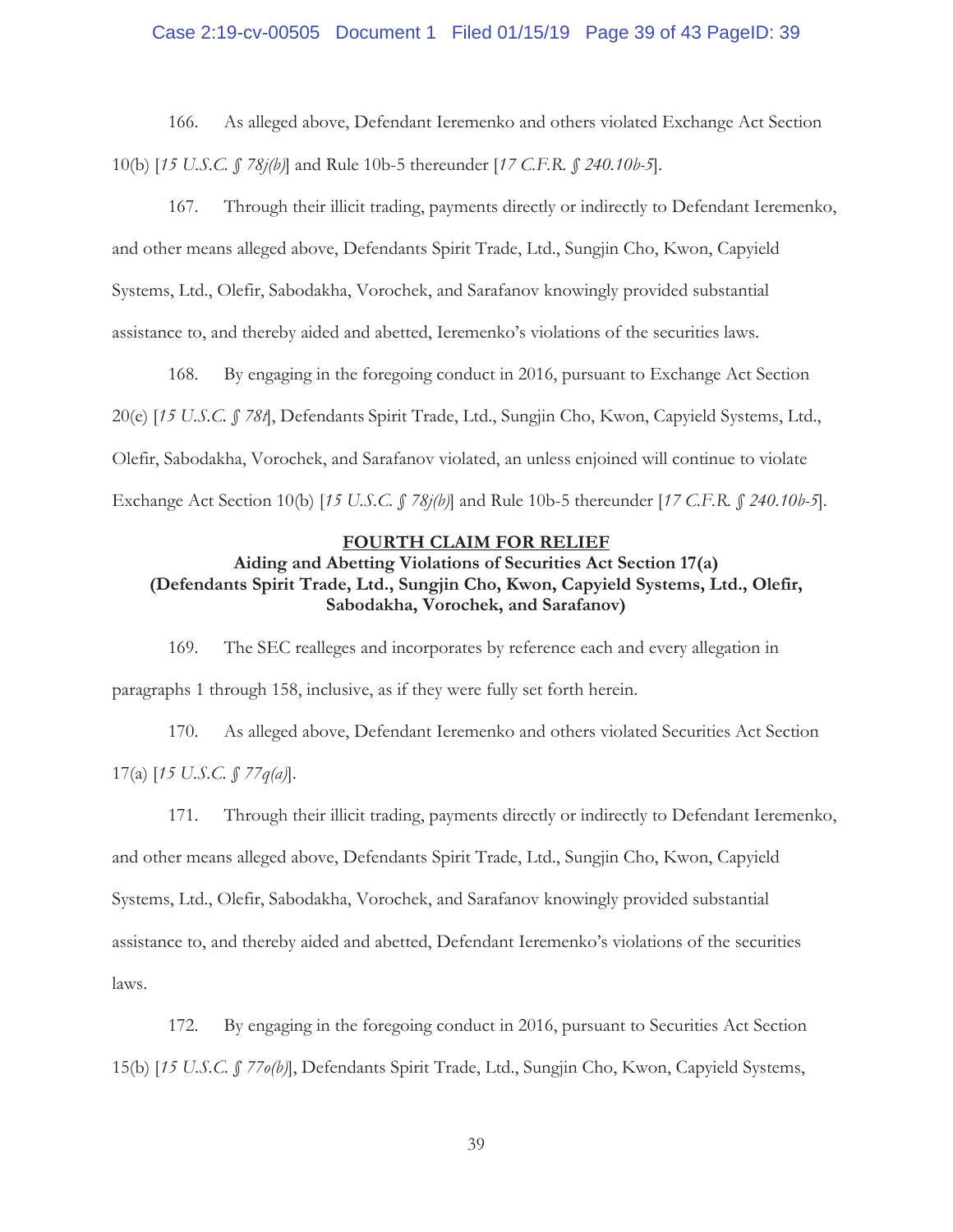## Case 2:19-cv-00505 Document 1 Filed 01/15/19 Page 40 of 43 PageID: 40

Ltd., Olefir, Sabodakha, Vorochek, and Sarafanov violated, and unless enjoined will violate again, Securities Act Section 17(a) [*15 U.S.C. § 77q(a)*].

# **FIFTH CLAIM FOR RELIEF Unjust Enrichment Liability (Relief Defendants Kyungja Cho, Kalinkina, Meleynikov, and Solovev)**

173. The SEC realleges and incorporates by reference each and every allegation in paragraphs 1 through 158, inclusive, as if they were fully set forth herein.

174. Relief Defendants Kyungja Cho, Kalinkina, Meleynikov, and Solovev have obtained funds as part, and in furtherance, of the securities violations alleged above, and under circumstances in which it is not just, equitable, or conscionable for these individuals to retain the funds. As a consequence, these Relief Defendants have been unjustly enriched.

## **PRAYER FOR RELIEF**

WHEREFORE, the SEC respectfully requests that the Court enter Final Judgments:

#### **I.**

Finding that Defendants violated the provisions of the federal securities laws alleged herein;

#### **II.**

Permanently restraining and enjoining each Defendant from, directly or indirectly, engaging in conduct in violation of Exchange Act Section 10(b) [*15 U.S.C. § 78j(b)*] and Rule 10b-5 thereunder [17 C.F.R. § 240.10b-5], and Securities Act Section 17(a) [*15 U.S.C. § 77q(a)*], and permanently enjoining Defendants Spirit Trade, Ltd., Sungjin Cho, Kwon, Capyield Systems, Ltd., Olefir, Sabodakha, Vorochek, and Sarafanov from aiding and abetting any violation of Exchange Act Section 10(b) [*15 U.S.C. § 78j(b)*] and Rule 10b-5 thereunder [*17 C.F.R. § 240.10b-5*], and Securities Act Section 17(a) [*15 U.S.C. § 77q(a)*];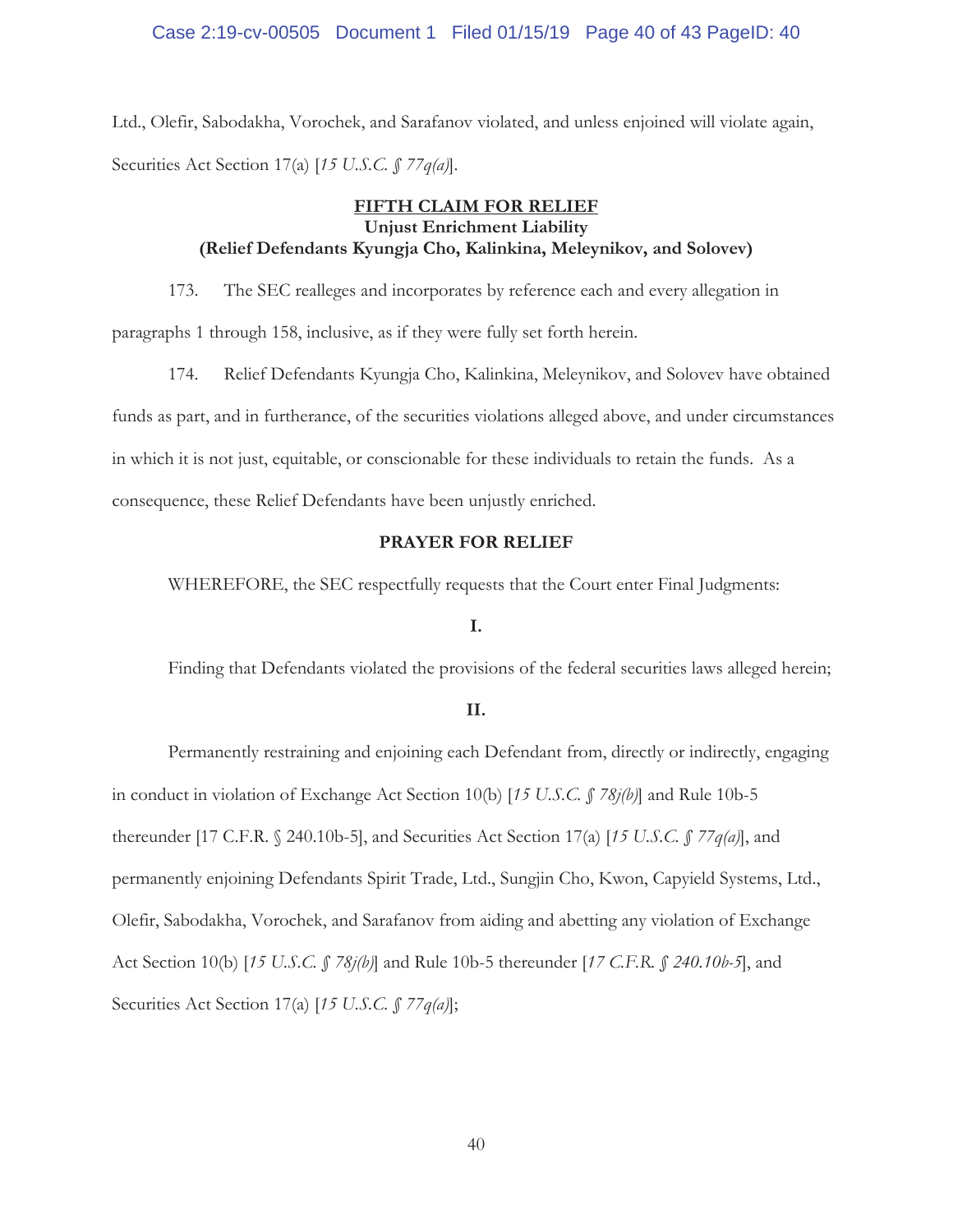# **III.**

Ordering Defendants to disgorge, with prejudgment interest, all illicit trading profits, avoided losses, or other ill-gotten gains received by any person or entity as a result of the actions alleged herein;

## **IV.**

Ordering Defendants to pay civil penalties pursuant to Sections 21 and 21A of the Exchange Act [*15 U.S.C. § 78u, 78u-1*]; and

## **V.**

Granting such other and further relief as this Court may deem just, equitable, or necessary.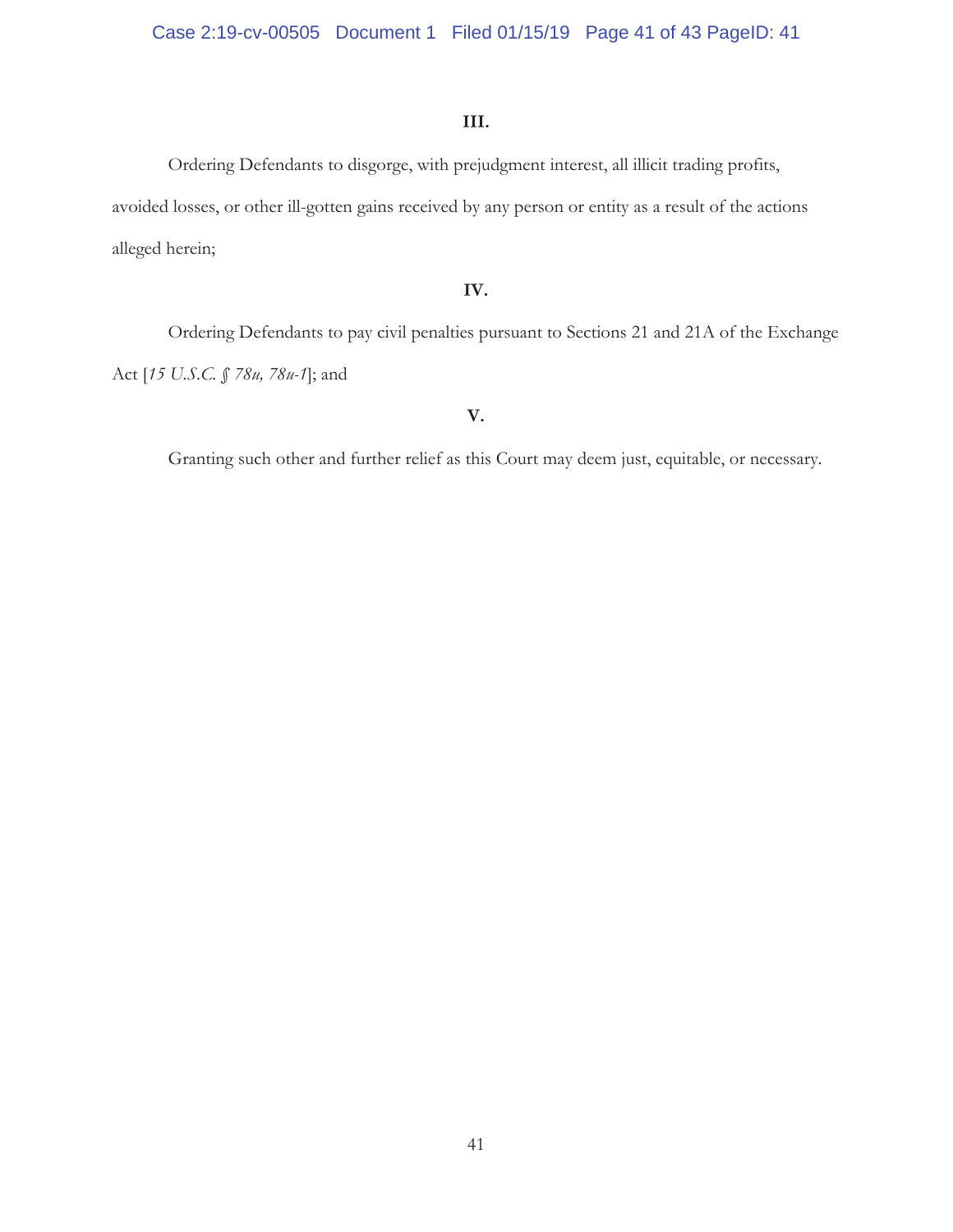Case 2:19-cv-00505 Document 1 Filed 01/15/19 Page 42 of 43 PageID: 42

## **JURY DEMAND**

Pursuant to Rule 39 of the Federal Rules of Civil Procedure, Plaintiff demands that this case

be tried to a jury.

Dated: January 15, 2019 Respectfully submitted,

 s/ *Cheryl L. Crumpton*  Cheryl L. Crumpton Stephan J. Schlegelmilch Robert A. Cohen Joseph G. Sansone Carolyn M. Welshhans

U.S. SECURITIES AND EXCHANGE COMMISSION 100 F Street, N.E. Washington, D.C. 20549 Tel: (202) 551-4459 (Crumpton) Tel: (202) 551-4935 (Schlegelmilch) CrumptonC@SEC.gov SchlegelmilchS@SEC.gov

*Of Counsel:* 

David E. Bennett Michael C. Baker Laura K. D'Allaird Adam B. Gottlieb Arsen R. Ablaev Jason J. Burt James A. Scoggins David W. Snyder Jonathan M. Warner U.S. SECURITIES AND EXCHANGE COMMISSION 100 F Street, N.E. Washington, DC 20549